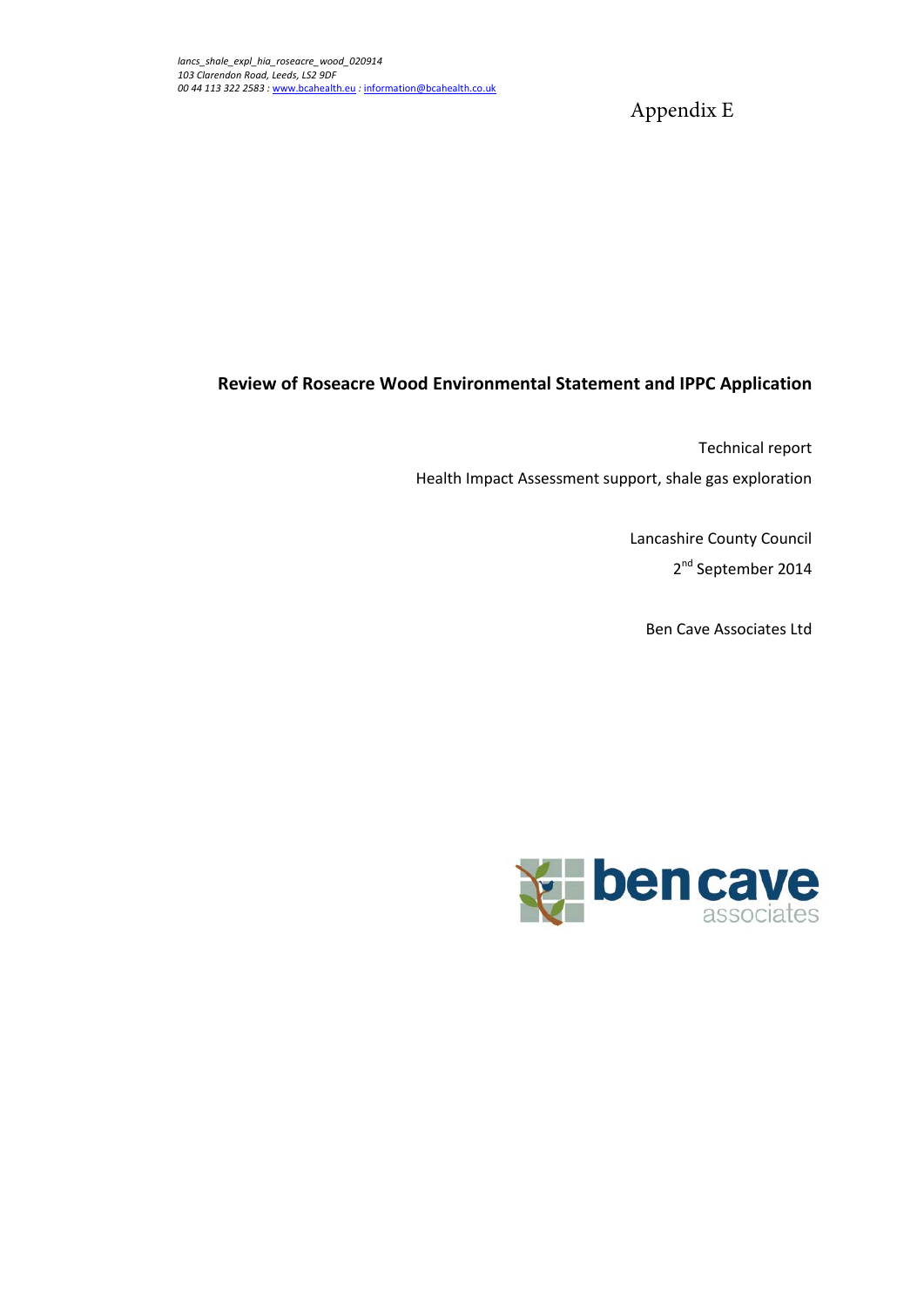#### *Contact details*

T: 00 44 113 322 2583 E: [information@bcahealth.co.uk](mailto:information@bcahealth.co.uk)

| Prepared by             | Ben Cave Associates Ltd |                                              |               |          |
|-------------------------|-------------------------|----------------------------------------------|---------------|----------|
| <b>Commissioned by</b>  |                         | Lancashire County Council                    |               |          |
| <b>Document history</b> |                         |                                              |               |          |
| <b>Version</b>          | No                      | <b>Authors</b>                               | <b>Status</b> | Date     |
| Final report            |                         | Ben Cave,<br>Gillian Gibson,<br>Ryngan Pyper | Final         | 02/09/14 |

Ben Cave Associates Limited has prepared this report in accordance with the instructions of their client, Lancashire County Council. Any other persons who use any information contained herein do so at their own risk.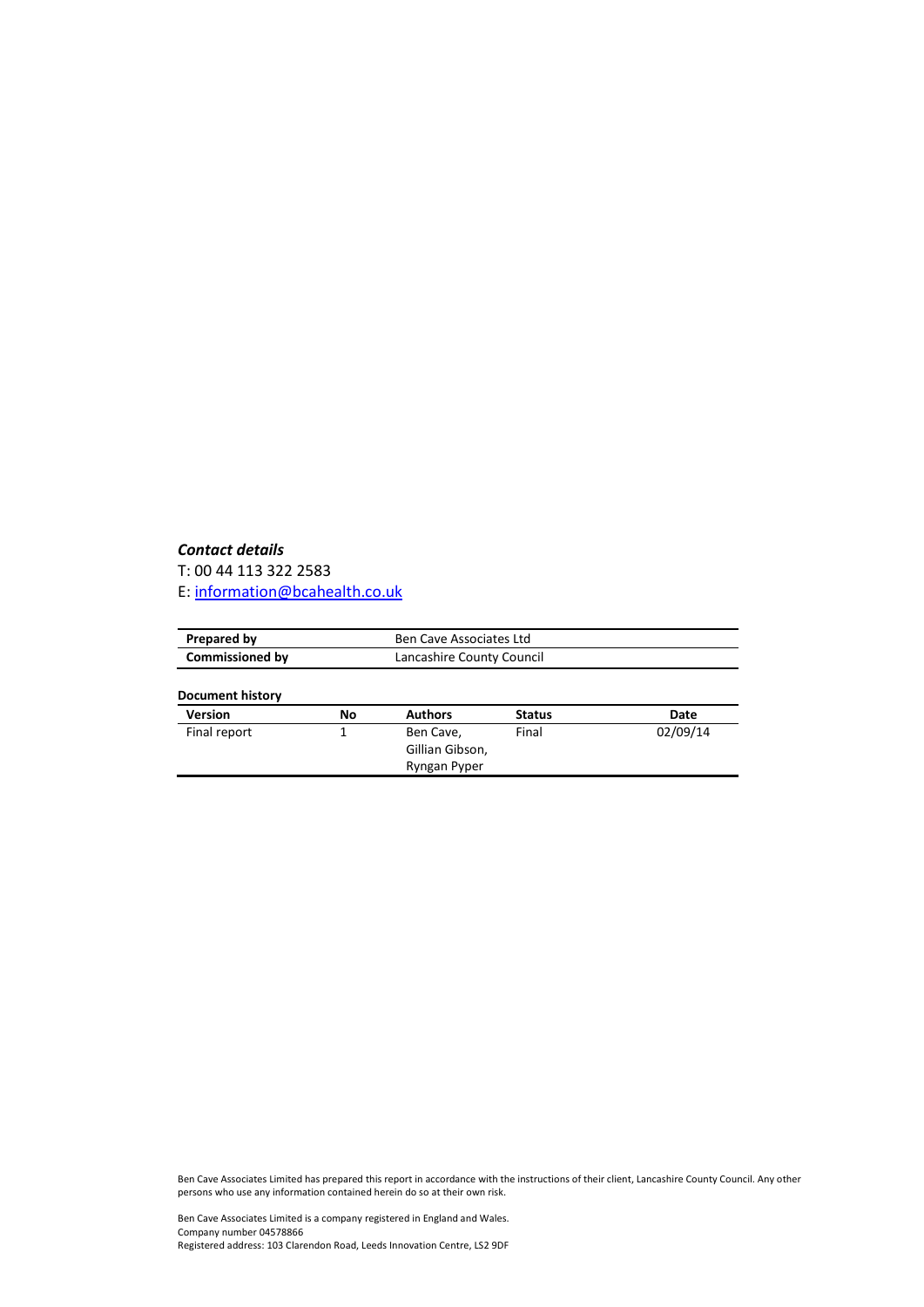

# **Table of contents**

| $\mathbf{1}$            |                                                                             |  |
|-------------------------|-----------------------------------------------------------------------------|--|
| $\overline{2}$          |                                                                             |  |
| 2.2                     |                                                                             |  |
| $\overline{\mathbf{3}}$ | Review of the Roseacre Wood application for shale gas exploration5          |  |
| 3.2                     |                                                                             |  |
| 3.3                     |                                                                             |  |
| 3.4                     |                                                                             |  |
| 3.5                     |                                                                             |  |
| 3.6                     |                                                                             |  |
| 3.7                     |                                                                             |  |
| 3.8                     |                                                                             |  |
| 3.9                     |                                                                             |  |
| 3.10                    |                                                                             |  |
| 3.11                    |                                                                             |  |
| 3.12                    |                                                                             |  |
| 3.13                    |                                                                             |  |
| 3.14                    |                                                                             |  |
| 3.15                    |                                                                             |  |
| 4                       |                                                                             |  |
| 4.2                     |                                                                             |  |
| 4.3                     | Additional questions arising from consideration of the IPPC application for |  |
|                         |                                                                             |  |
| 5                       |                                                                             |  |

## **List of tables**

| <b>TABLE 3-1:</b> | COMPARISON OF UK AIR QUALITY STANDARDS AND WHO GUIDE VALUES  14                                   |
|-------------------|---------------------------------------------------------------------------------------------------|
| <b>TABLE 3-2:</b> | EFFECTS OF NOISE ON HEALTH AND WELLBEING WITH SUFFICIENT EVIDENCE  19                             |
| <b>TABLE 3-3:</b> | SUMMARY OF EFFECTS AND THRESHOLD LEVELS FOR EFFECTS WHERE SUFFICIENT EVIDENCE IS                  |
|                   |                                                                                                   |
| <b>TABLE 3-4:</b> | WHO GUIDELINE VALUES FOR COMMUNITY NOISE IN SPECIFIC ENVIRONMENTS  20                             |
| <b>TABLE 3-5:</b> | 100-YEAR GLOBAL WARMING POTENTIALS RELATIVE TO CO <sub>2</sub> FOR OZONE-DEPLETING SUBSTANCES AND |
|                   |                                                                                                   |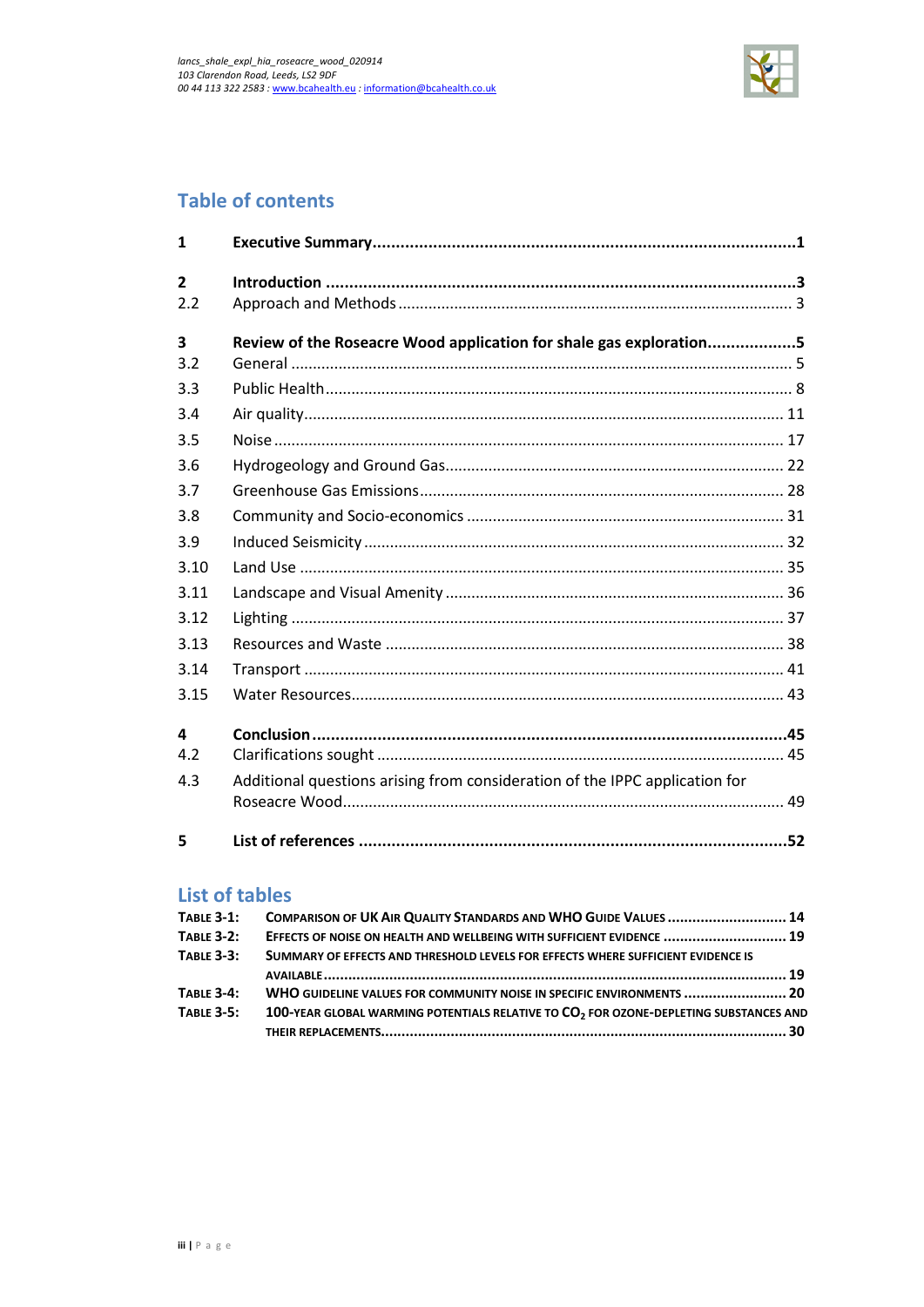

# **Abbreviations and acronyms**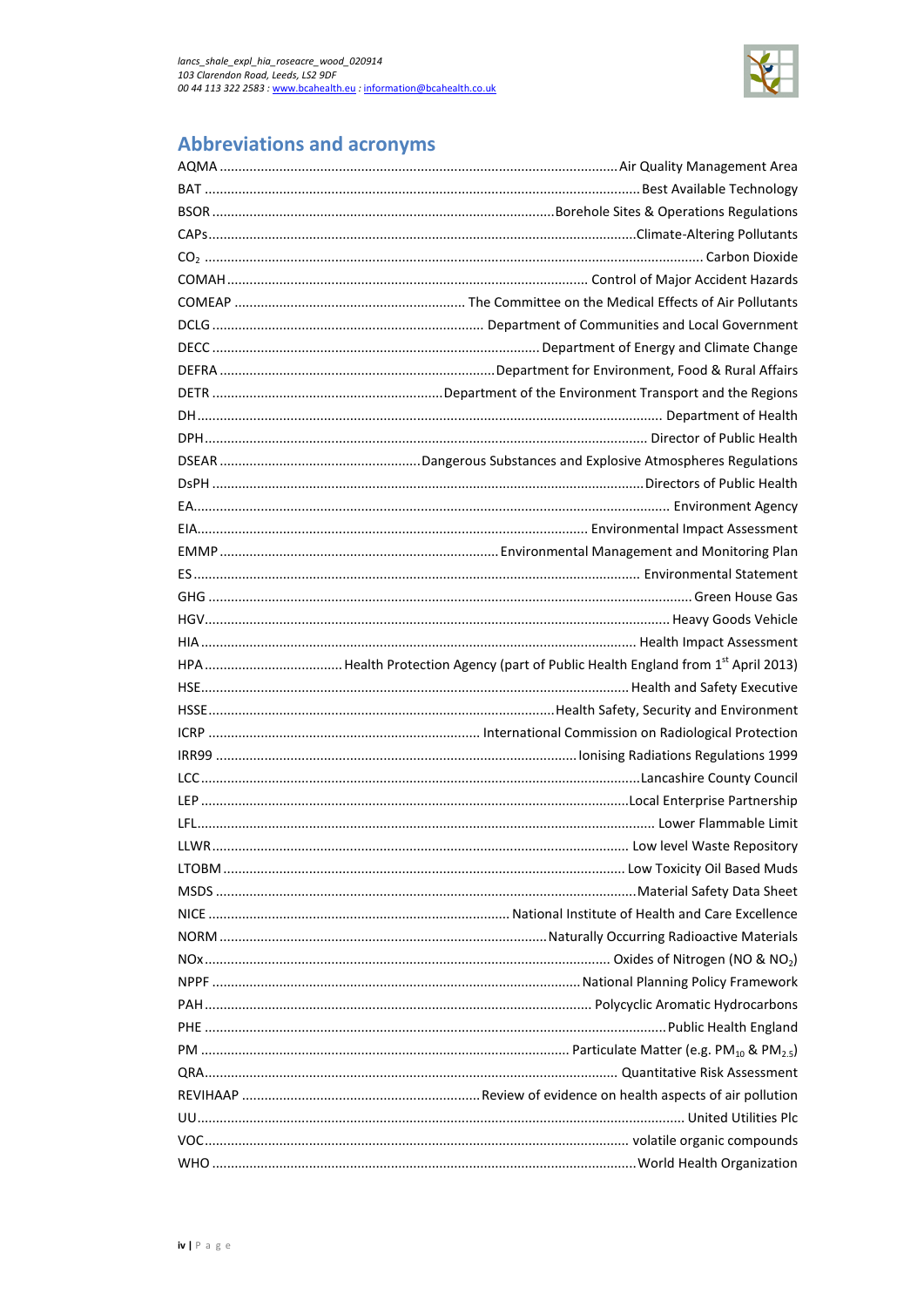

# <span id="page-4-0"></span>**1 Executive Summary**

- 1.1.1 This is an independent report prepared by Ben Cave Associates Ltd for Lancashire County Council (LCC) to support work on defining the requirements for Health Impact Assessment (HIA) of temporary shale gas exploration at a site known as Roseacre Wood Lancashire by Cuadrilla Elswick Ltd. A planning application has been submitted for exploration (1). The application is accompanied by an Environmental Statement (ES) (2). There is a separate planning application (not reviewed by this report) that addresses the installation of seismic monitoring infrastructure (3).
- 1.1.2 We have reviewed the application's ES (2) and the appropriate appendices with special reference to health and wellbeing. The ES, the report which is produced to support the Environmental Impact Assessment (EIA), is a useful source of information for the HIA. Many of the factors considered in the EIA will have an effect on health and wellbeing. However, human health is not a core topic for EIA. The difference in perspective and methodologies between EIA and HIA means that there are inevitably issues addressed in the EIA that can be expanded upon in a HIA.
- 1.1.3 The EIA is an official document provided to support a planning application. It needs to demonstrate how a potential project will be implemented without having an adverse effect on the environment, and how operational activities can be expected to meet legal requirements. In the main, the data used is pertinent to the immediate locality. An HIA is not constrained in this way, and will offer comments upon impacts on health at a distance in space and time, and in the light of emerging knowledge. A project may be projected to operate within existing limits, but science is ahead of regulation. HIA thus offers comment on evidence for actual health impacts rather than regulatory or statutory requirements.
- 1.1.4 We note that the seismic array is subject to a separate planning application (3). Some information regarding the seismic array has been provided within the body of the Roseacre Wood ES (2) and has therefore been considered. Based on this information, it does not appear likely that there will be measurable changes in public health outcomes arising from the installation of the seismic array but this would need to be confirmed if further HIA work were to take place.
- 1.1.5 The review identifies two main issues.
	- The conclusions of the ES are based upon appropriate management of risk and enforcement of regulations and guidelines. Whilst it is generally acknowledged that the regulatory regime overseeing and enforcing safety standards for the emerging fracking industry should provide appropriate protection to the public and workforce (4), commentators have expressed doubt that current regulation is fit for purpose (5).
	- The ES defers a number of issues until after the application has been determined: for example, it is unclear from the ES when the Environmental Management and Monitoring Plan (EMMP), which details the monitoring scope and reporting procedures, will be available; and it is unclear from the ES whether a quantitative risk assessment (QRA) has been, or will be, undertaken to determine the risks and responses required in the event of an unplanned emergency scenario. Whilst the ES may reasonably defer these issues to post application stages, the absence of these documents hinders the fuller consideration of potential health effects associated with the application.
- 1.1.6 On the basis of this review we find that the ES has been completed to fulfil the requirements of an EIA, as would be anticipated. As noted above we also find that it leaves much to the post application documentation and regulatory framework. We identify some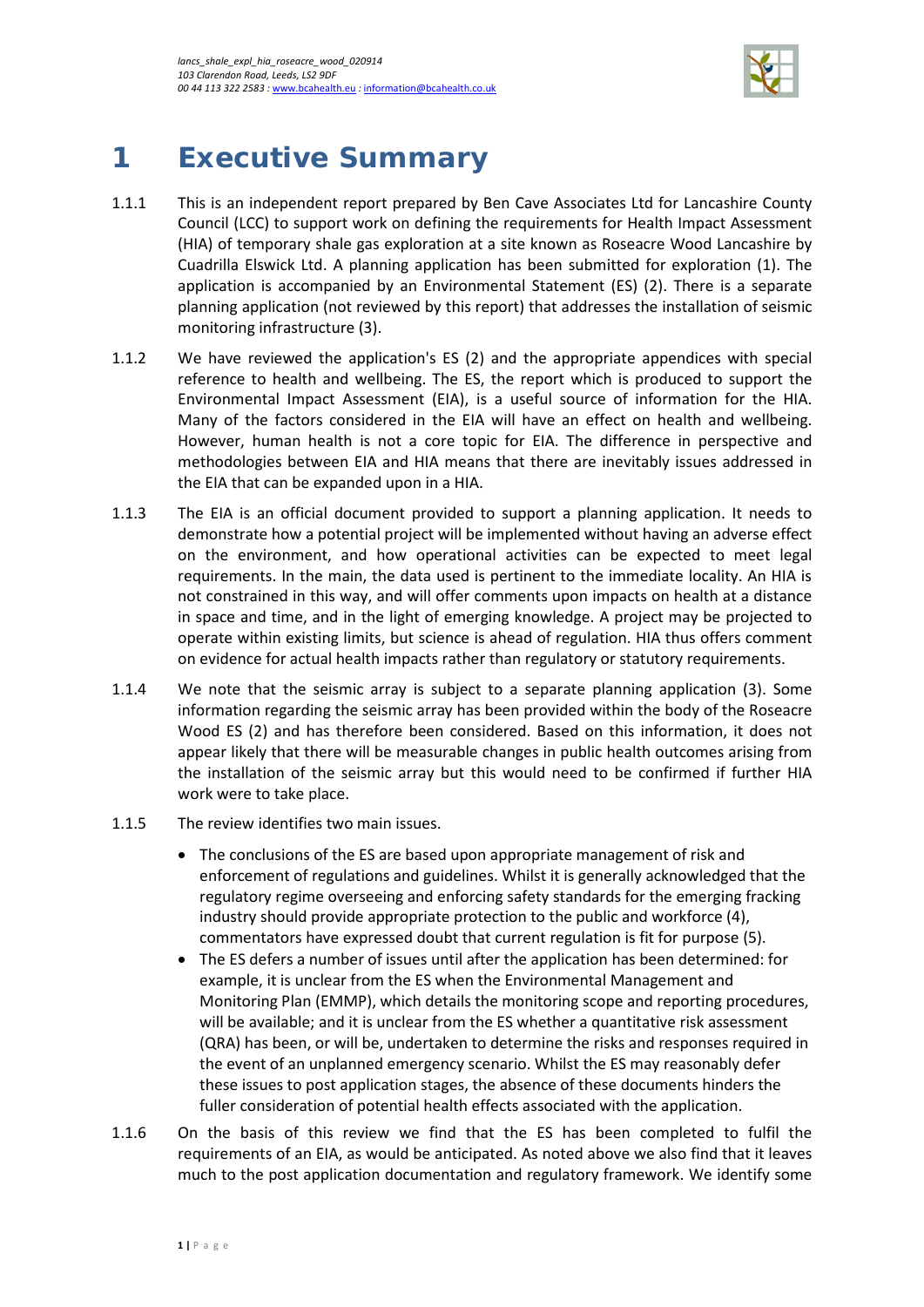

technical clarifications that could be sought by the Director of Public Health for LCC in exercising that role's duty to 'assure' health protection for the area. These clarifications are summarised in the [conclusion](#page-48-0) of this report.

- 1.1.7 The ES finds no significant adverse health impacts for people living and working close to, or at, the site. HIA uses different thresholds and thus might reach different conclusions. The potential adverse impacts are generally greatest at the residential properties closest to the site. The overall burden for these residences is not currently known.
- 1.1.8 The ES and commentators place great weight on regulation. The regulators and PHE report that an appropriate regulatory framework is in place. We note that currently the regulatory framework is untested in the UK and in other countries regulation has not prevented adverse health effects: detailed monitoring and additional studies therefore have great merit.
- 1.1.9 Until regulatory responsibilities and expectations have been more clearly described it may be difficult for the Director of Public Health for LCC to discharge the duty of assurance with regard to health protection. Furthermore, until post application documentation, such as the QRA and EMMP, have been produced, it may be difficult to rule out the potential for health impacts to occur.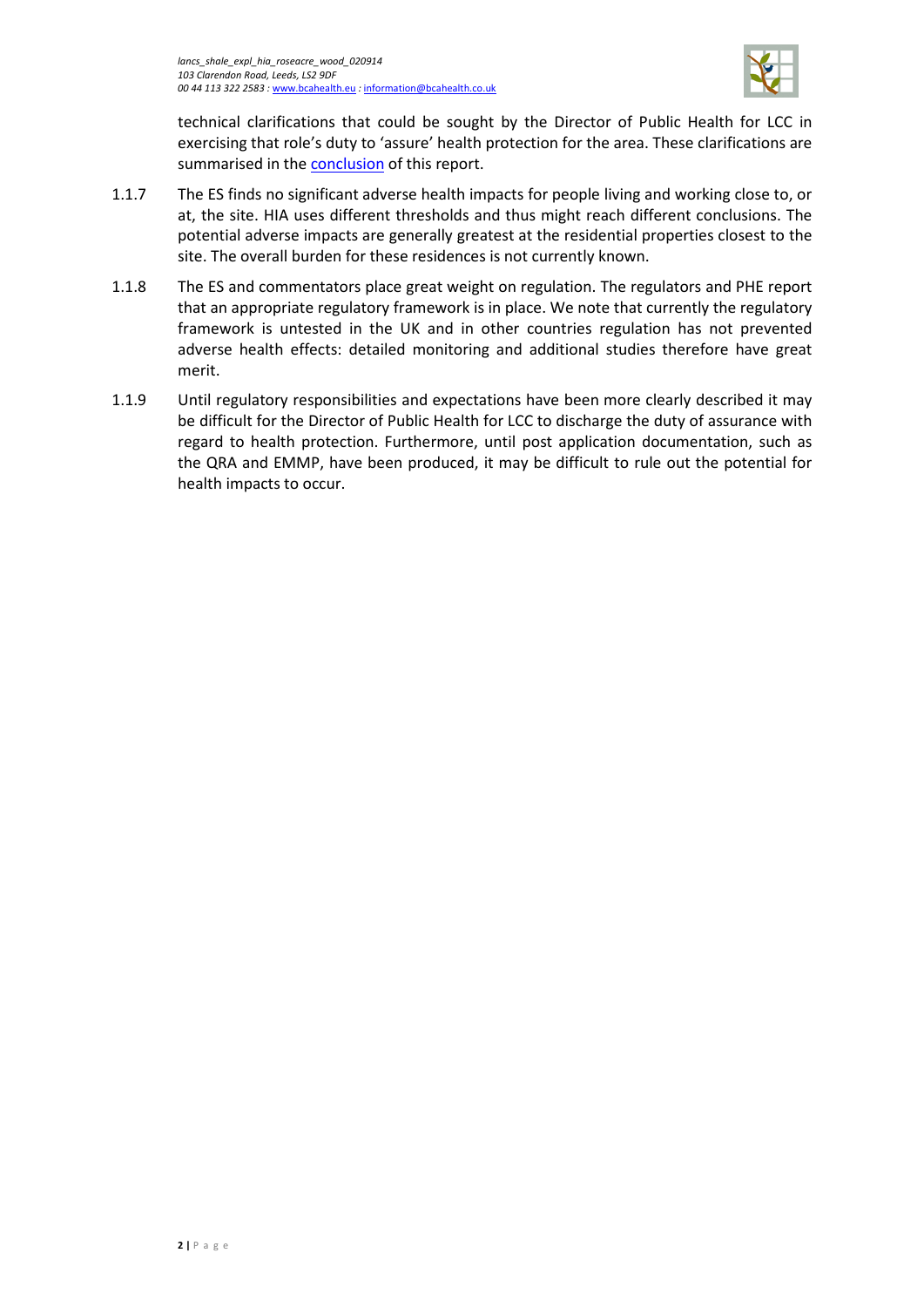

# <span id="page-6-0"></span>**2 Introduction**

- 2.1.1 This report supports work by Lancashire County Council (LCC) on defining the requirements for Health Impact Assessment (HIA) of exploratory shale gas operations in Lancashire.
- 2.1.2 This is an independent report prepared by Ben Cave Associates Ltd for LCC.
- 2.1.3 The purpose of the report is to examine the links between health and wellbeing and the potential effects (beneficial and adverse) of exploring for shale gas.
- 2.1.4 Further information about the study are presented in documents which accompany, and need to be read in conjunction with, this report:
	- Overview report (6);
	- Review of Preston New Road Environmental Statement (7);
	- Community Engagement Report (8); and
	- Annexe to Overview Report (9).
- 2.1.5 The review uses the WHO definition of health as a 'state of complete physical, mental and social wellbeing and not merely the absence of disease or infirmity' (10).

## <span id="page-6-1"></span>**2.2 Approach and Methods**

- 2.2.1 This review forms part of HIA work undertaken by LCC. The Applicant has not taken part in this review. This separation from the Applicant underscores the independence of the HIA team from the Applicant. However, it also reduces the opportunity to influence the design and implementation of the Project prior to publication of the HIA findings.
- 2.2.2 HIA is usually iterative and allows for the modification of the Project or additional modelling to rule out significant health effects prior to the final report being issued. In this case the HIA process flags up potential issues requiring further investigation. This minimises the opportunity for interventions to address potential health effects. As a consequence this report leaves some issues unresolved. Some of the clarifications raised by this review relate to the permitting, regulatory and monitoring framework that is being developed in parallel. For Roseacre Wood the permitting application has been commented upon as part of this review.
- 2.2.3 Two people reviewed the ES to ensure coverage of all relevant sections. The ES is long and it is detailed. Thus, we reviewed each chapter of the ES at a high level. The cultural heritage and ecology chapters were excluded from the review as they were judged to have less relevance to health receptors, though it is observed that adverse impacts on cultural heritage, should they occur, can have an adverse effect on wellbeing. The following chapters were subjected to more detailed review:
	- air quality;
	- noise;
	- public health;
	- hydrogeology and ground gas;
	- water resources;
	- resources and waste; and
	- transport.
- 2.2.4 Other ES technical chapters and the initial scoping document were reviewed at a higher level.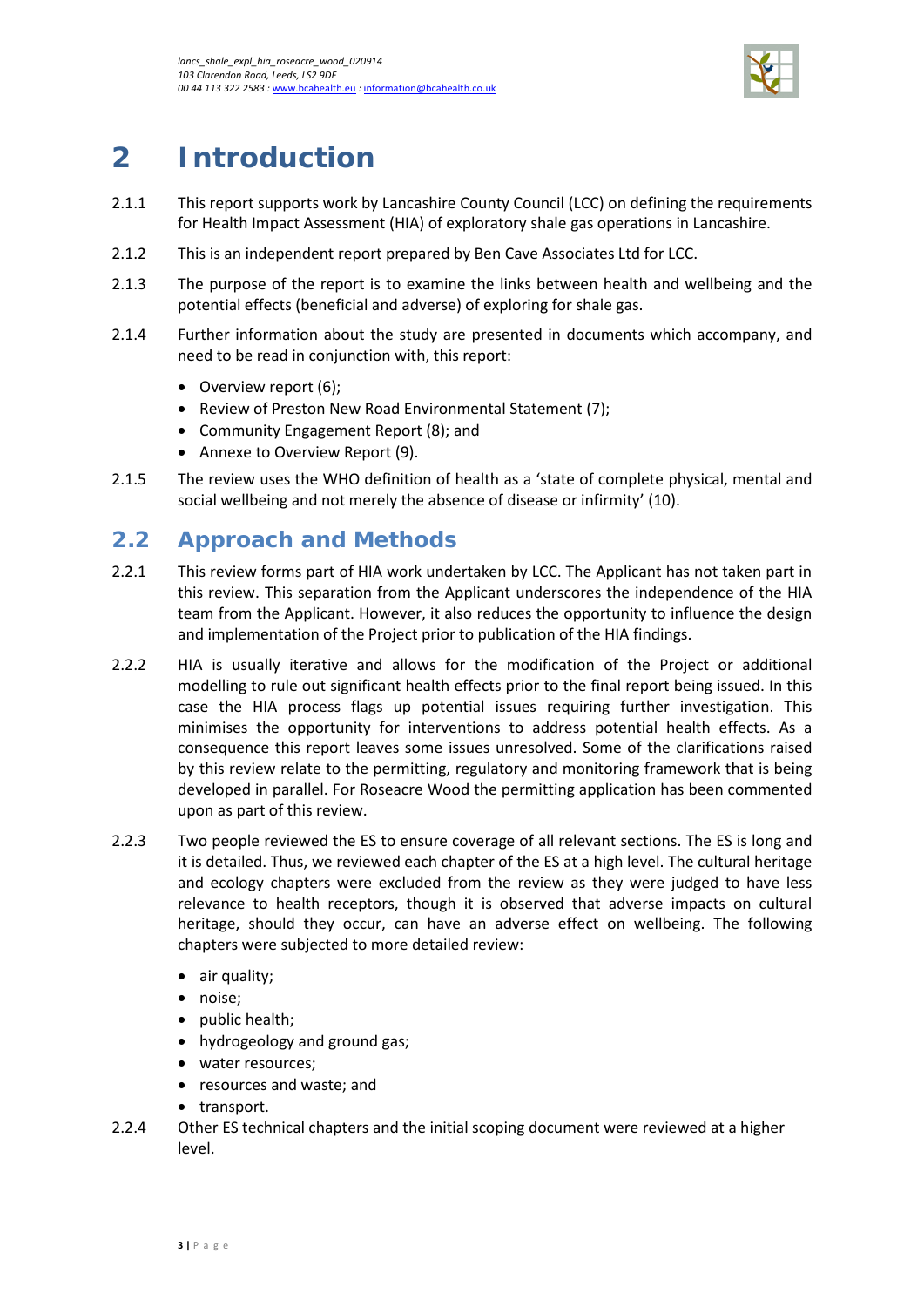

- 2.2.5 This review has been from the health perspective only. It is not exhaustive but includes sufficient detail to reach general conclusions on: the adequacy of the EIA to inform specific clarifications; reassurances that could be sought by the Director of Public Health for LCC, in respect of the anticipated activities; and long term monitoring to underpin the veracity of those assurances.
- 2.2.6 The review is one stage in evaluating the impacts which may accrue as a result of the proposed project. This undertaking can be used to support any part of an HIA which seeks to inform the Roseacre Wood application with regard to potential health effects (1).
- 2.2.7 The review commentary is primarily based on professional judgement with reference to relevant literature where appropriate.
- 2.2.8 The review's remit is listed below.
	- Note the issues, relevant to health that have been covered, comment on the results and examine the assumptions that have informed the analysis.
	- Examine details of the methodologies used by the Applicant's consultants and the receptors identified and provide commentary on the thresholds used from a health perspective.
	- Identify specific areas for further HIA investigation.
	- Establish how the existing ES data could inform specific HIA issues and the next steps for linking this data to the health literature and health assessment.
	- Produce a list of detailed issues that require further clarification with the ES consultants.
- 2.2.9 The ES notes that it provides a great deal of information about the application: this is due to its status as one of the first onshore deep gas shale exploration sites in England that is subject to an EIA (2).

*Consequently the level of detail within the baseline data and the assessment of likely significant effects are greater than that which might typically be produced for a temporary hydrocarbon exploration project. As the exploration (and potential production) of deep shale gas reserves progresses, and the Strategic Environmental Assessment (11) of future onshore oil and gas licensing is completed (and new guidance is published), the scope of future EIAs is likely to be refined and the volume of information contained in the ES may be reduced.*

- 2.2.10 This review does not seek to reach findings on significance or probability. Descriptive colloquial terms are used in relation to professional judgements reached by the reviewers. Such terms include: 'appropriate', 'adequate' and 'reasonable'. These terms are used to express that an action or process has been undertaken to a level that is considered acceptable and in line with good practice.
- 2.2.11 Reference to significance is specific to the methodology adopted by the ES chapter being reported. The term does not indicate that a level of statistical probability has been achieved ('p' or 'r' value). Furthermore, the term significant within an EIA is a reflection of the process findings against a set of criteria, as opposed to an opinion on the part of the authors of the ES. We have, therefore, sought to avoid using such terminology except where we have also used external criteria.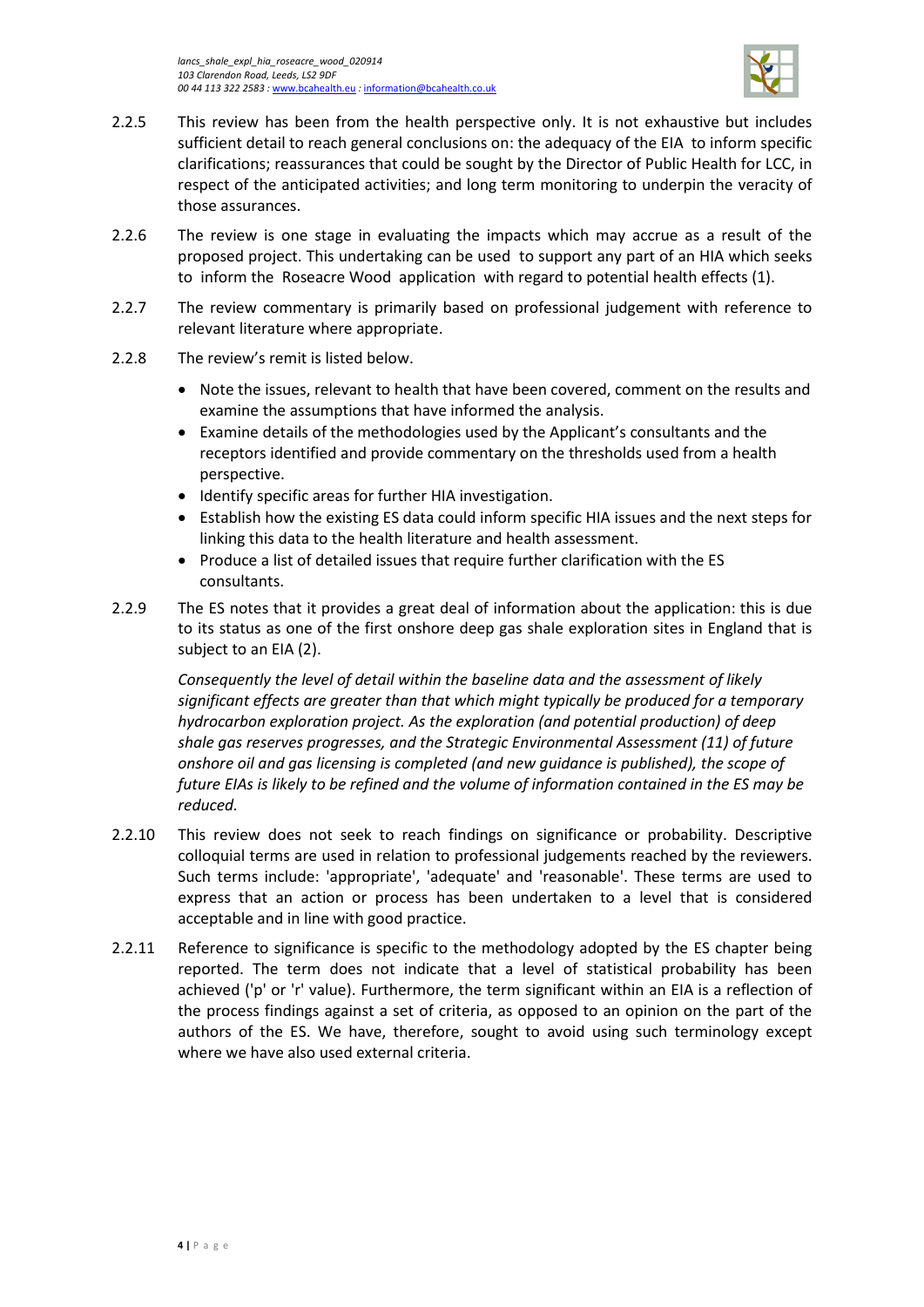

# <span id="page-8-0"></span>**3 Review of the Roseacre Wood application for shale gas exploration**

3.1.1 This section sets out results of a review of the documentation submitted to LCC by Cuadrilla Elswick Ltd for temporary shale gas exploration at a site known as Roseacre Wood, Lancashire (2). The review makes comment upon the ability of any element of the Project to have an impact on health, whether direct or indirect, short term, medium or long term, in near or far geographical perspective. The scope of HIA work is not limited to meeting statutory or regulatory limits.

### <span id="page-8-1"></span>**3.2 General**

- 3.2.1 This is a detailed ES for the level of proposed development. Overall the ES appears to have been completed to a standard which meets the requirements of an EIA. The issues raised in this review largely relate to requests for clarification. The ES provides a useful source of information to inform the HIA. Additional information from the permitting application technical documentation provides further assistance.
- 3.2.2 The proposed development is described in chapter 4 of the ES (2). The ES then examines the different aspects of this proposed development.
- 3.2.3 The ES notes Department of Communities and Local Government (DCLG) planning practice guidance for onshore oil and gas (12), which states:

*Individual applications for the exploratory phase should be considered on their own merits. They should not take account of hypothetical future activities for which consent has not yet been sought, since the further appraisal and production phases will be the subject of separate planning applications and assessments.* 

- 3.2.4 We accept that the focus should rightly be on the current application (1). However it is also noted that the current application will have a direct bearing on any future applications for full-scale gas production on the site. Decisions taken as part of this application have the potential to influence the scope of such future applications. Care should be exercised in extrapolating conclusions about temporary, small-scale exploratory procedures to longerterm and larger operations.
- 3.2.5 The ES notes that, in the scoping opinion received from LCC on  $11<sup>th</sup>$  March 2014, Public Health England requested a section in the ES that provides signposts to all the sections of the ES where potential health impacts have been assessed. The ES responds to this request in Chapter 20 *Public Health* and by supporting information within *Appendix T*. Public Health is not included in the ES non-technical summary.
- 3.2.6 The ES has scoped out the following topics:
	- electromagnetic interference;
	- microclimate; and
	- site monitoring and management (as monitoring proposals are set out, where relevant, within the technical chapters of the ES).
- 3.2.7 The decision to scope out electromagnetic interference carries an addendum. There are several possible access routes to the proposed site. The preferred, but as yet unconfirmed, option is to create an access road through the adjacent MoD listening site at Inskip. This site has many overhead cables. These may need to be reconfigured in order to enable access of the heavy plant equipment in the development stages of the Roseacre wood site. There is no further information available regarding the electrical properties of these cables.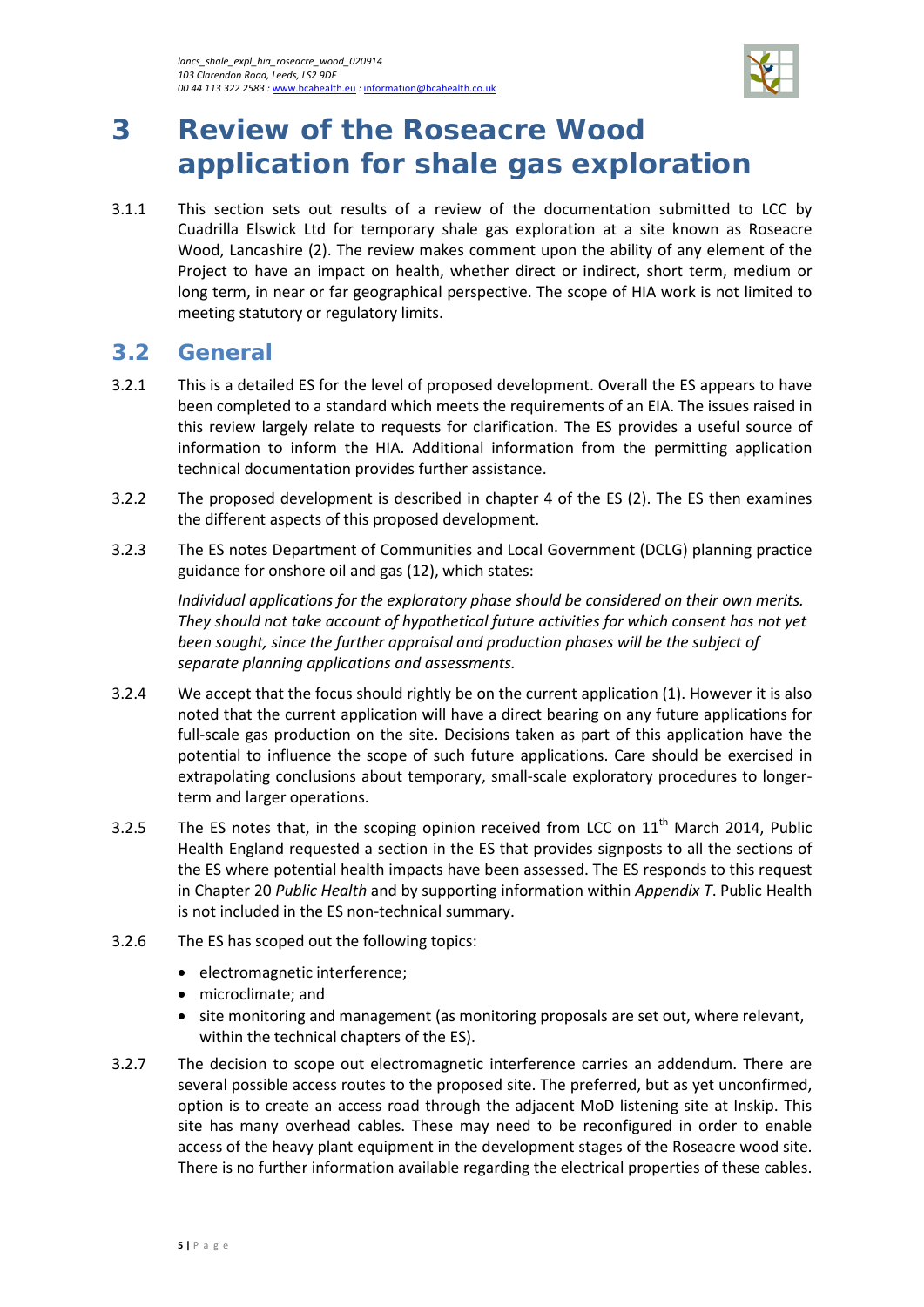

It is unclear if these are standard power lines or a higher rated system associated with the MoD site's function. If high non-standard current or voltages are being used, consideration should be given both to electrical arcing causing electrocution and EMF occupational exposures. It is presumed that this is subject to MoD disclosure. We suggest that the Director of Public Health for LCC should seek reassurance that any use of or changes to the MoD Inskip site is not associated with public or occupational increased risks from electrocution or EMF exposure.

- 3.2.8 Scoping out microclimate appears reasonable.
- 3.2.9 With regard to monitoring, the ES notes that the specific details will be developed following the planning determination. The coverage of monitoring in the ES chapters is variable. For example there is good discussion of monitoring for hydrogeology, but not air quality. Appendix E of the ES sets out introductory Environmental Management Plan information. It will be important to ensure that the monitoring strategy includes mechanisms to confirm that impacts are as expected by the ES.
- 3.2.10 These findings suggested the need for further information on the monitoring requirements needed to confirm the findings of, and the assumptions within, each chapter of the ES. This is important given that the Environmental Management and Monitoring Plan (EMMP) is not likely to be available before the application is determined. For example monitoring of flare emissions during the initial flow testing to measure radon and other hazardous/radioactive pollutant concentrations and dispersion.
- 3.2.11 Long term monitoring of the impacts from the project, should it be granted permission to go ahead, will be important. There are no clear lines of responsibility to ensure that gradual decline of the state of the fabric of the well over time can be monitored to ensure that gas leaks into the rock strata, atmosphere and groundwater are prevented. It is noted that the various government departments which each play a role in the regulatory process for this application are prone to change within government reorganisations. It is important that such changes in the future do not lose sight of long term responsibilities for such projects. We suggest that the Director of Public Health for LCC should seek clarity on the roles and responsibilities of the organisations that will oversee the long-term management of the wells post decommissioning to ensure that public health is not adversely affected at some point in the future. Long term needs to be defined. Given the length of time over which well degradation may occur a period of 100 years may not be unreasonable. We suggest that an appropriate timescale for monitoring should be identified in a literature review.
- 3.2.12 Based on the findings of this review and taking into consideration comments made by the Health Advisory Group and organisations invited to attend its meetings for similar issues raised during the review of the Preston New Road ES, we suggest that the Director of Public Health for LCC should clarify that the monitoring framework requirements set through the planning and permitting processes will address not only the short-to-medium term impacts of disturbance and pollutants arising from the site to the local population, but also the potential for long-term (and potentially more widespread) legacy impacts on groundwater and ground gas. Such monitoring should be tied to an action plan with defined roles and responsibilities for notifying and responding to exceedances for the full period of the monitoring. We suggest that the Director of Public Health for LCC should remain engaged with the process and information that emerges on monitoring from the planning and permitting processes.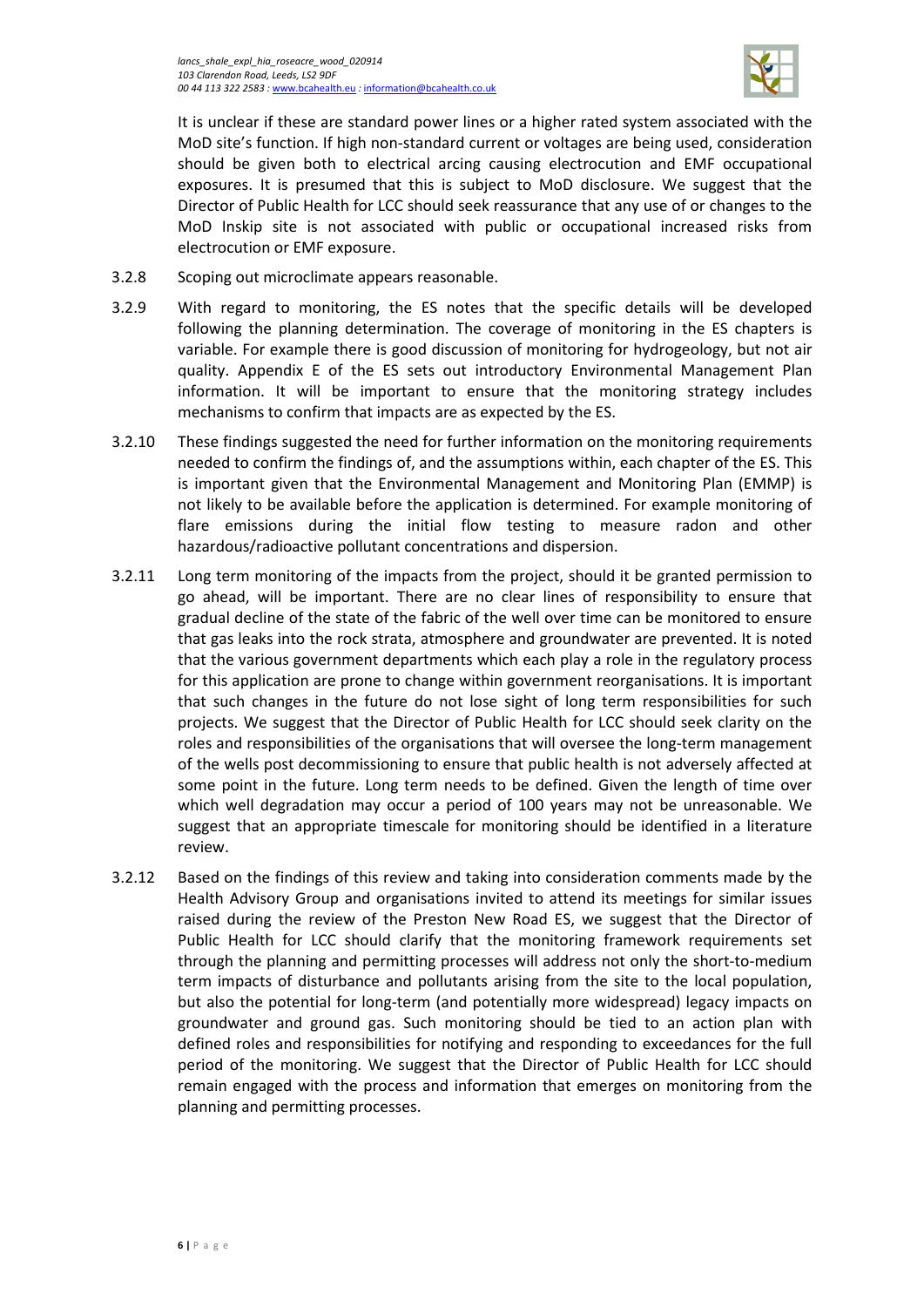

- 3.2.[1](#page-10-0)3 Repeated reference is made, in the ES, to an absence of plausible pollutant pathways<sup>1</sup> in scoping and assessment decisions (e.g. for contamination of surrounding agricultural land). This approach gives strong weight to engineering solutions and failsafe technology or processes. Whilst we acknowledge that progress has been made in identifying lower risk sites to drill and developing engineering solutions, we also caution that no process is immune to failure. It is noted that the application will be supported by separate management plans. Regardless of their quality, many accidents occur as a result of humans choosing to ignore elements of management requirements.
- 3.2.14 The ES findings that effects are not significant, or not of concern to the Applicant, rely in the main part on the operator adhering to management plans, and operational controls.
- 3.2.15 We suggest that the Director of Public Health for LCC requests that regulators collectively produce a document that summarises the application's adherence to the DECC Regulatory road map guidance (13); including the planning and permitting conditions and monitoring requirements that have been imposed at each step for the protection of public health.
- 3.2.16 The ES states that the development does not fall within COMAH Regulations or the Major Accident Off-Site Emergency Plan (Management of Waste from Extractive Industries) (England and Wales) Regulations 2009. However this review judges that consideration should be given to unplanned emergency event scenarios, including the impact on local population, health resources and occupational workforce. The boundary of the zone of acceptable risk, or similar, should be identified for any fire, asphyxiation or explosion risk due to loss of gas containment. An appropriate threshold to use to define this boundary may be half the lower flammable limit of the dispersed gas from the source  $(\frac{1}{2}LFL)$  (14). Consideration could also be given to other toxicity levels in any gas cloud, e.g. radon. This is particularly pertinent given the approach road which will service the project is narrow with tight bends. Such characteristics do not lend themselves to rapid response should this be necessary, either for the workers on site, or the local population.
- 3.2.17 Reference is made in the ES to site specific emergency response plans to enable rapid and appropriate response to unplanned events in coordination with local emergency services where necessary. It is unclear if these have yet been produced. If available, the Director of Public Health for LCC should review these documents.
- 3.2.18 These findings suggested the need for further information on
	- A) site specific emergency response plans; and
	- B) quantitative risk assessment (including unplanned events and reference to ½LFL thresholds).
- 3.2.19 It is noted that the Borehole Sites & Operations Regulations 1995 (BSOR) (15) as well as most provisions of the Dangerous Substances and Explosive Atmospheres Regulations 2002 (DSEAR) (16) apply to onshore well sites (17). These regulations require the production of a fire protection plan and plan for detection and control of toxic gases. Hazardous zones in the event of an unplanned release of fluids from the well must also be identified. This information does not appear to be currently available, so the risks to the public cannot be determined.
- 3.2.20 Based on the findings of this review and taking into consideration comments made by the Health Advisory Group and organisations invited to attend its meetings for similar issues raised during the review of the Preston New Road ES, we suggest that the Director of Public Health for LCC does not need to seek further specific clarification on A) site specific

 $\overline{\phantom{a}}$ 

<span id="page-10-0"></span> $1$  A plausible pollution linkage occur where there is a source, pathway and receptor.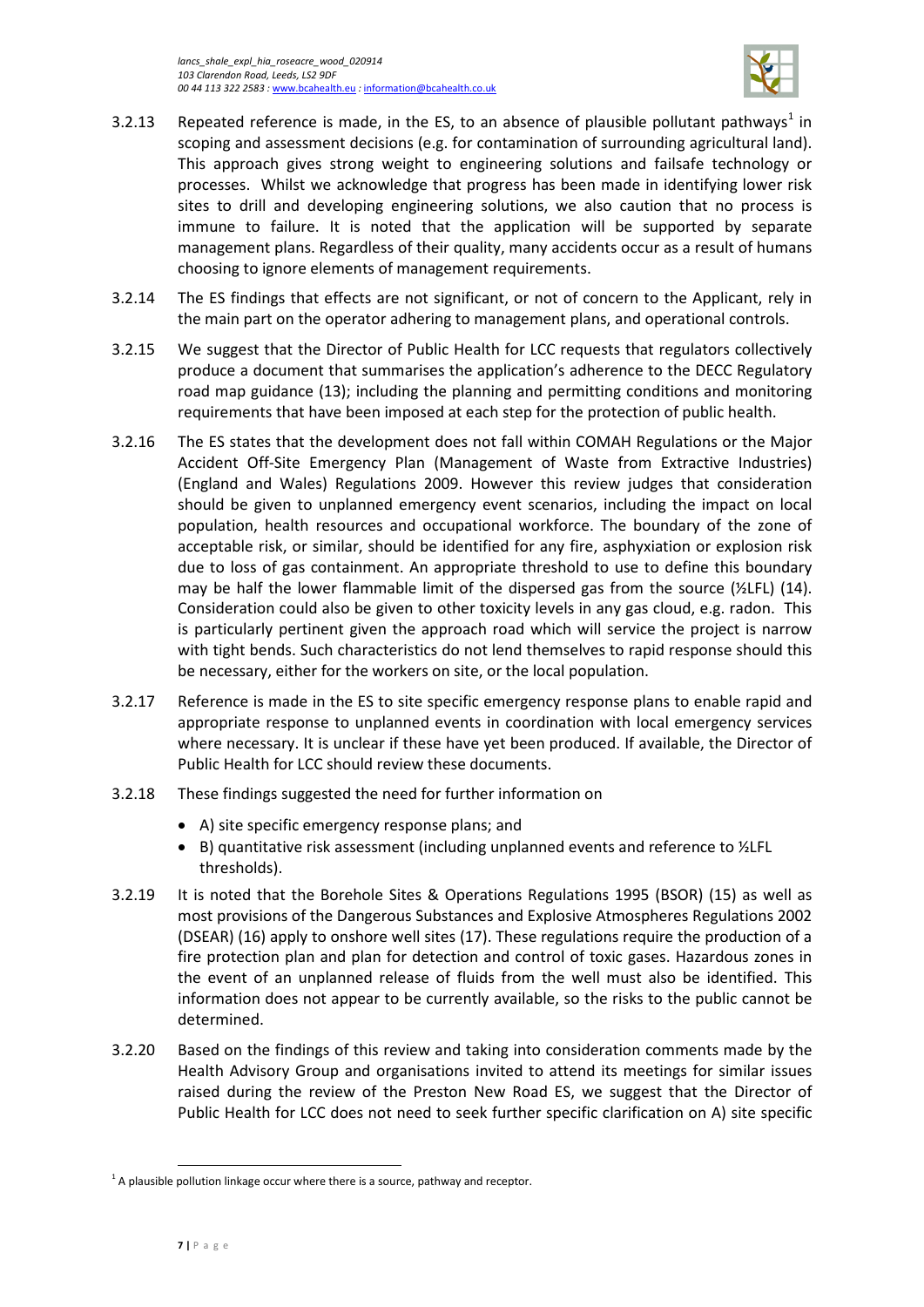

emergency response plans but should remain engaged with the process and information that emerges on these issues from the emergency planning and permitting processes.<sup>[2](#page-11-1)</sup>

3.2.21 With regard to B) quantitative risk assessment (including unplanned events and reference to ½LFL thresholds) we suggest that the Director of Public Health for LCC does seek further specific clarification to confirm that no members of the public would normally live, work, travel or pursue leisure activities within the zone of  $\frac{\text{y}}{\text{z}}$  for worst case loss of gas containment.

# <span id="page-11-0"></span>**3.3 Public Health**

- 3.3.1 ES chapter 20 considers public health impacts of the Project. It evaluates several different health parameters, including those of risk perception on health, and takes into account questions which have been raised by Public Health England.
- 3.3.2 This review notes that there are wider regional and national public health benefits from increased energy security. These are linked to many determinants of health, including thermal control in homes and power for health and employment services. These wider benefits must be weighed against the adverse disturbance, nuisance, anxiety and contamination impacts that may affect the local population.
- 3.3.3 For each parameter: noise; air quality; water; perception; community and facilities; and physical activity general conclusions on the part of the Applicant are that the Project will not have a significant effect on human health.
- 3.3.4 The exception to this is with the terminology deployed with regard to noise. The Applicant states in ES section 20.5.1 paragraph 22 that 'There is no evidence to suggest that the type and level of exposure likely to result from the project may be linked to cardiovascular effects or cognitive impairment.' The health impacts of noise from the Project are considered further within a separate section of this review (see section [3.5\)](#page-20-0) based upon the evidence provided within ES chapter 16 and appendix P.
- 3.3.5 Other potential health effects are similarly addressed within subsequent chapters of this report, referencing the technical appendices as well as the ES, scoping document, and other supporting material as appropriate.
- 3.3.6 The ES states that following a review of the proposals and the receptors present in the vicinity of the scheme, it has been concluded that there is no potential for health and wellbeing impacts to arise on:
	- effects on community facilities and social networks; or
	- physical activity.
- 3.3.7 Justification for this (20.4 para 19) is that there will not be a large influx of workforce which may compromise access to existing infrastructure, and that the 'small scale and temporary nature of the project' will not impair people's ability to access a healthy lifestyle in the way that is currently the case.
- 3.3.8 It is noted that there are several rights of way in the vicinity of the proposed Project. Although it is acknowledged that these are not networked, this does not reduce their attractiveness for recreational use, for activities such as short walks. Similarly, the current state of low use of the roads with regards to traffic may mean that they are used as a path network in their own right. The introduction of heavy vehicles into this environment is

l

<span id="page-11-1"></span><sup>&</sup>lt;sup>2</sup> We note that Emergency Planning is an issue that was raised in the Community Engagement workshop (8).

<span id="page-11-2"></span><sup>&</sup>lt;sup>3</sup> Being outside the area where gas has dispersed from the source to a concentration of half its lower flammable limit (½LFL) is a recognised threshold of reasonable safety (14).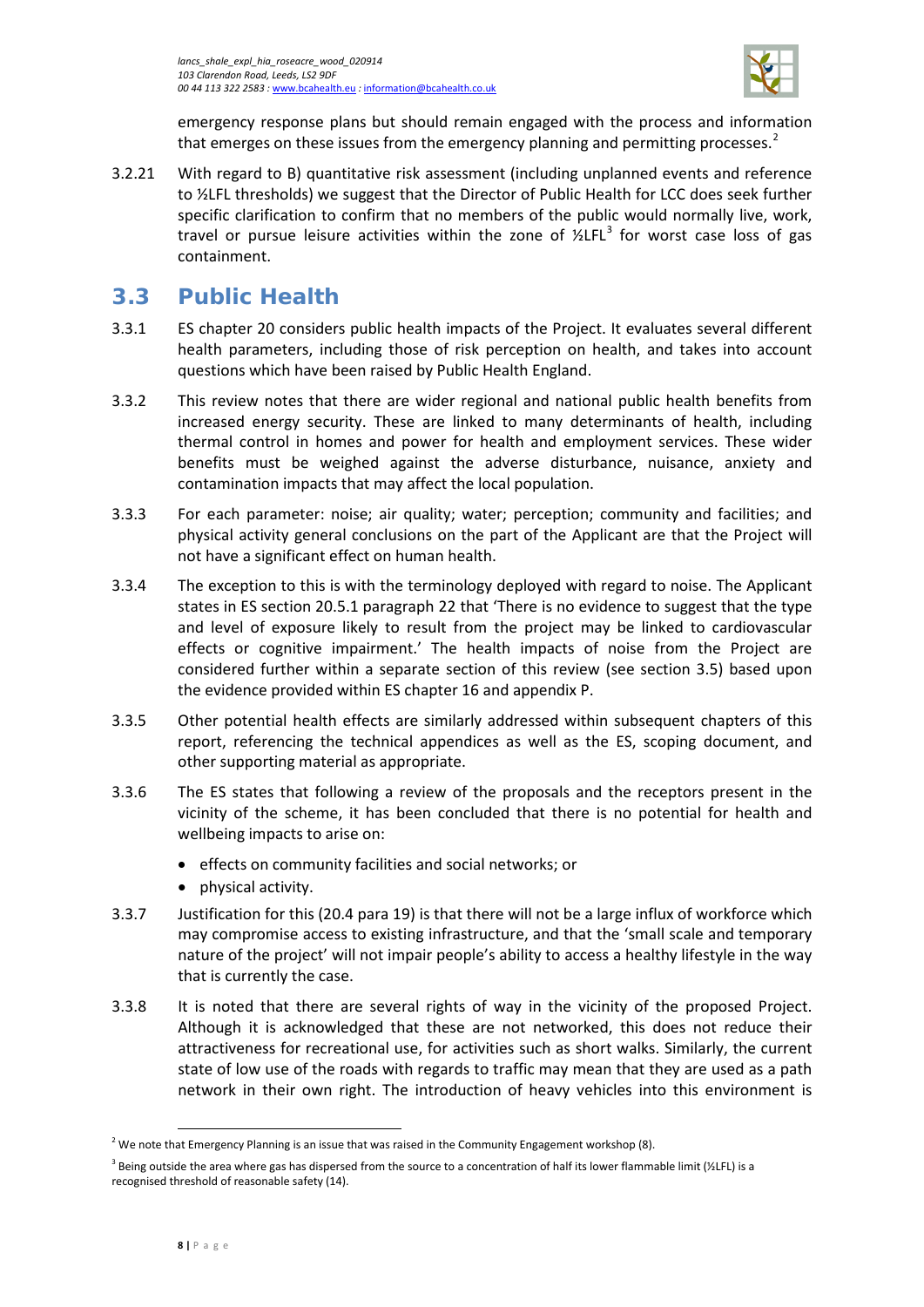

likely to have an impact on people's willingness to use them. For some residents this loss of tranquillity and ability to meet neighbours may have a direct impact on their mental and physical health. This is a rural area into which it is intended to impose an industrial activity. Its impact at this location may well be received differently from a different geographical and community base.

- 3.3.9 The ES identifies and responds to a PHE publication on shale gas extraction (4). The ES explains how it responds to the PHE recommendation in that report, including some consideration of broader public health and socio-economic impacts. The PHE publication focuses on the potential health impacts of exposures to chemical and radiological pollutants. The PHE document states that it does not include consideration of the following issues:
	- climate change;
	- greenhouse gas emissions;
	- sustainable use of water resources;
	- nuisance issues such as noise and odours;
	- traffic (apart from vehicle exhaust emissions);
	- occupational health;
	- visual impact; or
	- socio-economic benefits or impacts of shale gas extraction.
- 3.3.10 These issues are considered within the ES but they are not all identified by the Applicant as being relevant to health as some of the appropriate connections have not been made. Not all signposting provided in ES Appendix T (analysis) gets addressed in the ES Public Health chapter.
- 3.3.11 It is worth commenting that although the ES Public Health chapter is intended to consider the effect on the community, as opposed to individuals, there are some communities which we would expect to experience effects which become cumulative and synergistic: noise, dust, light, inconvenience. Defining an effect of 36 months duration as transient may be justifiable when looked at over the duration of the project. We would not expect 36 months to be a transient event for people living close to the Project, especially if they are elderly. The uncertainty of the outcome (*i.e.* the possibility of more drilling and further applications) or possible pollution episodes can lead to anxiety with attendant health problems.
- 3.3.12 The Public Health chapter (chapter 20) of the ES discusses the following issues and concludes there are no significant impacts from:
	- noise;
	- air quality;
	- water (surface and groundwater); and
	- perception effects.
- 3.3.13 In reaching this decision reference is made to impacts being below relevant legally imposable limits and standards, however these are not explicitly listed in the Public Health chapter. HIA can consider a wider range of issues than those summarised in the ES Public Health chapter. Furthermore, whilst many individual residual effects may be classified as not being significant, there are a small number of homes which are impacted by several issues. The overall burden for these residences is not currently known.
- 3.3.14 Noise, air quality and water are all topics with ES chapters in their own right. We review these separately by individual topic chapters to obtain a clearer understanding of how the findings were reached. The following section considers what, in the ES are called, perception effects.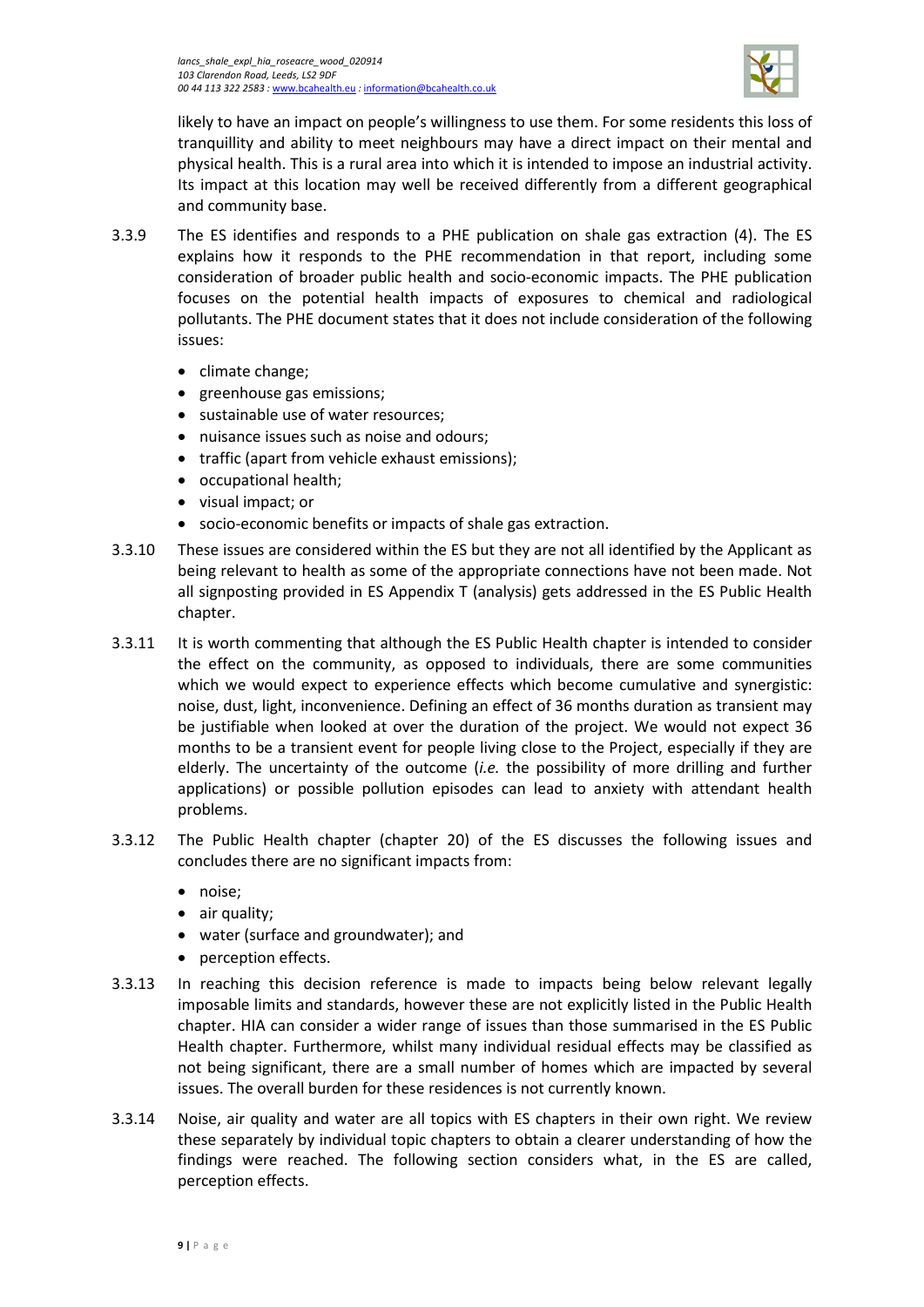

### **Perception effects**

- 3.3.15 Perception effects are covered in Public Health chapter 20. No formal methodology is set out for the consideration of perceptions of risk. We note that the term 'perception' can be considered pejorative and infer that something is not real. We also note that this term is used within the literature on shale gas extraction (see for example, Ladd (18)). In any further shale gas extraction HIAs we would advise framing this as an investigation of *community understanding of risk*.
- 3.3.16 The discussion of perceptions makes limited reference to supporting literature, relying largely on a review of case studies looking into health risk perception in the North West of England (19). Whilst this is a useful source, particularly due to its geographic relevance, on its own it does not constitute a full picture of the issues. We suggest in the following paragraph some recent studies that would bear further examination.
- 3.3.17 Although a wide conceptual base to the consideration of perception risks is not essential for the ES, the following issues raised in the health literature could be the subject of further consideration in the context of the setting of the project:
	- There are significant differences in community responses to similar public health threats. Distinguishing factors may include: prior experience and visibility of threat; socio-demographic characteristics; volume and type of media coverage; or government reaction and availability of social support (20).
	- Risk-refuting information may reduce anxiety about a particular disaster, but may not reduce anxiety about an industry in general (21).
	- Risk communication strategies that incorporate the needs of the target audience(s) with a multi-faceted delivery method are most effective at reaching the audience. Furthermore, the response to risk communications may be influenced by: personal risk perception; previous personal experience with risk; sources of information; and trust in those sources (22). It is worth noting that this is a community which is sensitised, having recollection of the Abbeysteads incident thirty years ago, in which migration of methane was responsible for an explosion.
	- Evidence from the nuclear industry suggests that people with a high perception of risks may be less attentive to information about protective actions. People with little confidence in authorities may also be more likely to have a low reception of information (23).
- 3.3.18 If someone deems that they are at risk (irrespective of the level of risk) this can affect their health and well-being. For example: increased levels of fear, anxiety and stress affect mental well-being, which can also cause physiological changes including increases in adrenaline, nor-adrenaline and cortisol levels; increased levels of fear/anxiety can lead to social isolation especially in older people who may be afraid to go out, and thereby experience reduced social contact (and possibly reduced levels of social support), which can lead to depression (pre-existing health states that exacerbate this effect include hearing loss, which in combination with depression is linked to the development of Alzheimer's). Women who are pregnant or who have young children may also choose not to go out through fear, and thereby experience similar effects, coupled with a reduction in physical activity for the women and the children.
- 3.3.19 With regard to risk perception, the Applicant has outlined ways in which provision of information will be expected to allay fears. Participants in the Community Engagement workshop (see source 8) suggest this is an important health issue. No evidence is presented that information provided by the Applicant to date has reduced community fears about the project.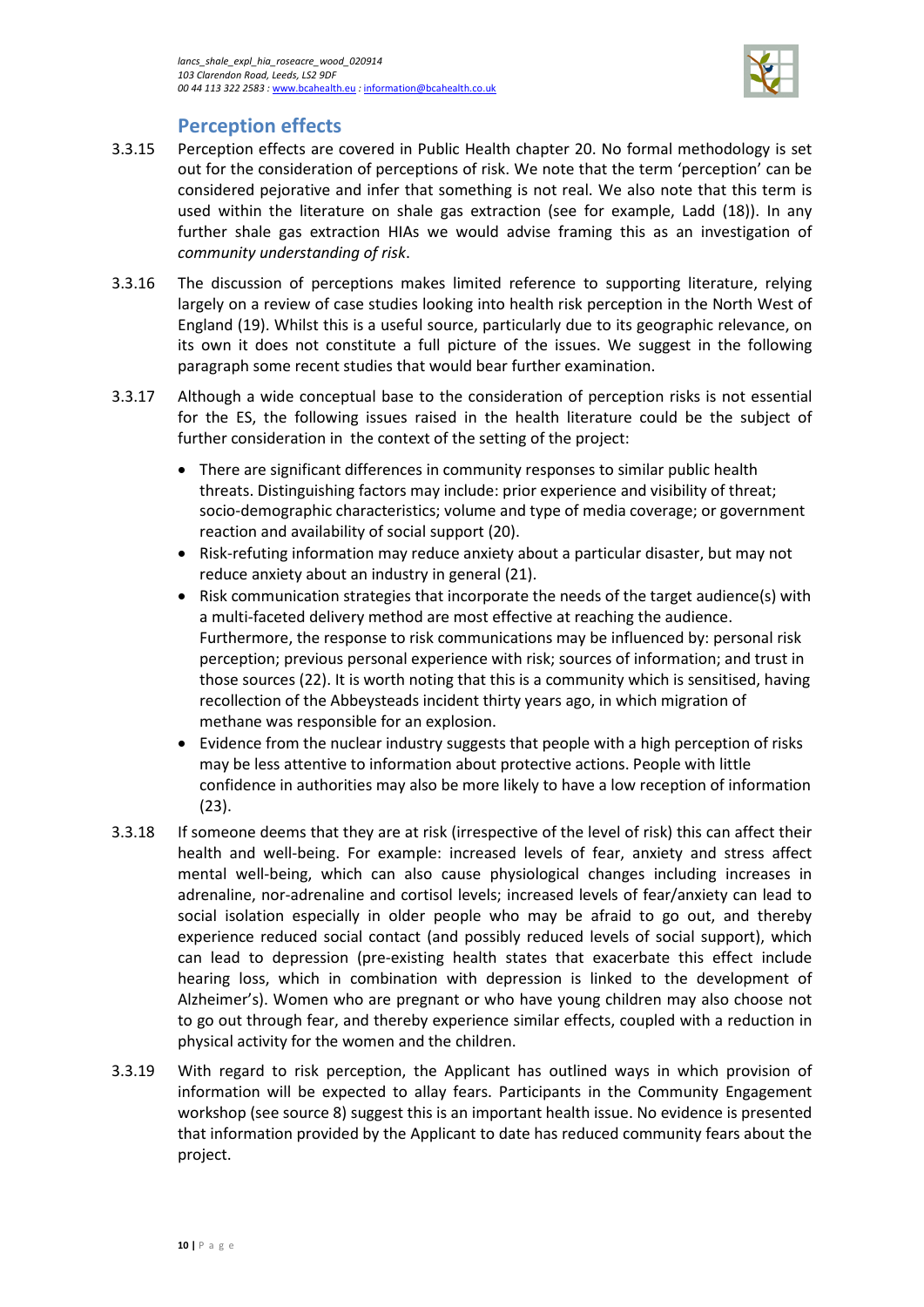

- 3.3.20 The ES discussion includes a summary of concerns raised during an ES consultation with residents. It is noted that consultations have been general, covering a Project for development known as Preston New Road, as well as this current application for Roseacre Wood. However, the issues of concern tend to be generic, and include perceptions of risk from:
	- radioactive material;
	- flammable gases;
	- potentially hazardous materials on site;
	- emissions to air (including flaring);
	- induced seismicity; and
	- ground / surface water pollution.
- 3.3.21 The issue of risks to potentially sensitive groups or individuals (e.g. children or people with pre-existing health conditions) was also raised. Although information on many of these issues is provided elsewhere in the ES, the Public Health chapter does not clearly signpost or summarise the actual risks presented by the current application for these concerns. We note that the Applicant's response to their public consultation has addressed these issues directly, and in some cases they have undertaken to make alterations accordingly.
- 3.3.22 These findings suggested the need for further information on the influence of people's understanding of safety on the surrounding areas, including consideration of: property values; amenity value of outdoor space; and levels of physical activity.
- 3.3.23 Based on this review's findings and taking into consideration comments made by the Health Advisory Group and organisations invited to attend its meetings for similar issues raised during the review of the Preston New Road ES, we suggest that the Director of Public Health for LCC does seek further specific clarification on the influence of people's understanding of safety on the surrounding areas, including consideration of: property values; amenity value of outdoor space; and levels of physical activity. This is because these are potentially important determinants of health that are currently not well understood.

# <span id="page-14-0"></span>**3.4 Air quality**

- 3.4.1 ES chapter 6 assesses the air quality impact of the Project, with supporting information in Appendix F. It explains that data about the Project activities (e.g. the type and number of vehicle movements and the quantity and quality of gas burned in the flares) were used to predict the quantity and distribution of gas and dust emissions. The chapter states that these were then compared to legal levels that set out safe limits for these emissions. This assessment also assessed the potential quantities of radioactive gas, specifically radon, that could be emitted during flaring. The chapter concludes that none of the predicted emissions exceed safe limits. It therefore concludes that the Project will not result in a significant effect on air quality.
- 3.4.2 The ES chapter 6 air quality notes that the area in which the site is situated is rural and not densely populated. There are no existing significant sources of emissions to the atmosphere. Likewise, there are no areas within the vicinity of the Site where there is an existing problem with air quality or pollution. This appears consistent with viewing the site using Google earth (24), Defra AQMA mapping (25) and Environmental Agency interactive mapping of emissions permits and incidents (26), as well as a site visit.
- 3.4.3 There are farm buildings in close proximity to the north of the proposed development (the closes residential building appears to be a farmhouse approximately 260m to the north of the site surface boundary shown in ES figure 4.3); a further residential property is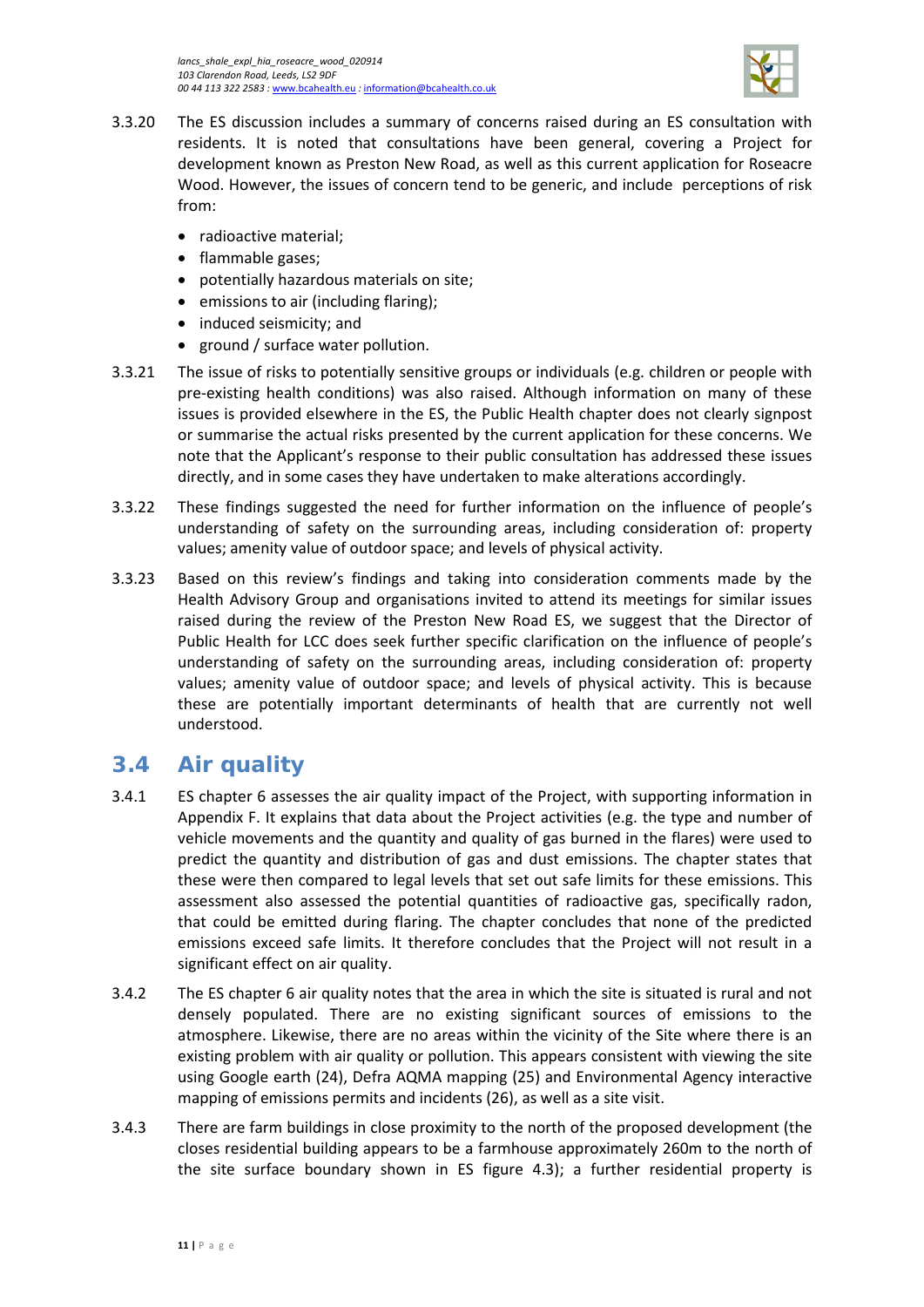

approximately 300m distant to the south east of the site surface boundary. Other residential properties in Roseacre are approximately 320m – 500m distant.

- 3.4.4 The ES assesses five sources of air pollution these are emissions from:
	- construction activities;
	- the vehicles associated with the use of the Site;
	- the flaring of gas during flow testing;
	- equipment associated with the operation of the Site (e.g. generators, pumps and blenders); and
	- fugitive emissions.
- 3.4.5 The assessment concludes that the main atmospheric pollutants from the Project are the gases that are emitted when gas is burnt in the flare. Modelling of NOx emissions (section 6.7.5.3, and appendix F) indicate that there are several exceedances of NOx guideline values, as laid down by EA (based on WHO values). However, the Applicant states that when background levels are taken into account and adjustments made for process emissions contribution, (the recommended method found in Environment Agency H1 Guidelines for emission modelling) two locations still have a minor impact. There is no identification of these receptors.
- 3.4.6 The Applicant has used ADMS to model air impacts. As these have been modelled, it would have been reasonable to see the modelled data included in either the ES or the appendix, showing the absolute values, as well as the modelled PEC. This has not been included.
- 3.4.7 Similarly, the Applicant has referred to dispersion of benzene, and radon, as emissions of products of combustion, or incomplete combustion. In each case the model has not been shown. It is therefore difficult to make meaningful comment on the impact on local receptors. It is noted that impacts to ecological receptors have been closed out; human receptors have not.
- 3.4.8 It is not clear whether or not two flares will run simultaneously. In some areas of the ES it seems that this is a possibility, in others, only one appears to be accounted for. The Director of Public health should seek clarification as to the number of flares which may be operational at any given time; the modelling of the impact from both of those flares if two is the given number, and the emissions of radon, NOx and benzene for those two cumulative outputs.
- 3.4.9 Section 6.2 paragraph 3 of the ES identifies several sources of fugitive emissions, from equipment, and plant (flare). However, there is also an assertion (section 6.4.5 para 52) that there is no intention to have fugitive emissions. Clearly this would be the case: fugitive emissions are indicative of loss of control to a greater or lesser degree. Worst case scenarios for this could be calculated and assessed.
- 3.4.10 These findings suggested the need for further information on the distance between a potential source of fugitive gas releases and residential properties.
- 3.4.11 We suggest that the Director of Public Health for LCC seeks further specific clarification on the risk from worst case fugitive emissions including quantitative risk assessment.
- 3.4.12 It is unclear if dust will be a feature of the early stages of drilling. It is likely that wet drilling (using drilling muds as described in ES section 4.7.4.) will take place; however, this has not been stated. It is therefore important to ensure that dust and smaller particulates will not be released during the drilling process. If they will be, they need to be included in any calculation of potential impact. This point applies to both drilling sites (RW and PNR).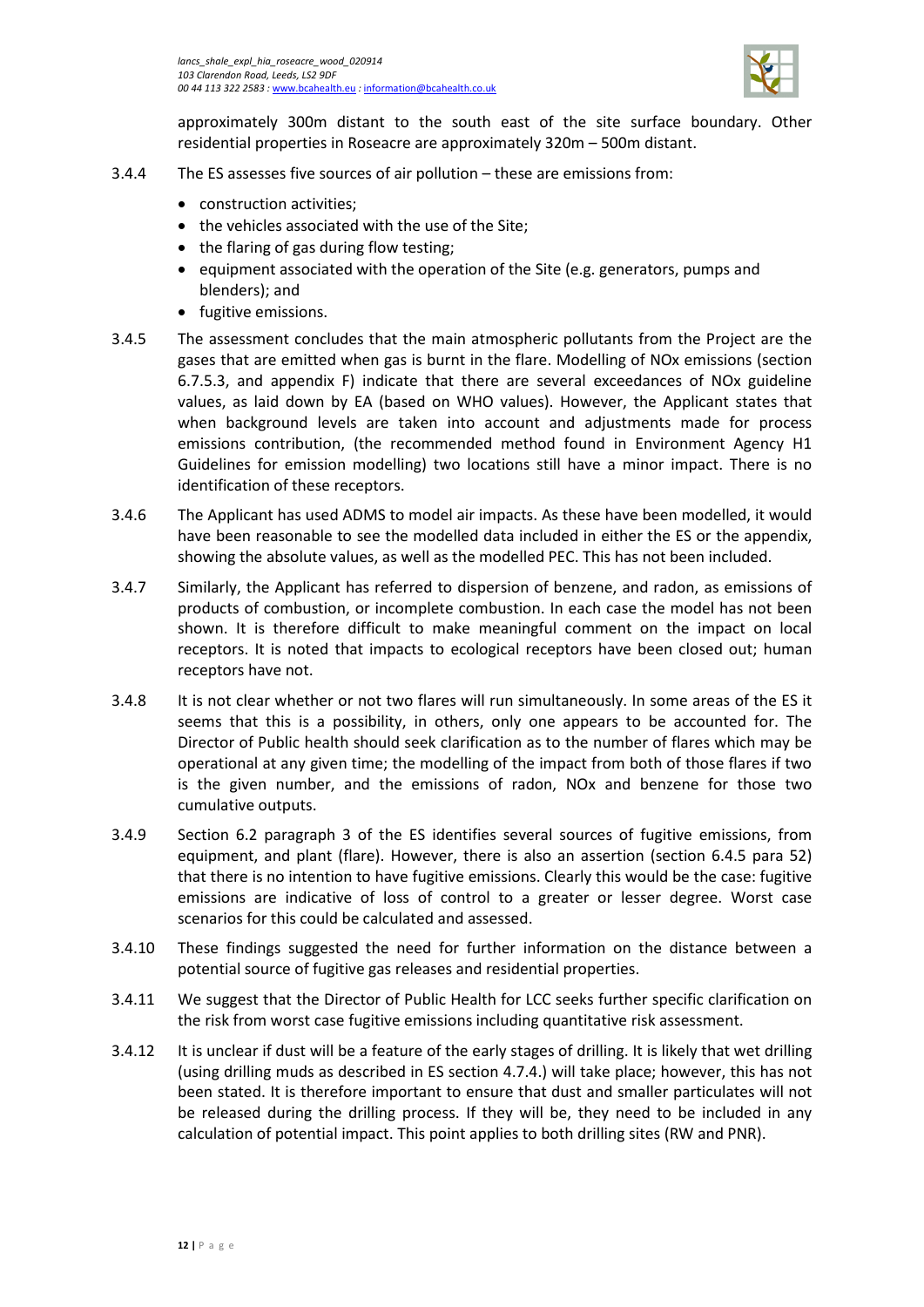

- 3.4.13 The Air Quality Standards Regulations 2010 sets out target and limit values for England (27). The UK Air Quality Strategy sets out air quality objectives and policy options to improve air quality in the UK (28). The ES air quality assessment uses these air quality limit values to assess the significance of impacts. Whilst this is a reasonable methodology to adopt, it is noted that:
	- the recent REVIHAAP report by the World Health Organization (29) into the health effects of air pollution may result in further lowering of statutory thresholds and WHO recommended levels for air pollutants; and
	- the European Commission has tabled a proposal for The Clean Air Policy Package, which would update the 2008 directive with revised limit and target values (30).
- 3.4.14 Although it is accepted that the application should be compliant with current, not hypothetical future regulatory and statutory requirements, consideration of relevant scientific evidence on thresholds of harm is an important consideration for HIA. For example the REVIHAAP report confirms that for Particulate Matter there is no evidence of a safe level of exposure or a threshold below which no adverse health effects occur (29). The Committee on the Medical Effects of Air Pollutants (COMEAP)'s report on particulate air pollution concluded that in quantitative terms a pollution reduction of 1  $\mu$ g/m<sup>3</sup> of PM<sub>2.5</sub> would lead to on average 20 days increased life expectancy from birth per person (the extent to which individuals are affected is likely to be highly variable) (31).
- 3.4.15 According to the Air Quality Standards Regulations 2010,  $PM_{2.5}$  annual mean limit values of  $25\mu g/m^3$  is to be met by 1<sup>st</sup> January 2015 (27). The ES does not discuss the project's impact on levels of PM<sub>25</sub>. Sources of PM<sub>25</sub> include diesel generators, vehicles (both dust from movement and exhaust emissions) and flaring. Such impacts should be treated as cumulative. This type of impact also has the potential for differential impacts particularly for people with a pre-existing respiratory conditions or children whose bodies are still developing (some of whom may also have pre-existing health conditions).
- 3.4.16 These findings suggested the need for further modelling from the Applicant which takes into account the cumulative output of  $PM_{10}$  and  $PM_{2.5}$  for flaring, traffic movement, construction, generators, and other activity. We recognise that  $PM_{2.5}$  is not usually included in ESs but it is an important issue for health (32).
- 3.4.17 A clear course of action on this issue is difficult to determine as a judgement must be reached on proportionality versus potential health impacts where there is no known lower threshold for harm. Based on the precautionary principle we suggest that the Director of Public Health for LCC confirms with the Applicant that  $PM_{10}$  and  $PM_{2.5}$  levels are as low as reasonably practical using BAT. A planning condition covering all types of emissions and pollutants to this effect could be considered.
- 3.4.18 The demonstration that all pollution will be as low as reasonably practical using BAT is wider than just PM or even air quality and should also include other forms of disturbance, such as noise and light (see later sections).
- 3.4.19 As an alternative to statutory and regulatory targets any exceedance of the air quality thresholds set out by the World Health Organization (33) could be considered a significant negative impact. Although these more stringent thresholds are sometimes viewed as aspirational, particularly in areas with high background air pollution, they could be a more appropriate set of values for HIA. As noted above some of these values may be further reduced as a result of the REVIHAAP report (29).
- 3.4.20 [Table 3-1](#page-17-0) provides a comparison, for those thresholds which have directly comparable units, between the UK Air Quality Standards Regulations 2010 (27) and those of the WHO (33). The differences relate primarily to particulate matter and sulphur dioxide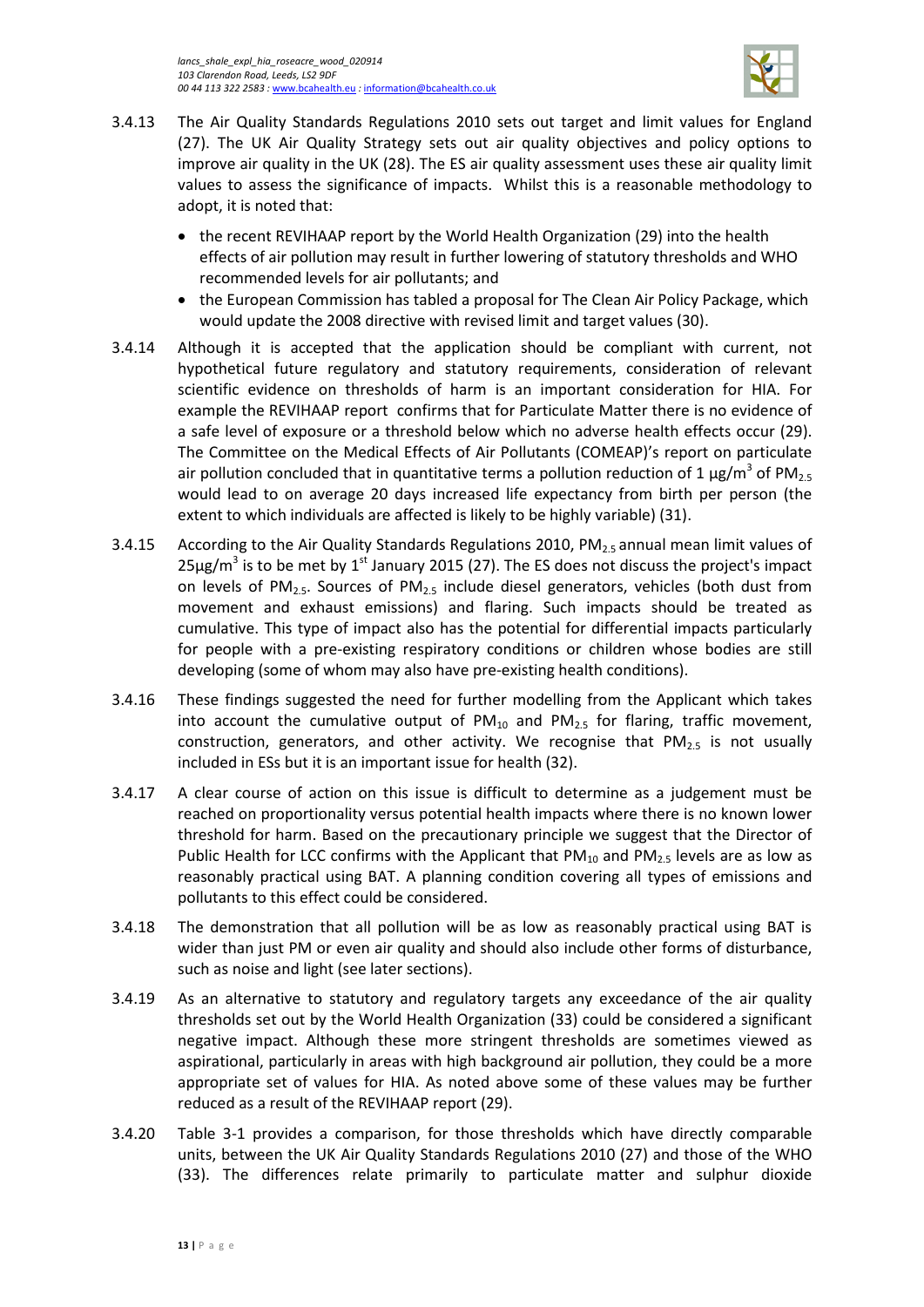

concentrations. Sulphur dioxide is not expected to be produced; the Applicant states that the composition of the gas, based on the gas produced at two other (local) sites, is expected to be low in sulphur. This will need to be verified if and when flaring commences.

| <b>Pollutant</b>               | <b>UK Air Quality Standards</b>        | <b>WHO Guide Values</b>                |
|--------------------------------|----------------------------------------|----------------------------------------|
| Particles (PM <sub>10</sub> )  | 50 $\mu$ g/m <sup>3</sup> 24 hour mean | 50 $\mu$ g/m <sup>3</sup> 24 hour mean |
|                                | $40 \mu g/m3$ annual mean              | $20 \mu g/m^3$ annual mean             |
| Particles (PM <sub>2.5</sub> ) | $25 \mu g/m3$ annual mean              | $10 \mu g/m3$ annual mean              |
| Nitrogen dioxide               | 200 $\mu$ g/m <sup>3</sup> 1 hour mean | 200 $\mu$ g/m <sup>3</sup> 1 hour mean |
|                                | $40 \mu g/m3$ annual mean              | 40 $\mu$ g/m <sup>3</sup> annual mean  |
| Ozone                          | $100 \mu g/m^3$ 8 hour mean            | 100 $\mu$ g/m <sup>3</sup> 8 hour mean |
| Sulphur dioxide                | $125 \mu g/m^3$ 24 hour mean           | 20 μg/m <sup>3</sup> 24 hour mean      |

#### <span id="page-17-0"></span>Table 3-1: Comparison of UK Air Quality Standards and WHO Guide Values

- 3.4.21 Exhaust emissions are an important source of traffic-related pollution, and epidemiological and toxicological studies have linked such emissions to adverse effects on health (29). It is also noted that road abrasion, tyre wear and brake wear are non-exhaust traffic emissions that become relatively more important with progressive reductions in exhaust emissions, and to which the Applicant's vehicles will contribute. Toxicological research increasingly indicates that such non-exhaust pollutants could be responsible for some of the observed adverse effects on health (29).
- 3.4.22 The ES air quality chapter does not indicate clearly the expected composition of the gas to be extracted. It does suggest that volatile organic compounds (VOC) are not likely to be present. It is not clear if levels of other gases such as ozone (indirect impact resulting from the emission of NOx with sunlight, and which may be high at a location which is influenced by maritime incursions of ozone) or polycyclic aromatic hydrocarbons (PAHs) should be considered. Note the substances listed by Kovats et al (34) as being potentially present. Such data on expected concentrations could be reviewed against applicable standard or guideline value, including reference where appropriate to the HPA Chemicals & Poisons A-Z and compendium to comment on expected toxicity levels for fugitive gas releases. Concentrations in extracted gas would be needed in appropriate unit (e.g. mg/m<sup>3</sup> or ppm) to aid comparison with thresholds for health impacts.
- 3.4.23 These findings suggested the need for: further information on the predicted composition of the gas that will be extracted; how the composition of the extracted gas will be verified and monitored; and what remodelling will be undertaken once this information is available.
- 3.4.24 Based on the findings of this review and taking into consideration comments made by the Health Advisory Group and organisations invited to attend its meetings for similar issues raised during the review of the Preston New Road ES, we suggest that the Director of Public Health for LCC does not need to seek further specific clarification on this point, but should remain engaged with the process and information on composition and monitoring of flare emissions that emerges from the planning and permitting processes.

#### *Radon*

3.4.25 As radon emissions are not a standard inclusion within EIA air quality assessments, this review has gone into greater detail on this specific issue. Radon is an issue for both air quality and water quality associated with the application. The air quality impacts are discussed here. Water quality impacts of radon are discussed in the review of the ES hydrogeology chapter.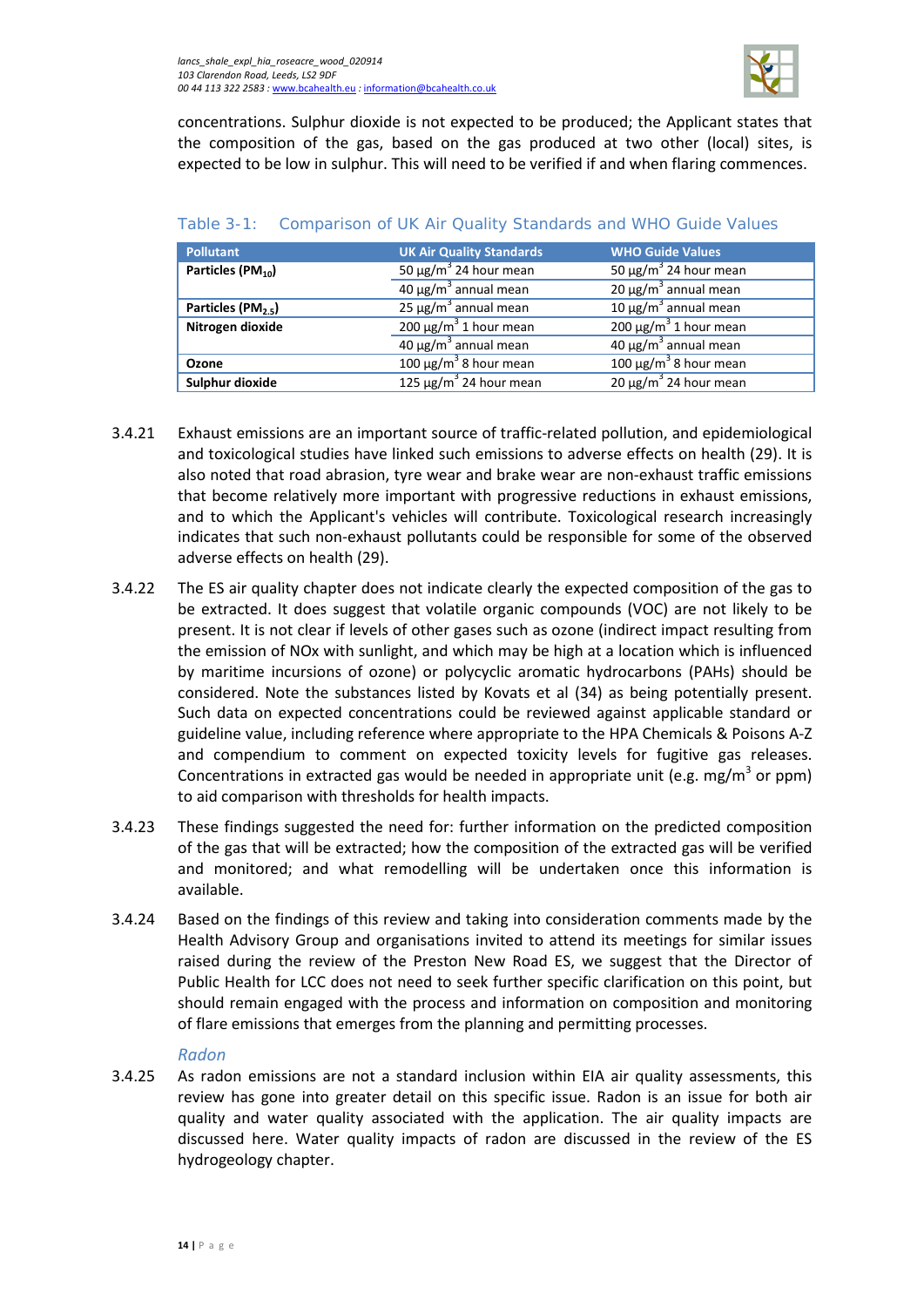

- 3.4.26 An important consideration in this case is that unlike the natural migration of ground radon into homes, this potential radon exposure arises from a conscious decision to undertake an activity that increases the radon concentration in the local atmosphere. Whilst the levels are likely to be below statutory or regulatory maximum values (based on the ES modelling results), the radon levels do present a potential health impact, as there is no known threshold below which radon exposure carries no risk (35).
- 3.4.27 Radon comes from uranium which occurs naturally in many rocks and soils. Most radon gas breathed in is immediately exhaled and presents little radiological hazard. However, the decay products of radon attach to atmospheric dust and water droplets which can then be breathed in and become lodged in the lungs and airways. Some radon decay products emit alpha particles which cause significant damage to cells in the lung. Radon is now recognised to be the second largest cause of lung cancer in the UK after smoking (36).
- 3.4.28 For Radon, the ES adopts the International Commission on Radiological Protection (ICRP) dose constraint of 300 microsievert (μSν) per year for a single source.<sup>[4](#page-18-0)</sup>
- 3.4.29 Mobbs et al place this threshold in perspective (37): epidemiologists, radiobiologists and medical practitioners may consider a few tens of millisievert (mSv) to be a low radiation dose. National radiological protection standards are specified in the Ionising Radiations Regulations<sup>[5](#page-18-1)</sup>, with annual dose limits of 20 mSv for workers and 1 mSv for members of the public. Public radiological protection standards for radioactive discharges are set at a dose constraint of 0.3 mSv (i.e. 300 microsievert  $(\mu Sv)$ ) per year, with a requirement to reduce doses as low as reasonably practical below this level (DETR, 2000) (37). In the UK the HPA has calculated that on average people are exposed to about 2.7 millisieverts (mSv) of radiation a year (36).
- 3.4.30 Radon is of concern because of its association with increased risk of cancer, including lung cancer and leukaemia (38). The risk from radon is approximately 25 times higher for cigarette smokers than for non-smokers (36). The radon smoking interaction represents a potentially important synergistic impact (sum greater than the parts). For people who smoke, the synergistic effects of exposure to radon are multiplied. Synergisms among occupational inhalation exposures are known; perhaps the best documented example is the synergy between radon progeny and cigarette smoking in producing lung cancer in underground miners. In this example, the presence of synergism was shown by a pooled analysis of data that contained information from cohorts of underground miners on both exposure to radon decay products and smoking. Statistical models were used to estimate the degree of synergism, which could be determined with reasonable precision because substantial data were available. This work was recently referenced in meta-analysis in Environmental Health Perspectives (39).
- 3.4.31 Alpha particle emissions dominate the carcinogenic action of radon and its decay products. The passage of a single alpha particle through the nucleus of a human cell causes complex clustered damage to the DNA. Most cancers are of monoclonal origin and derive from a single damaged cell through a multistage process of genetic changes (36). One radon decay particle is therefore sufficient to cause cancer.
- 3.4.32 Radon is usually measured in units of becquerels per cubic metre,  $Bq/m<sup>3</sup>$  (i.e. concentration of radioactivity in air). The average outdoor radon level varies between 5 and 15 Bq/m<sup>3</sup>. Evidence suggests an increase of 100 Bq/m<sup>3</sup> in the long-term average radon concentration

l

<span id="page-18-0"></span><sup>&</sup>lt;sup>4</sup> Sievert (Sv) is the international (SI) unit of effective dose, obtained by weighting the equivalent dose in each tissue in the body with ICRPrecommended tissue weighting factors, and summing over all tissues.

<span id="page-18-1"></span><sup>&</sup>lt;sup>5</sup> Mobbs et al incorrectly reference this legislation. The correct reference is to the Ionising Radiations Regulations 1999, which came into force in 2000. Available at[: http://bit.ly/1nS4t64](http://bit.ly/1nS4t64)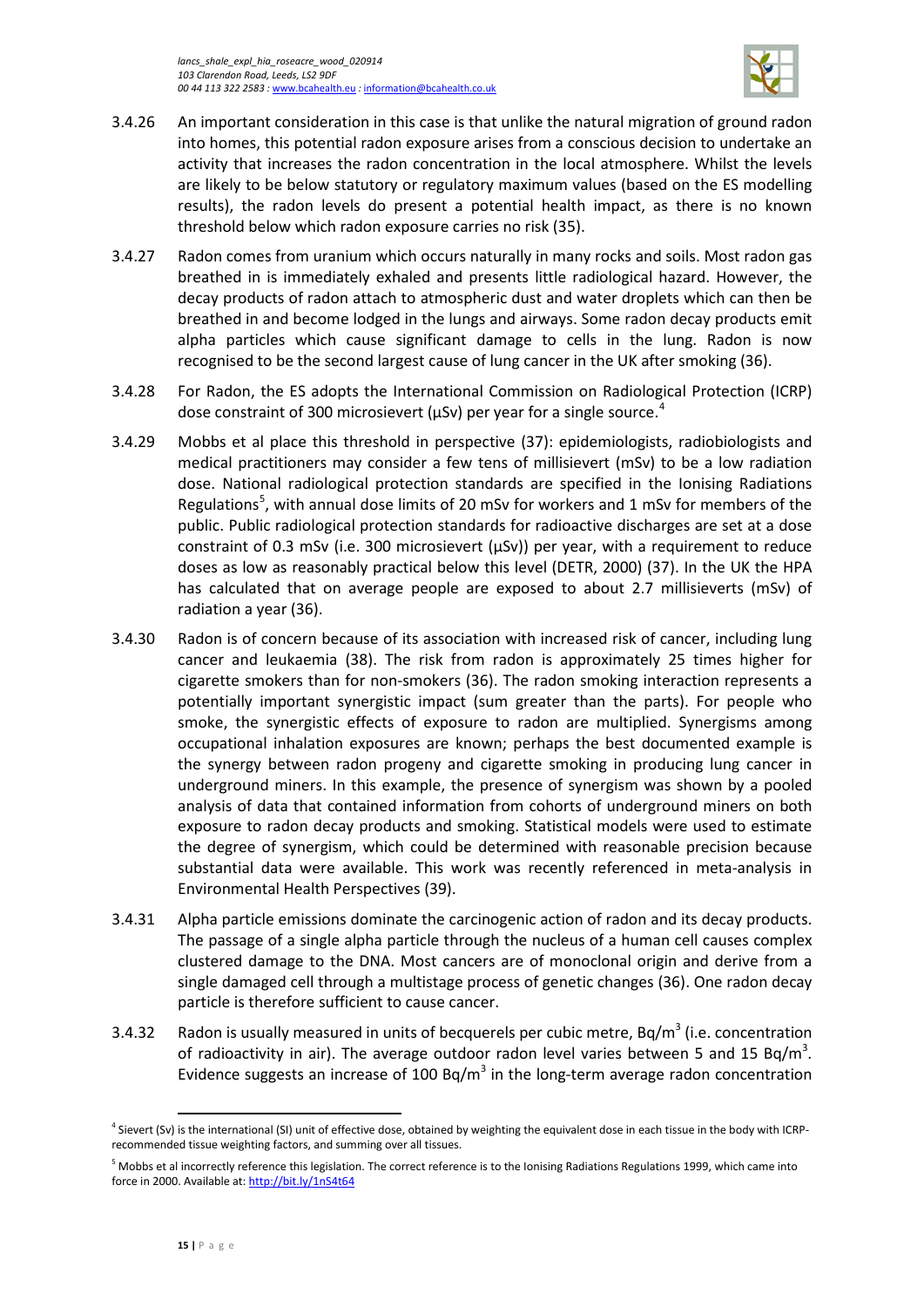

in the home would cause an increase in the risk of lung cancer of between 5% and 31%. This risk appears to vary linearly with the radon concentration, with no threshold below which the risk is zero (36).

- 3.4.33 The Ionising Radiations Regulations 1999 (IRR99) (40) radon criterion of 400 Bq/m<sup>3</sup> is a workplace threshold above which the responsible employer is required to manage radon exposure of employees and, where appropriate, the public. If the radon measurements do not exceed 400 Bq/m<sup>3</sup> in any 24 hour period in the workplace (IRR Reg 3.1(b)), then the occupational and public dose limits will not apply. The ES describes radon exposure in units of microsievert ( $\mu$ Sv) rather than Becquerels per cubic metre (Bq/m<sup>3</sup>). Furthermore data is presented as annual averages rather than 24 hour means. Although the ES modelling results suggest radon exposure will be very low, it is unclear from the data if there are peaks in radon exposure levels (notably during operation of both flares) either within or outside the surface site boundary that would cause IRR99 to apply. It may therefore be appropriate for monitoring to include measures of radon levels as  $Bq/m<sup>3</sup> 24$ hr means.
- 3.4.34 The ES modelling of radon to a hypothetical 'local resident family' (living 100m away and eating food grown 500m away) resulted in an effective dose of 0.3  $\mu$ Sv per year. The ES concludes this is not significant. ES Appendix F states that the estimated exposure is considered suitably worst-case, and falls significantly within both the dose constraint of 300 μSv per year for a single source, and the statutory public dose limit of 1,000 μSv per year.
- 3.4.35 A possible limitation of the modelling is that the model spreads the assumed 120 day flare burn as a discharge over the course of 1 year, to give an annual effective dose. Little further detail is provided, so there is a possibility that (as Radon has a 3.82-day half-life (37)) the annual exposure rate may be lower than for a 120 day period. The ES states that the initial flow test period will be 90 days, during which time gas will be flared from two flares located within the boundary of the site. During the extended flow testing the gas will not be flared, but piped to the gas grid. The 120 days therefore seems reasonable, however only one flare is referred to in the radon modelling.
- 3.4.36 Regulation of all disposals of radioactive waste, including discharge into the environment rests with the Environment Agency. The Environment Agency acts so as to limit such disposals so that public exposure to radiation is as low as reasonably achievable, and is within national dose limits and constraints, in accordance with the Radioactive Substances (Basic Safety Standards)(England and Wales) Direction 2000 (41).
- 3.4.37 Although the lack of a lower threshold for harm from radon might suggest it would be desirable for the Environment Agency to require doses as low as reasonably practical, statutory guidance states that where the prospective dose to the most exposed group of members of the public is below 10 μSv per year from the overall discharges of an operator the Environment Agency should not seek to reduce further the discharge limits that are in place, provided the operator applies and continues to apply BAT $<sup>6</sup>$  $<sup>6</sup>$  $<sup>6</sup>$  (42).</sup>
- 3.4.38 On this basis this review concludes that, although the assessment of radon emission may have some limitations, it is likely to be of the correct order of magnitude and this is below statutory values for radiological exposure to the public. Whilst this does not preclude all harm, it would seem to be below the threshold where further mitigation would be expected. Notwithstanding recommendations that exposure should be reduced as far as practical the following issues could be explored:
	- Monitoring to confirm the modelled compositions and exposures.

 $\overline{\phantom{a}}$ 

<span id="page-19-0"></span> $^6$  The term BAT means the latest stage of development (state of the art) of processes, of facilities or of methods of operation which indicate the practical suitability of a particular measure for limiting discharges, emissions and waste.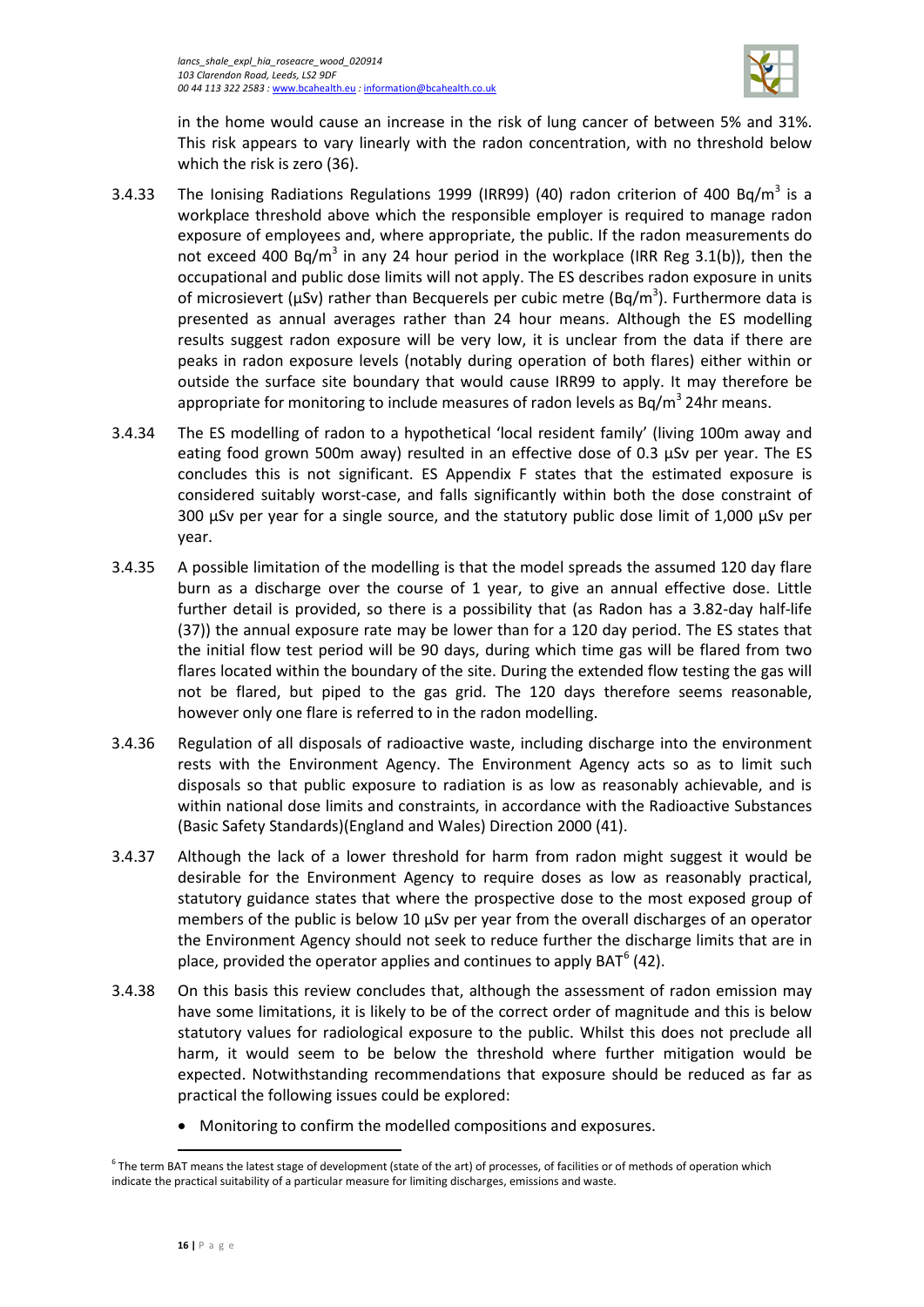

- A calculated equivalence of  $\mu$ Sv/year to worst case Bq/m<sup>3</sup> 24 hour mean for the period of flaring (i.e. not averaged over a year) would be helpful to compare the predicted levels with IR99 target levels.
- It is unclear if the radon model included allowances for weather conditions (which may affect dispersion with distance). For the avoidance of doubt the radon modelling could potentially be re-run with actual rather than hypothetical receptors and weather parameters. This is not expected to alter the ESs conclusion, but would assist in resolving this as an issue for the HIA.
- 3.4.39 These findings suggested the need for further information on the radon modelling, particularly: on whether there will be periods of higher exposure to radon (e.g. during the 120 day flare period assumed by the radon modelling) than is suggested by the ES reporting the exposure levels as an annual effective dose; whether one or two flares have been modelled; the likely radon exposure levels during unplanned events (e.g. loss of gas containment at ground level) for occupational and residential receptor doses; and results using actual rather than hypothetical receptor and weather data.
- 3.4.40 Based on the findings of this review and taking into consideration comments made by the Health Advisory Group and organisations invited to attend its meetings for similar issues raised during the review of the Preston New Road ES, we suggest that the Director of Public Health for LCC seeks further specific clarification on this point. For each radon modelling result (including those requested above), data in unit of  $\mu$ Sv/year and Bq/m<sup>3</sup> 24 hour mean would be useful.
- 3.4.41 The impact from large scale gas extraction on atmospheric radon emissions is expected to be limited as the gas would be piped to the gas grid not flared. However this should not preclude radon impacts being considered in such assessments, e.g. water based emissions or unplanned loss of gas containment.

#### *Conclusion on air quality*

3.4.42 Public health protection is improved when emissions are controlled and facilities are located away from where people live (43). Overall the ES air quality assessment shows that emissions are controlled and the site is situated away from major population centres (although there are a number of dwellings nearby). The air quality modelling of the emissions covered by the ES are suitable to inform the health related assessment of air quality impacts. There are a few areas where additional information could be requested to provide reassurance to the DPH that human health will not be impaired. Other than emergency scenarios, it is agreed that the potential for health impacts as a result of the development's impact on air quality are limited. The full life cycle impacts associated with offsite waste transport and disposal could be an area of further clarification in conjunction with the Environment Agency.

### <span id="page-20-0"></span>**3.5 Noise**

- 3.5.1 ES chapter 16 and appendix P assesses noise and vibration impacts of the Project. It concludes that the Project will not result in a significant effect from noise or vibration. Achieving this is dependent upon operational control, such as time of operation, and type of operation.
- 3.5.2 The noise from flaring of the waste gases has not been included within the ES, though a diagram of a similar type flare has been included in appendix P. The diagram appears to indicate that the noise from its use is 45dB at a distance of 15m. Assuming the stack height to be 10m, the noise will not be attenuated by the earth bund surrounding the pad, which is 5m. It is possible but unlikely that the noise will still be heard at local receptors.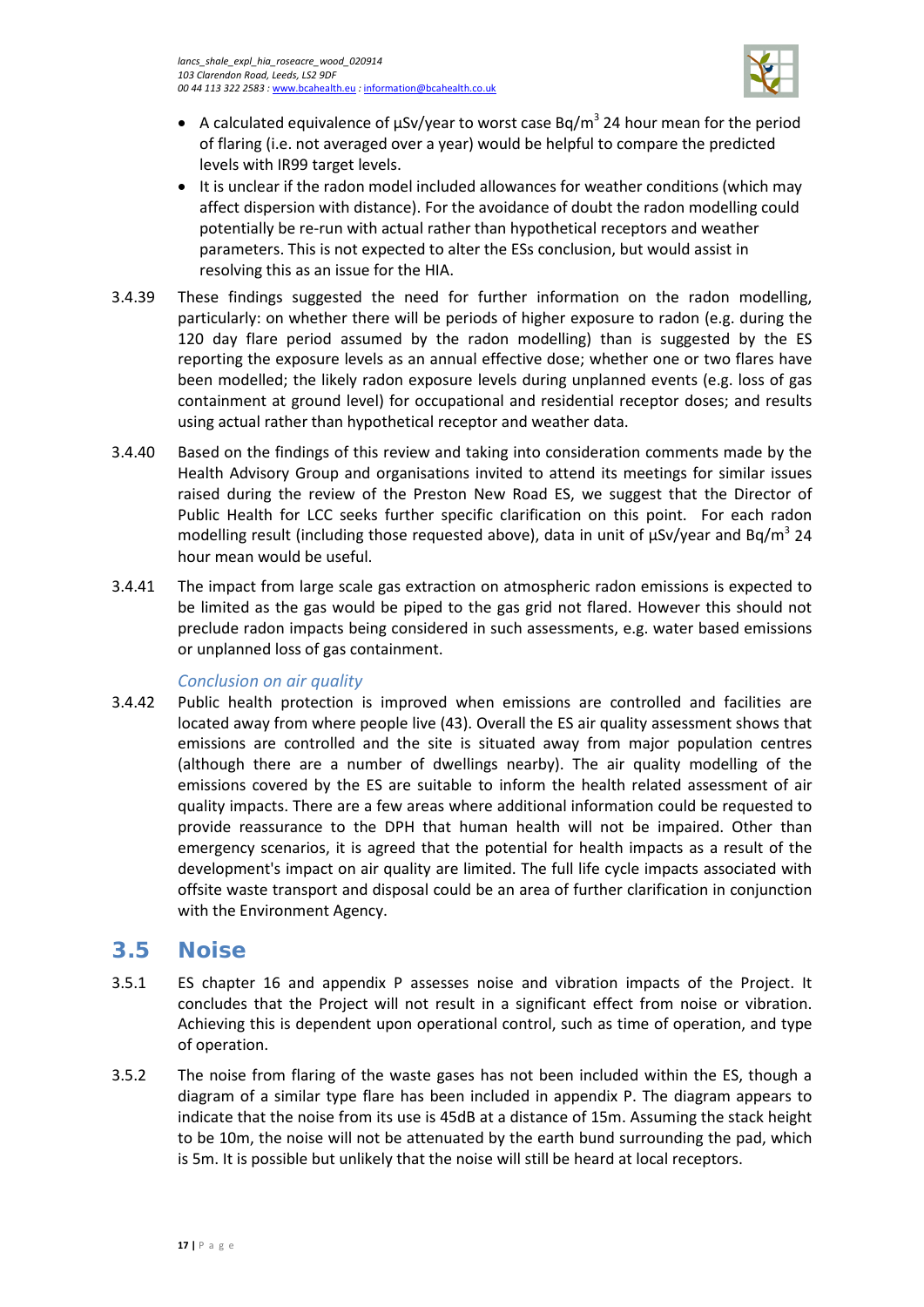

- 3.5.3 The ES states that vibration will not be felt given the distance of the receptors from the site. This is not the same as seismic activity. Vibration associated with potential microseismic events during hydraulic fracturing is addressed separately in ES Chapter 12.
- 3.5.4 ES section 16.4.1.7 para 24 notes that National Planning Policy Framework (NPPF) guidance states that: subject to a maximum of  $55dB(A)L_{Aea, 1hr (free field)}$ , mineral planning authorities should aim to establish a noise limit at the noise-sensitive properties that does not exceed background levels by more than 10dB(A). NPPF also notes that in locations where the existing background noise level is low, it would be difficult not to exceed the background noise level by more than 10dB(A) without imposing unreasonable restrictions on the mineral operator and therefore recommends the following freefield356 noise standards:
	- Day (07.00 to 19.00 hrs) LAeg,1h as near as practicable to background+10dB(A);
	- Evening (19.00 to 22.00 hrs) LAeq,1h not greater than background+10dB(A);
	- Night (22.00 to 07.00 hrs) Not greater than 42dBLAeq, 1h.
- 3.5.5 The ES chapter 16 (noise) notes the site is in a rural location. Noise monitoring, (Appendix P2.5.1) shows a daytime L90 of approximately 42dB at Old Orchard farm, and just 38dB at Roseacre Farm. The background levels of noise are very low. The introduction of any noise into this environment could be both notable and intrusive.
- 3.5.6 The ES (at 16.4.1.7) suggests that the guidelines contained in NPPF regarding achievement of noise limitation are unreasonably stringent, given that the Framework is aimed at large scale mineral extraction, and the Roseacre Wood site is small and transient. This review notes that it would seem reasonable to interpret it in the reverse way: as a small scale development it should be possible to achieve the limits set for a large scale one. The exceedance by the majority of the Project activities of the NPPF 10dB(A) increase above background is therefore of concern. The ES uses different criteria (see below) from the NPPF guidance which do not require the Projects activities to be mitigated to achieve noise levels as near as practicable to background + 10dB(A).
- 3.5.7 The ES noise assessment uses the British Standard BS 5228 Part 1 (noise) thresholds (44) which is appropriate to the project being undertaken, being a code of practice for construction and open sites. This includes:
	- noise thresholds for specified working hours (see section E.3.2 of that guidance);
	- thresholds for insulation of homes for certain exceedances (see section E.4 of that guidance); and
	- recommendations for re-housing in certain circumstances (see section 6.3  $(g)$  of that guidance)<sup>[7](#page-21-0)</sup>.
- 3.5.8 The way in which significant health effects are defined is important for HIA. For example noise thresholds for health impacts compiled by the European Environment Agency (45) might suggest that any persistent exceedance of 42 dB  $L<sub>den</sub>$  could potentially be considered a significant negative impact (see [Table 3-2\)](#page-22-0). At higher noise levels, persistent strong annoyance significantly elevates relative risks in the cardiovascular system, the respiratory system, and the musculoskeletal system as well as by depression (46).

 $\overline{\phantom{a}}$ 

<span id="page-21-0"></span> $^7$  BS 5228 Part 1 insulation and therefore re-housing thresholds are not exceeded by the Projects predicted residual impacts (assuming that fracturing pumps are operated only during weekday daytime and Saturday mornings).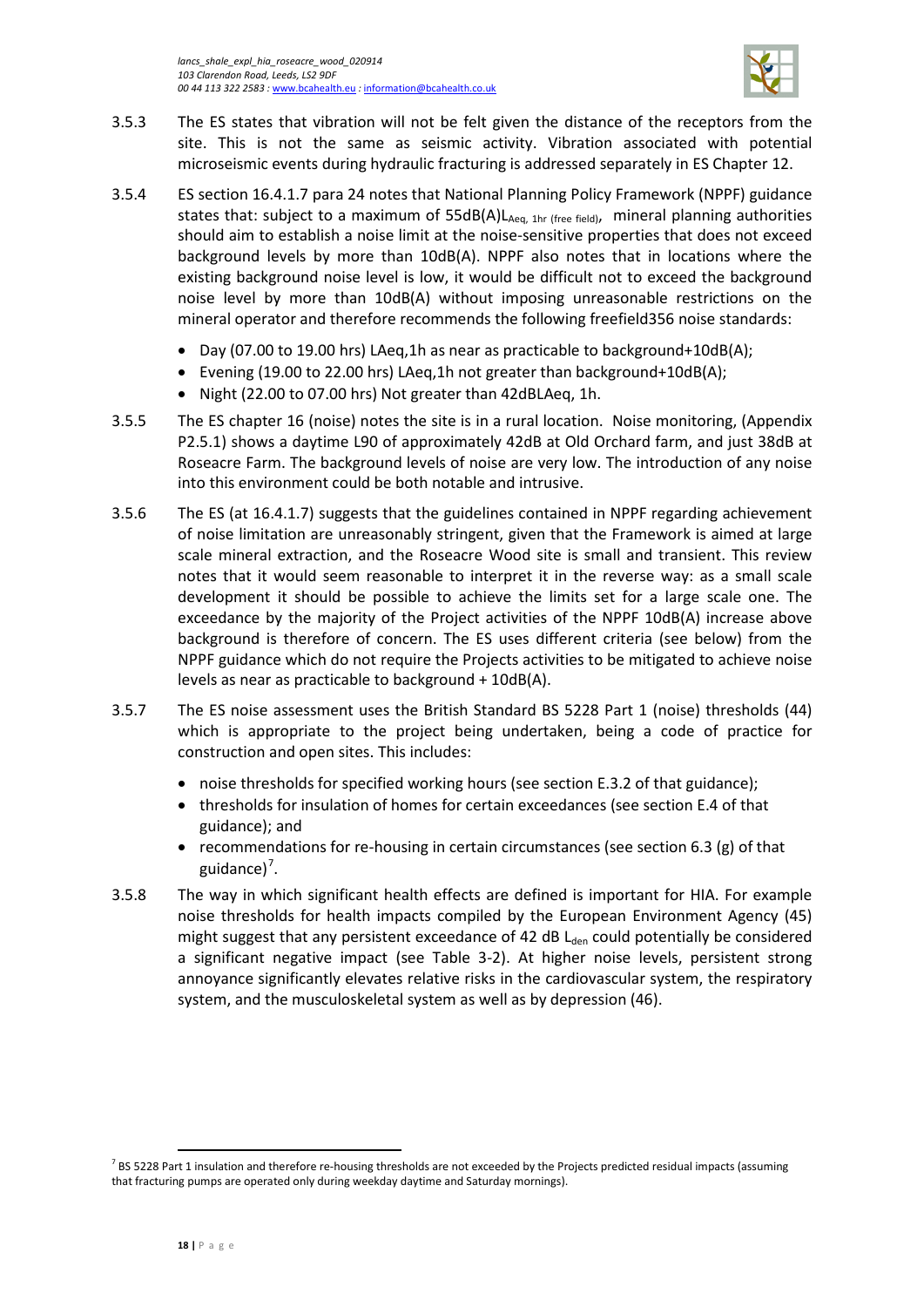

#### <span id="page-22-0"></span>Table 3-2: Effects of noise on health and wellbeing with sufficient evidence

| <b>Effect</b>                      | <b>Dimension</b>                | <b>Acoustic</b><br>indicator <sup>8</sup> | <b>Threshold<sup>9</sup></b> | <b>Time</b><br>domain |
|------------------------------------|---------------------------------|-------------------------------------------|------------------------------|-----------------------|
| Annoyance disturbance              | Psychosocial, quality of life   | Lden <sup>10</sup>                        | 42                           | Chronic               |
| Self-reported sleep<br>disturbance | Quality of life, somatic health | Lnight <sup>11</sup>                      | 42                           | Chronic               |
| Learning, memory                   | Performance                     | Lea                                       | 50                           | Acute,<br>chronic     |
| <b>Reported health</b>             | Wellbeing clinical health       | Lden                                      | 50                           | Chronic               |
| Hypertension                       | Physiology somatic health       | Lden                                      | 50                           | Chronic               |
| <b>Ischaemic heart diseases</b>    | Clinical health                 | Lden                                      | 60                           | Chronic               |

3.5.9 The WHO state that a threshold of 40 dB L<sub>night, outside</sub> should be the target of the night noise guideline to protect the public, including the most vulnerable groups such as children, the chronically ill and the elderly (47). [Table 3-3](#page-22-1) sets out supporting evidence for this threshold.

#### <span id="page-22-1"></span>Table 3-3: Summary of effects and threshold levels for effects where sufficient evidence is available

| <b>Effect</b>                |                                                                                                  | <b>Indicator</b> | Threshold,<br>dB |
|------------------------------|--------------------------------------------------------------------------------------------------|------------------|------------------|
|                              | <b>EEG</b> awakening                                                                             | LAmax, inside    | 35               |
| <b>Biological</b>            | Motility, onset of motility                                                                      | LAmax, inside    | 32               |
| effects                      | Changes in duration of various stages of sleep, in<br>sleep structure and fragmentation of sleep | LAmax, inside    | 35               |
| Sleep quality                | Waking up in the night and/or too early in the<br>morning                                        | LAmax, inside    | 42               |
|                              | Increased average motility when sleeping                                                         | Lnight, outside  | 42               |
|                              | Self-reported sleep disturbance                                                                  | Lnight, outside  | 42               |
| <b>Well-being</b>            | Use of somnifacient drugs and sedatives                                                          | Lnight, outside  | 40               |
| <b>Medical</b><br>conditions | Environmental insomnia                                                                           | Lnight, outside  | 42               |

Sufficient evidence: A causal relation has been established between exposure to night noise and a health effect. In studies where coincidence, bias and distortion could reasonably be excluded, the relation could be observed. The biological plausibility of the noise leading to the health effect is also well established.

3.5.10 For the day time, the Community Guidelines from the WHO (48) recommends 50/55 LAeq, <sub>16hr</sub> as a health based threshold, which is in line with earlier recommendations and guidance from ISO and national and international environment agencies (45). The WHO Community Guidelines are currently being updated (49). [Table 3-4](#page-23-0) provides guide thresholds for specific environments from the WHO Community Guidelines.

 $\overline{\phantom{a}}$ 

<span id="page-22-2"></span><sup>8</sup> Lden and Lnight are defined as outside exposure levels.

<span id="page-22-3"></span><sup>&</sup>lt;sup>9</sup> Level above which effects start to occur or start to rise above background.

<span id="page-22-4"></span> $10$  Lden is the day-evening-night equivalent level. This is the A-weighted, Leq noise level, measured over the 24 hour period, with a 10 dB penalty added to the levels between 2300 and 0700 hours and a 5 dB penalty added to the levels between 1900 and 2300 hours to reflect people's extra sensitivity to noise during the night and the evening.

<span id="page-22-5"></span> $11$  Lnight is the night equivalent level Leq. This is the A-weighted, Sound Level, measured overnight 2300 - 0700 hours.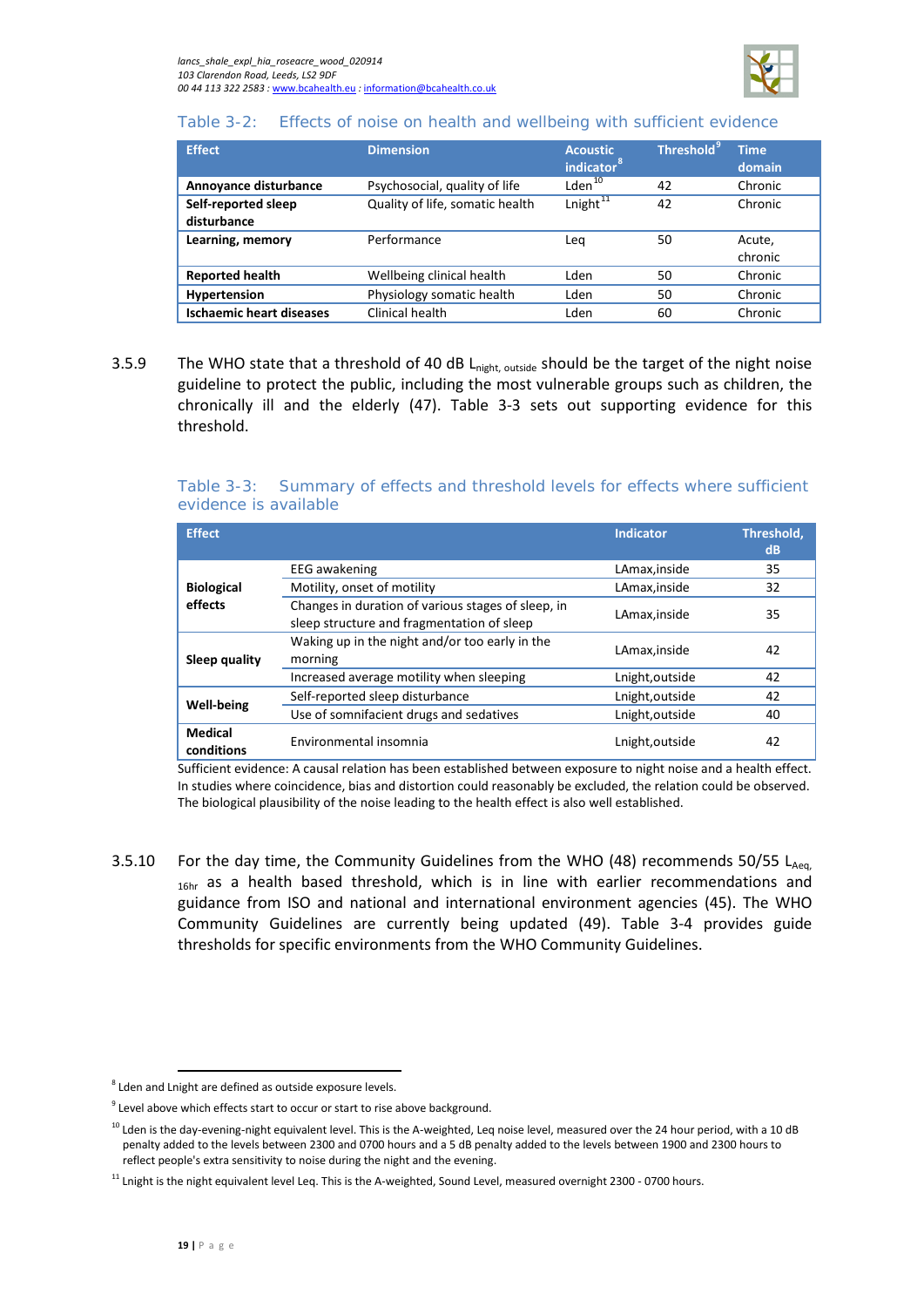

#### <span id="page-23-0"></span>Table 3-4: WHO guideline values for community noise in specific environments

| <b>Specific environment</b>                                                      | <b>Critical health effect(s)</b>                                                           | Leq<br>[dBA] | <b>Time base</b><br>[hours] | Lmax, fast<br>[dBA] |
|----------------------------------------------------------------------------------|--------------------------------------------------------------------------------------------|--------------|-----------------------------|---------------------|
| <b>Outdoor living area</b>                                                       | Serious annoyance, daytime and<br>evening                                                  | 55           | 16                          |                     |
|                                                                                  | Moderate annoyance, daytime and<br>evening                                                 | 50           | 16                          |                     |
| Dwelling, indoors                                                                | Speech comprehension and moderate<br>annoyance, daytime and evening                        | 35           | 16                          | 45                  |
| <b>Inside bedrooms</b>                                                           | Sleep disturbance, night-time                                                              | 30           | 8                           | 45                  |
| <b>Outside bedrooms</b>                                                          | Sleep disturbance, window open<br>(outdoor values)                                         | 45           | 8                           | 60                  |
| School class rooms and pre-<br>schools, indoors                                  | Speech intelligibility,<br>disturbance of information extraction,<br>message communication |              | during class                |                     |
| Pre-school<br>bedrooms, indoors                                                  | Sleep disturbance                                                                          | 30           | sleeping-<br>time           | 45                  |
| School, playground outdoor                                                       | Annoyance (external source)                                                                | 55           | during play                 | ÷,                  |
| Hospital, ward rooms,<br>indoors                                                 | Sleep disturbance, night-time                                                              | 30           | 8                           | 40                  |
|                                                                                  | Sleep disturbance, daytime and<br>evenings                                                 | 30           | 16                          |                     |
| Hospitals, treatment rooms,<br>indoors                                           | Interference with rest and recovery                                                        | #1           |                             |                     |
| Industrial, commercial<br>shopping and traffic areas,<br>indoors and<br>outdoors | Hearing impairment                                                                         | 70           | 24                          | 110                 |
| <b>Ceremonies, festivals and</b><br>entertainment events                         | Hearing impairment (patrons:<5<br>times/year)                                              | 100          | 4                           | 110                 |
| Public addresses, indoors<br>and outdoors                                        | Hearing impairment                                                                         | 85           | $\mathbf{1}$                | 110                 |
| Music through headphones/<br>earphones                                           | Hearing impairment (free-field value)                                                      | 85#4         | 1                           | 110                 |
| Impulse sounds from toys,                                                        | Hearing impairment (adults)                                                                | ÷.           | ÷,                          | 140 #2              |
| fireworks and firearms                                                           | Hearing impairment (children)                                                              |              |                             | 120 #2              |
| Outdoors in parkland and<br>conservation areas                                   | Disruption of tranquillity                                                                 |              |                             |                     |

#1: as low as possible

#2: peak sound pressure (not Lmax, fast), measured 100 mm from the ear

#3: existing quiet outdoor areas should be preserved and the ratio of intruding noise to natural background sound should be kept low

#4: under headphones, adapted to free-field values

From WHO (48)

3.5.11 The ES noise chapter distinguishes noise impacts from various activities, including: construction, traffic, drilling and hydraulic fracturing.

#### *Drilling*

- 3.5.12 Drilling will be an operation which is continuous 24 hours per day, seven days per week. Well 1 is expected to require 5 months of drilling, wells 2-4 will take approximately 3 months each. Wells will be drilled sequentially.
- 3.5.13 Once a drill hole is commenced, it is operationally imperative to complete it, otherwise drilling equipment may be damaged. Four separate occasions of drilling may take place, once for each well.
- 3.5.14 ES table 16.11 sets out the predicted noise levels from drilling operations. Three receptors are listed. Old Orchard Farm is predicted to experience noise levels of 45 dBL $_{Aeq}$ , Roseacre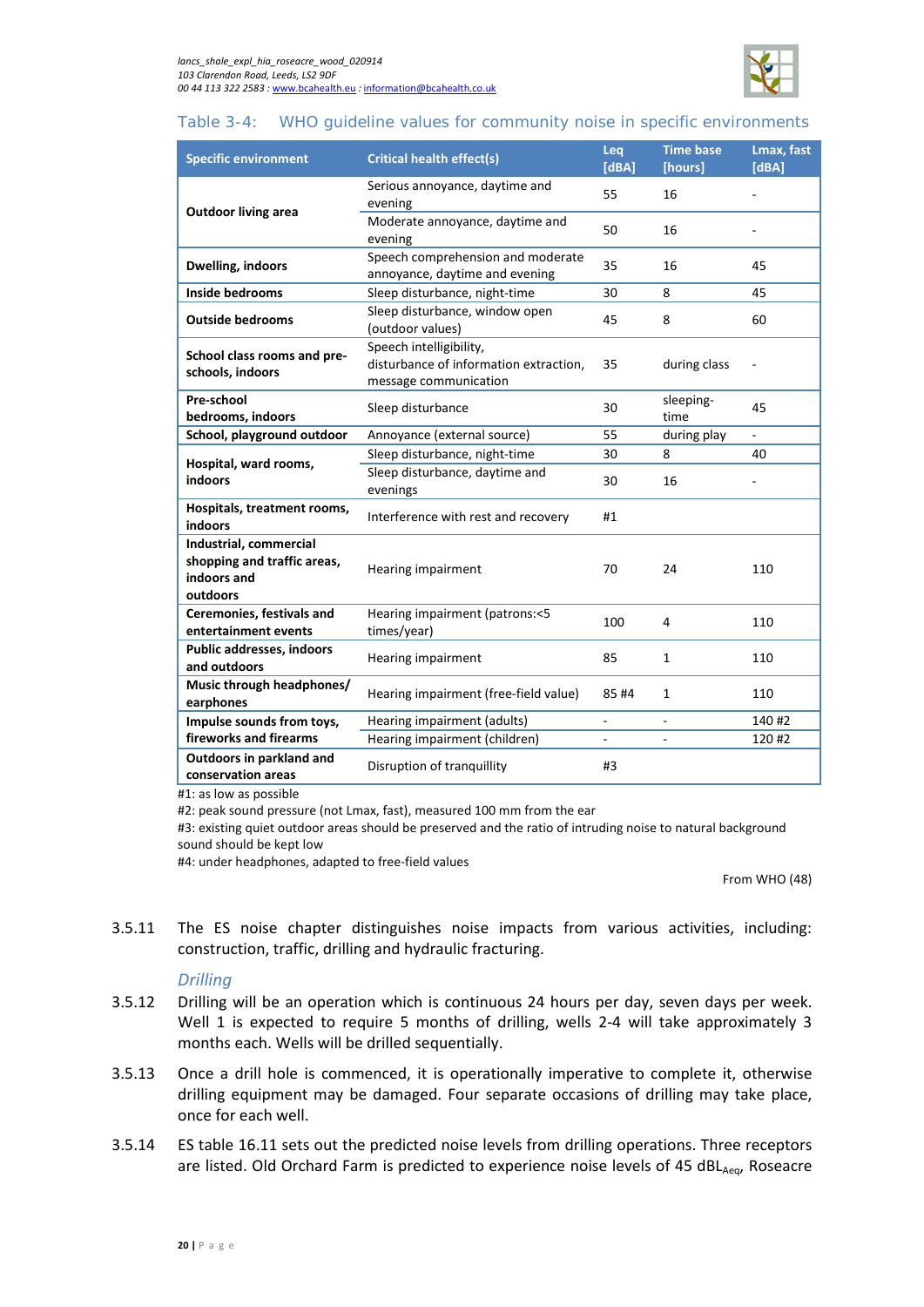

Farm 41 dBL<sub>Aeq</sub> and Stanley Farm 39 dBL<sub>Aeq</sub>. During the daytime these levels are acceptable from a health point of view as they appear to be below the WHO recommended threshold of 50/55  $L_{Aeq, 16hr}$  (48). However during the night time these levels are above the recommended WHO threshold of 40 dB Lnight, outside (47), at Old Orchard Farm and Roseacre Farm. As the exceedances are relatively small, mitigation (such as sound attenuating barriers) may be a viable solution. The ES uses a threshold of 45  $dBL_{Aeq}$  for night time. Judged against these criteria (which is the lowest values of the ES methodology (44)) the ES finds there are no significant impacts.

#### *Hydraulic fracturing*

- 3.5.15 The ES reports that the only stage of the project with the potential to result in a significant noise effect is where hydraulic fracturing occurs during night time (23:00-07:00) where noise limits are at their most stringent. A restriction in working hours is therefore proposed for the pumping and fracturing. This will be between 07:00-19:00, Monday to Friday; and 07:00-13:00 on Saturday.
- 3.5.16 The ES reports that the noise associated with hydraulic fracturing is principally from the hydraulic pumps. No other noisy equipment is operated during the rest of the hydraulic fracturing process. Hydraulic fracturing will require 30-45 stages per well, each stage requiring the pumps to operate for approximately 3 hours. The hydraulic fracturing of each well is anticipated to last approximately two months. There are four wells. Wells will be hydraulically fractured sequentially.
- 3.5.17 ES table 16.13 sets out the predicted noise levels from hydraulic fracturing operations. These represent the most significant noise impact reported by the ES. Three receptors are listed. Old Orchard Farm is predicted to experience noise levels of 64 dBL $_{Aeq}$ , Roseacre Farm 60 dBL<sub>Aeg</sub> and Stanley Farm 58 dBL<sub>Aeg</sub>. The ES uses a threshold of 65 dBL<sub>Aeg</sub> for week days and Saturday mornings and 55 dBL<sub>Aeq</sub> for weekday evenings, Saturday afternoons and Sundays. Judged against these criteria (which are the lowest values of the ES methodology (44)) the ES finds there are no significant impacts if operations are limited to week days (07:00-19:00) and Saturday mornings (07:00-13:00). From a HIA perspective the results appear to exceed the WHO recommend threshold of  $50/55$  L<sub>Aeq, 16hr</sub> (48).

#### *Conclusion on noise impacts*

- 3.5.18 Notwithstanding the difference in thresholds that could be used in HIA as opposed to EIA, the methodology used by the ES noise assessment appears appropriate for an EIA. The modelled results could form the basis for more detailed HIA evaluation. To do so the values need to be converted to the time bases used in [Table 3-2,](#page-22-0) [Table 3-3](#page-22-1) and [Table 3-4.](#page-23-0) Such conversions could be requested from the ES consultants.
- 3.5.19 As noted in the preamble to this review such a request would normally fall within the iterative HIA process. An alternative to requesting that all ES data is provided in alternative units and a subsequent reanalysis of the results would be for commitments to be given that conservative health thresholds will be met. We suggest that the Director of Public Health for LCC request additional mitigation be incorporated into the Project to ensure that at all receptors noise levels attributable to the Project (notably well pad construction, drilling and hydraulic fracturing) neither exceed the WHO general health based threshold of 50/55 dB L<sub>Aeq, 16hr</sub> (48); nor the WHO night noise threshold of 40 dB L<sub>night outside</sub> (47). This recommendation is aligned with the HIA objective of minimising health impacts, rather than meeting statutory or regulatory limits.
- 3.5.20 As the thresholds applied by the ES suggest there will be no significant impacts, the noise chapter only specifies minimal mitigation. This includes usual best practice for operating machinery and vehicles; selection of quieter plant and equipment; and as far as is practicable, placing plant in screened positions to minimise noise emission in the direction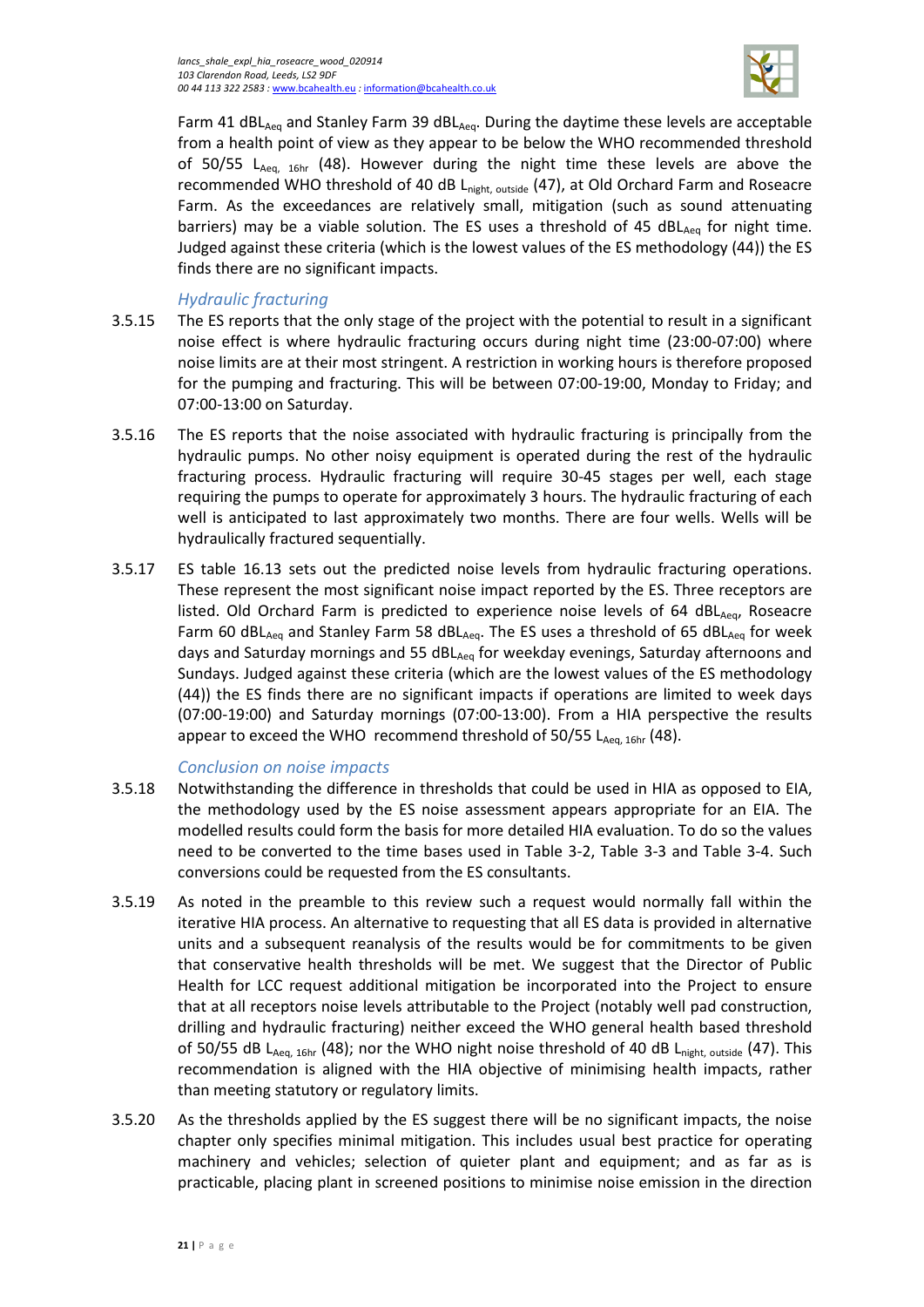

of dwellings. As an HIA can consider current levels of understanding of impacts on health, as yet not incorporated into legal limits it may be appropriate for the application to consider noise attenuating screening or other mitigation. Although there may be some visual impact, noise barriers should be a relatively straightforward addition (unless a significant noise source exists high on the drilling rig or other plant). The ES states that the site and access road will be secured by a 4m high welded mesh security fence. A solid rather than chain link type fence could contribute to noise mitigation, a specialised noise barrier more so. Such screening is unlikely to reduce all noise associated with the Project below the NPPF limits of background + 10dB(A). In addition to robust procedures for receiving and responding to noise complaints, ongoing monitoring at sensitive receptor locations will be important. These should include Roseacre Farm, Old Orchard Farm and properties in Roseacre village.

- 3.5.21 With regard to mitigation of the potential noise impacts from hydraulic fracturing, the ES notes that the most effective and efficient mitigation would be to manage the works so that fracturing pumps are operated only during weekday daytime and Saturday mornings.
- 3.5.22 As noted the ES draws its threshold data for Saturday 07:00-13:00 from British Standard BS 5228 Part 1 (noise) thresholds (44). Although this guidance allows for less stringent thresholds on Saturday mornings, compared to the rest of the weekend, Saturday is not part of the traditional 5-day working week. The appropriateness of causing disturbance on a Saturday morning is therefore debatable.
- 3.5.23 Based on this reviews findings and taking into consideration comments made by the Health Advisory Group and organisations invited to attend its meetings for similar issues raised during the review of the Preston New Road ES, we suggest that the Director of Public Health for LCC requests regulatory authorities to control the working hours and days for Project activities, particularly hydraulic fracturing. Consideration could be given to only operating the hydraulic fracturing pumps during weekday daytime and ceasing activity during weekends and bank-holidays.
- 3.5.24 This review notes that the frequency spectrum and time-structure of the Project's predicted noise will determine whether it is clearly audible against background levels even if they are of similar decibels.
- 3.5.25 These findings suggested the need for further reporting of the frequency spectrum and time-structure of noise attributable to the Project to evidence that it will not be clearly audible against background levels.
- 3.5.26 Based on the findings of this review and taking into consideration comments made by the Health Advisory Group and organisations invited to attend its meetings for similar issues raised during the review of the Preston New Road ES, we suggest that the Director of Public Health for LCC seeks further specific clarification for noise impacts attributable to the Project which are justified on the basis of being of a similar decibel level to background noise. The request should be for further reporting of the frequency spectrum and timestructure of such noise to establish whether it will be clearly audible against background levels.

# <span id="page-25-0"></span>**3.6 Hydrogeology and Ground Gas**

3.6.1 ES chapter 11 assesses hydrogeology and ground gas impacts of the Project, and is supported by Appendix K. It notes that the well pad and wells themselves have been designed so that leaks or spills do not enter the wider environment (the soil above the wells, groundwater, surface water or the atmosphere) and lead to pollution or contamination. The chapter states that when drilling through potentially sensitive rock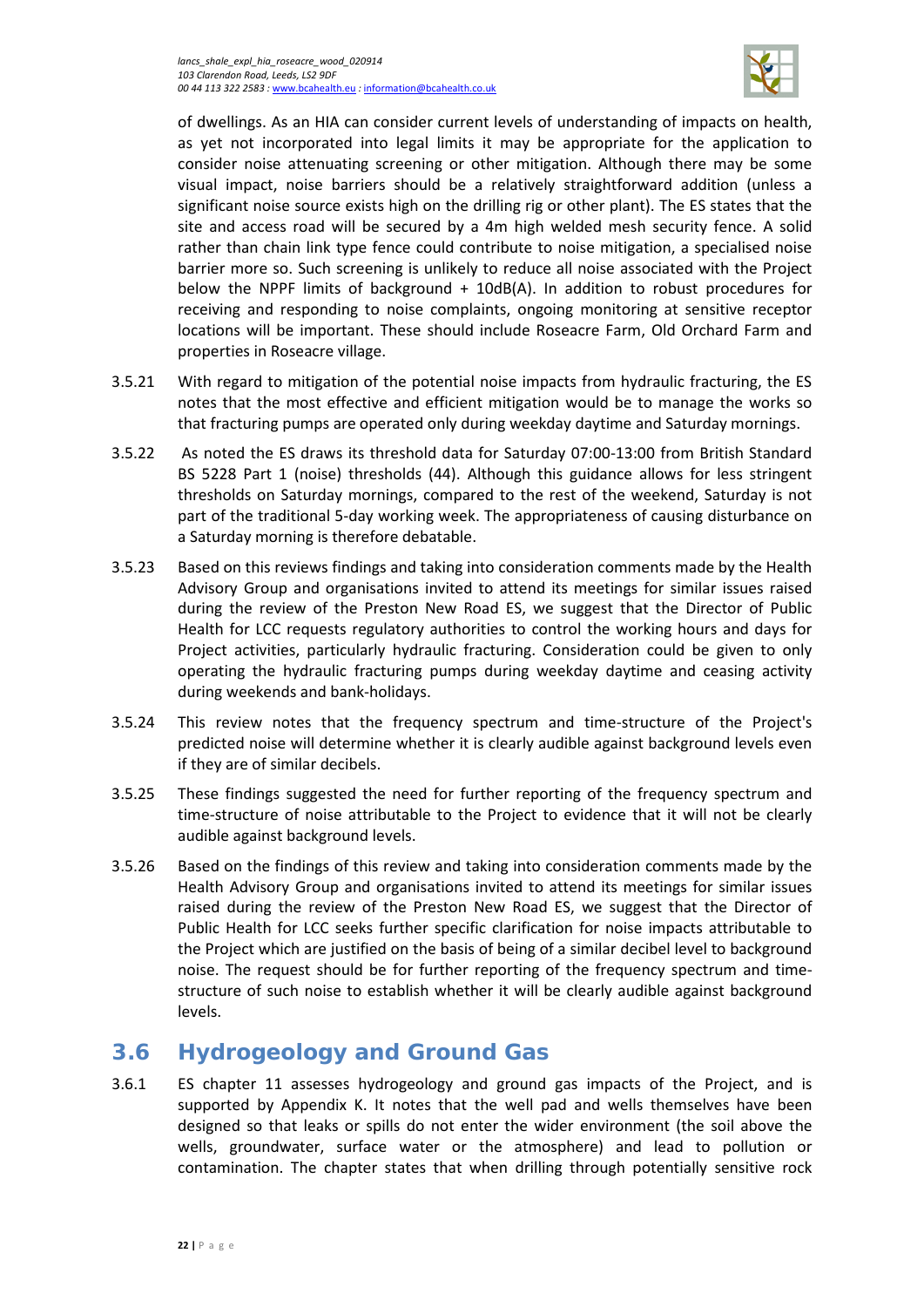

layers only drilling fluids which are non-hazardous to groundwater will be used. This may change as the deeper rock strata are penetrated, when LTOBM (Low Toxicity Oil Based muds) may be used. The chapter concludes that the Project will not result in a significant effect on hydrogeological features. The chapter notes that prior to and during exploration works ground and surface water quality will be monitored. When the wells are no longer needed they will be decommissioned following the guidance from relevant regulatory bodies (Environment Agency, DECC and the Health and Safety Executive).

- 3.6.2 The ES chapter 11 hydrogeology and ground gas covers a range of issues relevant to health. These include water contamination and gas migration. The ES chapter states that it considers off-site human health, on-site human health (site workers and visitors) and crops and livestock (potential food chain impacts). Later in the chapter the ES states that site management will be compliant with relevant health and safety legislation and will be regulated by the Health and Safety Executive (HSE). As such risks to site workers and visitors ('on-site human health receptors') associated with activities on the pad are not considered explicitly in the assessment. This is not an unusual approach to adopt. Further HIA work could consider on-site receptors, including emergency scenarios.
- 3.6.3 The ES describes the relevant management procedures that will be in place. These include the Applicant's Health Safety, Security and Environment (HSSE) Risk Management Framework for operational risks. The ES chapter also states that the implementation of the site health and safety procedures, record keeping, monitoring and auditing will be regulated by the HSE. Whilst the HSE have a role to play, it should be noted that the HSE's remit covers the health and safety of the work force and any members of the public who may visit the site. Limits which apply for personal exposure over an eight hour working day are different from those for a twelve month period for people outside the site boundary. That being said, HSE will be keen to ensure that catastrophic failure does not occur. Consultation findings suggest this is an area of concern for the public.
- 3.6.4 The ES notes that the site will be operated under an Environmental Permit, regulated by the EA, which will require that the design and operation of the regulated activities on the site meet the necessary standards described as Best Available Techniques (BAT).
- 3.6.5 The ES reports that groundwater is not widely exploited in the central and western Fylde.
- 3.6.6 Protection of groundwater and ultimately aquifers is a complex and inter-related part of this application. It relates to protection of aquifers and surface water bodies from: spills at the surface of the operation; direct contamination during the drilling process; contamination during the introduction of hydraulic fracturing fluid; and the interrelationship and mobility of groundwaters and introduced fluids. As such, several chapters of the application and appendices are referenced here.
- 3.6.7 ES Appendix C, the EIA scoping report, states (para3.1) that the main reason for the work 'is to determine the productivity of gas and associated liquid hydrocarbons'. It is presumed that the terminology 'liquid hydrocarbons' refers to petroleum, as oil and gas are fossil fuels which form together under similar conditions. It may be reasonable to infer that where fracking fluid is found, there will also be oil. This is naturally occurring oil which, if left in its confined and undisturbed state, would be unlikely to pose a threat to groundwater.
- 3.6.8 However, the ES does not present evidence that petroleum will be part of the process: the waste section does not refer to oily waste or oil-contaminated NORM. There is no reference to the collection of and sale (or use) of crude oil. The groundwater protection does not consider the mobility of oil between rock formations and deep water bodies. There is, however, reference to it within the IPPC application, within the Application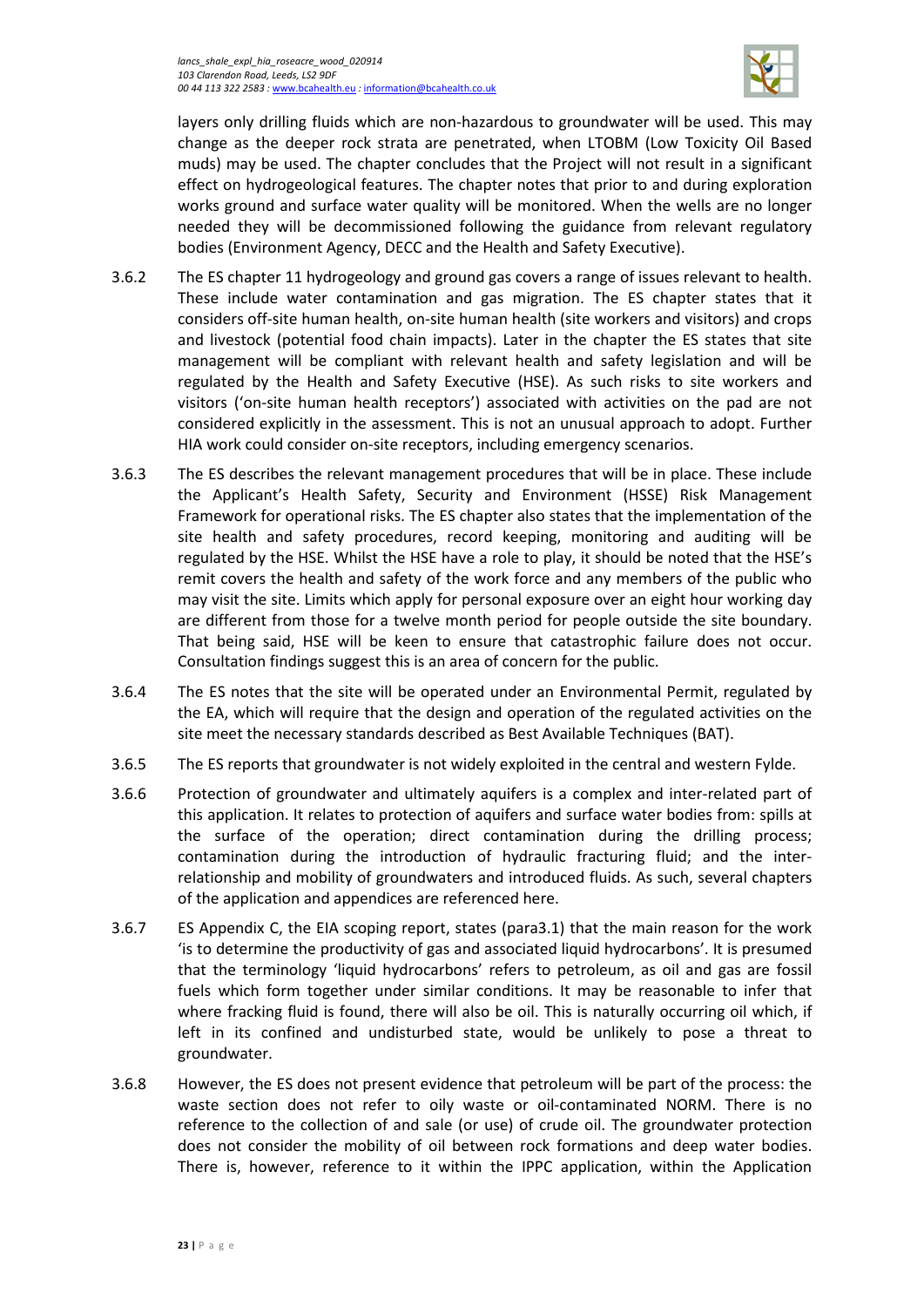

Supporting Document, which describes the detail of operations, such that the EA can create a permit which is appropriate to the site, size and scale of operation. Page 28 of the waste management plan indicates that flowback fluid will be visually assessed for oily waste, and if it appears to be oily it will be analysed. No plan appears to have been presented for abstracting oil, nor dealing with oil-contaminated waste. This issue applies to both sites (Roseacre Wood and Preston New Road).

- 3.6.9 Groundwater protection is important to ensure that resources remain available in a useable form for any future generations. This report comments on protection of human health now and in the future; in the near vicinity and at a distance. It is not constrained by legal limits, but offers observations on the impact of the Project on health.
- 3.6.10 The ES and associated documents assert that groundwater will be protected at all times, in several ways. These are discussed further below.
- 3.6.11 The Environment Agency has responsibility for providing a permit to operate, under the Environmental Permitting Regime 2010, within which they have a role in ensuring that water bodies, both surface water and groundwater are protected, be that from the introduction of pollution, whether deliberate or accidental, and from over abstraction (50). This includes assessment of the groundwater as having the potential (treatment may be involved) to be drinking water, at some unknown time in the future.
- 3.6.12 The documentation of the permitting application (which includes the ES) for this Project describes its ability to protect groundwater based on several assumptions.
	- 1: drilling through surface rocks including the Sherwood aquifer will be done without the use of chemicals.
	- 2: casings will be provided which go below the Sherwood aquifer and below the Manchester marls, making the assumption that the Manchester marls provide a barrier to upward migration of pollutants.
	- 3: fracturing fluid which contains low toxicity oils may be introduced to the shales only below the Manchester marls and protective casing.
	- 4: the groundwater in the shales is not of drinking water quality, due to its intrinsic salinity.
	- 5: lateral movement of fracking fluid into potential aquifers will be restricted by the presence of faults in the rock strata.
	- 6: movement of fracking fluid will not migrate above the Manchester marls because the induced fractures will be subject to limitation by use of the seismic traffic light system.
- 3.6.13 Some of the assertions and assumptions which have been made would need further investigation. Rock strata do not exist in isolation. That is to say, seeing a 2D diagram of the rocks which are to be drilled does not place them in the wider context. Groundwater migrates and recharges at variable rates, sometimes relatively rapidly, over a few days, and sometimes extremely slowly, over many years. This variability informs the EA ruling (50) on not polluting groundwater which may not seem to be potable at the moment, but which may become so at some point in the future.
- 3.6.14 The ES states that the Woodsfold fault provides a line of demarcation between potable water, and more saline water, and thus the use of fracking fluid will remain isolated. However, induced seismicity may change the way in which faults behave, and allow fracking fluid to cross the faults (51). The proximity of the Roseacre site to the Woodsfold fault is noted (approximately 2.6km at the surface – see ES figure 11.1). Although the hydraulic fracturing will be directed away from the fault, the risk of interactions with the fault would appear to be increased compared to activities at the Preston New Road site.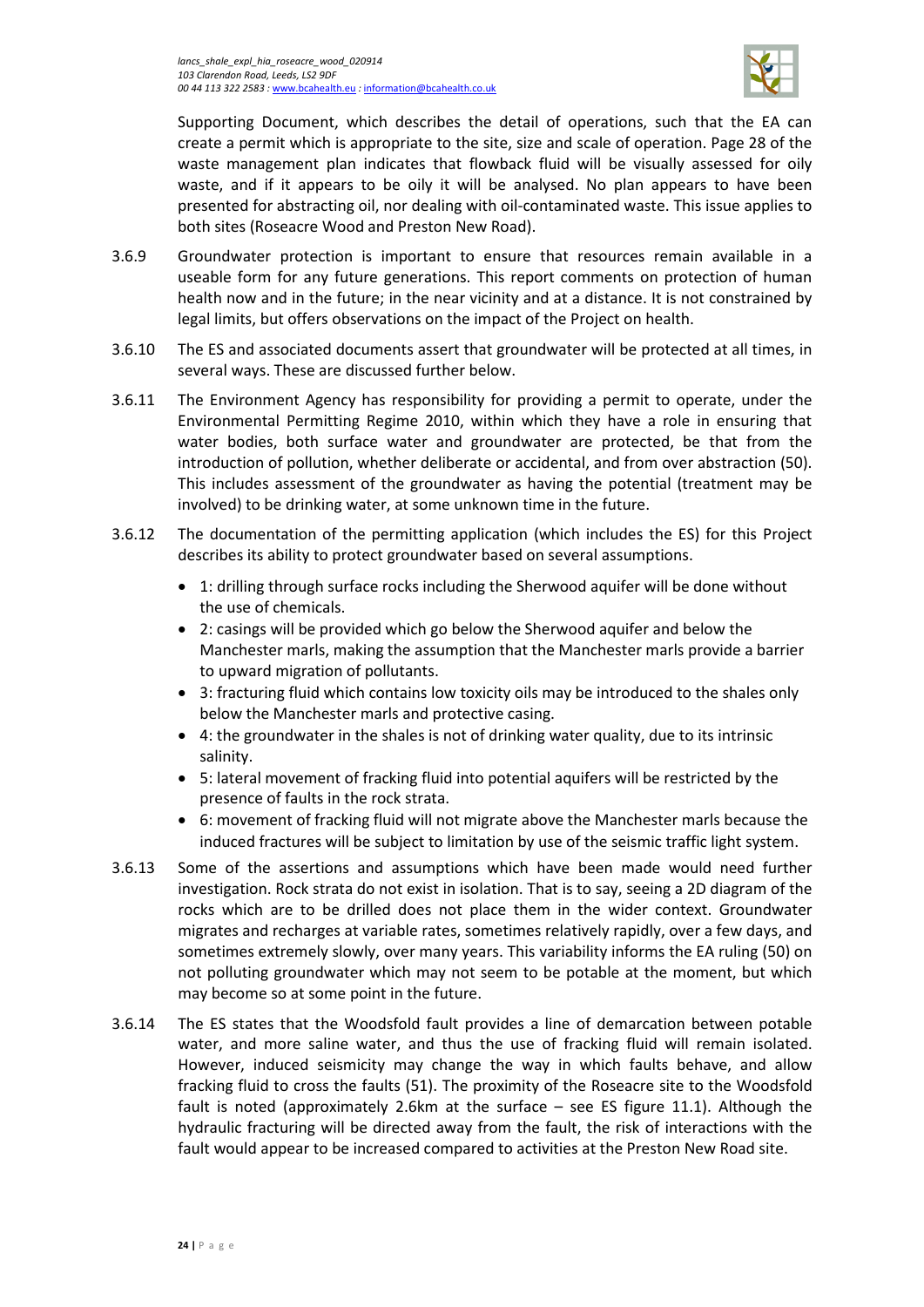

- 3.6.15 There is also an assumption that upward migration will not occur. The millstone grits and Collyhurst seams which lie above the Bowland shales outcrop further south and east, and have been assessed by the EA and BGS in a study on groundwater (52;53). The descriptions of the continuity of halite and unpredictability of the strata suggest that there will be little upward or lateral protection. In addition, the millstone grits are low -grade aquifers in their own rights. Furthermore, the assumption that fractures have a limited capacity to proliferate (54) has been questioned (55).
- 3.6.16 Wider studies on the potential for drilling and fracking to cause pollution to groundwater have been carried out by the British Geological Society, including the impact on the Bowland shales, and their comparison with American shales (56). This work indicates that there is still a great deal of uncertainty, though since the time that the paper was published the UK regulatory regime has changed, and has been tightened to oversee the permitting and operating of UK wells.
- 3.6.17 There has been a great deal of media coverage of the negative elements of 'fracking' in the US, which has been extrapolated to the UK. In addition to the areas of concern already covered with regards to groundwater, methane in drinking water is an issue. The methane which is to be extracted is deep methane, (thermogenic) which has a particular 'fingerprint', and enables it to be distinguished from biogenic methane which migrates to the surface from old landfill sites, bogs, and other points of breakdown. This methane has been the object of recent study in order to determine background levels prior to hydraulic fracturing being permitted (licenced) in the UK (57). There is data specifically available for the North West of the UK, but to date this does not cover the area to which this application pertains.
- 3.6.18 This review notes that there are uncertainties associated with some of the assumptions made in the application regarding reliance on geological barriers. It also notes the reliance on best practice and adherence to any local management plans in order to avoid impacts to groundwater and surface water, with associated detriment to human health.
- 3.6.19 These findings suggested the need for further information on the reliability of geological barriers to safeguard direct or indirect ground water human health impacts. It is noted that whilst one of the objectives of the application is to increase knowledge about the geology, monitoring of how the geology interacts with project activities will also be important.
- 3.6.20 We suggest that the Director of Public Health for LCC requests updates from the EA to be assured that:
	- baseline data on methane in water is understood for the proposed operational area;
	- emerging knowledge on fracture proliferation continues to inform monitoring requirements;
	- there is monitoring of how the project's activities affect the permeability and mobility of surrounding geological strata and natural fractures (notably the Woodsfold fault) to ground water;
	- the DPH is informed of any breach of regulation which may occur in the future should this application be granted; and
	- monitoring regimes take account of long-term migrations and the potential deterioration of the well over time.
- 3.6.21 The ES describes how the drilling stage will use drilling mud with non-hazardous chemicals for going through aquifers, shallow section and other sensitive formations. Drilling at other times will use additives that may be hazardous. If drilling encounters a fault there may be an unrecoverable loss of drilling fluid. This could occur at any depth. The mobilisation of hazardous drilling mud additives into groundwater that is or may be abstracted is a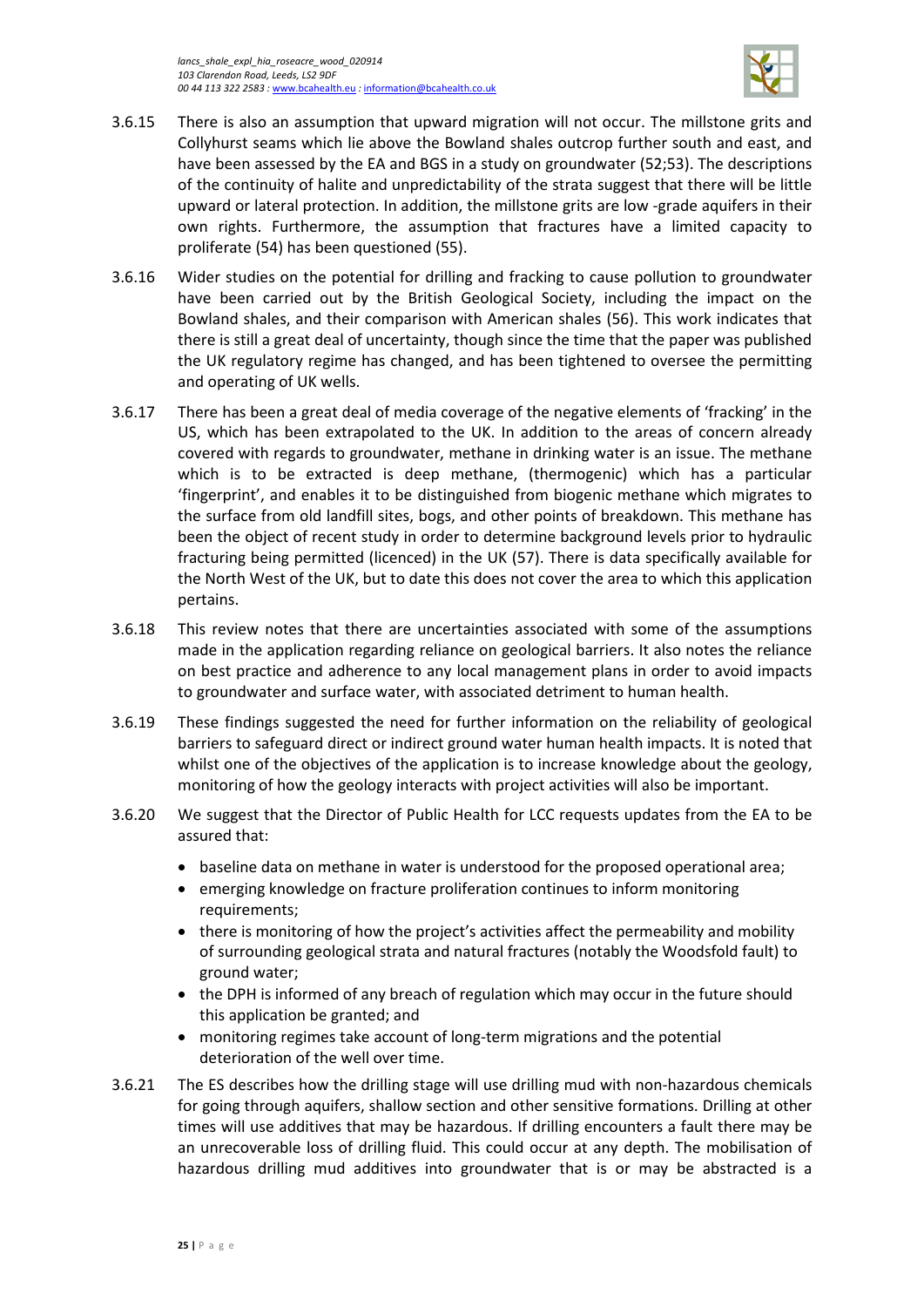

potential health impact. The ES describes monitoring for loss of drill mud pressure in combination with encountering known fractures. Where drilling mud pressures markedly drop this will trigger drilling to stop. A location that may be particularly sensitive for the Roseacre Wood site is drilling goes through the Mid-Elswick Graben Faults which adjoin the Woodsfold fault (which separates the site from potable water abstraction). Loss of toxic drilling muds here would be a concern. Drilling through the faults creates a potential pathway for migration of pollutants. Every fault encountered and breached increases the potential for loss of containment. We suggest that the Director of Public Health for LCC seeks clarification as to whether non-hazardous drilling mud will be used when drilling through the Mid-Elswick Graben Faults. Alternatives to drilling through the fault could be set out.

- 3.6.22 In addition to causing contamination of drinking water, methane is an explosive gas. It is able to migrate through rock strata and may build up in confined occupational and residential spaces, presenting a hazard to health.
- 3.6.23 The ES identifies possible hazardous ground gases as methane, carbon dioxide, carbon monoxide, hydrogen sulphide and radon. The ES considers methane to be the main risk driver for human health impacts from loss of gas containment. The ES assumes that as the potential pathways to human health receptors are expected to be long in terms of distance and travel time through the ground/groundwater radon is not considered to be a potential ground gas hazard due to its short half-life.
- 3.6.24 The possibility that induced fractures might intersect natural faults or other discontinuities (such as existing deep boreholes) providing a pathway for contaminants or gases to enter shallower formations has also been evaluated. The ES reports that the fracturing programme has been designed to keep induced fractures offset from regional faults by a distance of two times the anticipated fracture length. This will be achieved using microseismic monitoring. The ES does not specify the reliability of this method (based on micro-seismic events) to accurately determine the surrogate outcome of fracture propagation. It is a retrospective technology- that is to say the monitors will monitor in real time, and any adverse ground activity which is monitored will require that the pumping and fracturing stops. At that time it is possible that the fractures will have moved further than the operator would like. The ES assumes that any unidentified fault is unlikely to stretch far enough to pass through natural impermeable layers. Even with such a route the ES finds that gas volumes would be small and greatly dispersed before they reached human receptors. The ES concludes that as multiple pathways must coincide for this risk to be realised, no plausible pathway is considered to exist. Whilst such a conclusion appears reasonable, further consideration could be made of any potential impact from long-term low level gas permeation to the surface, both on human receptors and climate change.
- 3.6.25 With regard to ground gas migration the consequences are not considered as the ES finds that 'no plausible pathway' has been identified. The ES methodology notes that where multiple pathways are required to realise the risk the probability of all the required pathways coinciding must be considered. The probability of all the required pathways coinciding may be so low as to be considered negligible, i.e. there is no plausible linkage, and therefore it is not appropriate to assign a risk magnitude. This is the case for a number of potential risks initially identified as a result of public concerns. How such risk assessment findings affect people's understanding of the risks is a matter that could be explored further under perception effects.
- 3.6.26 These findings suggested the need for further information on long-term low level gas permeation to the surface including permeation to the surface which may be distant to the proposed site.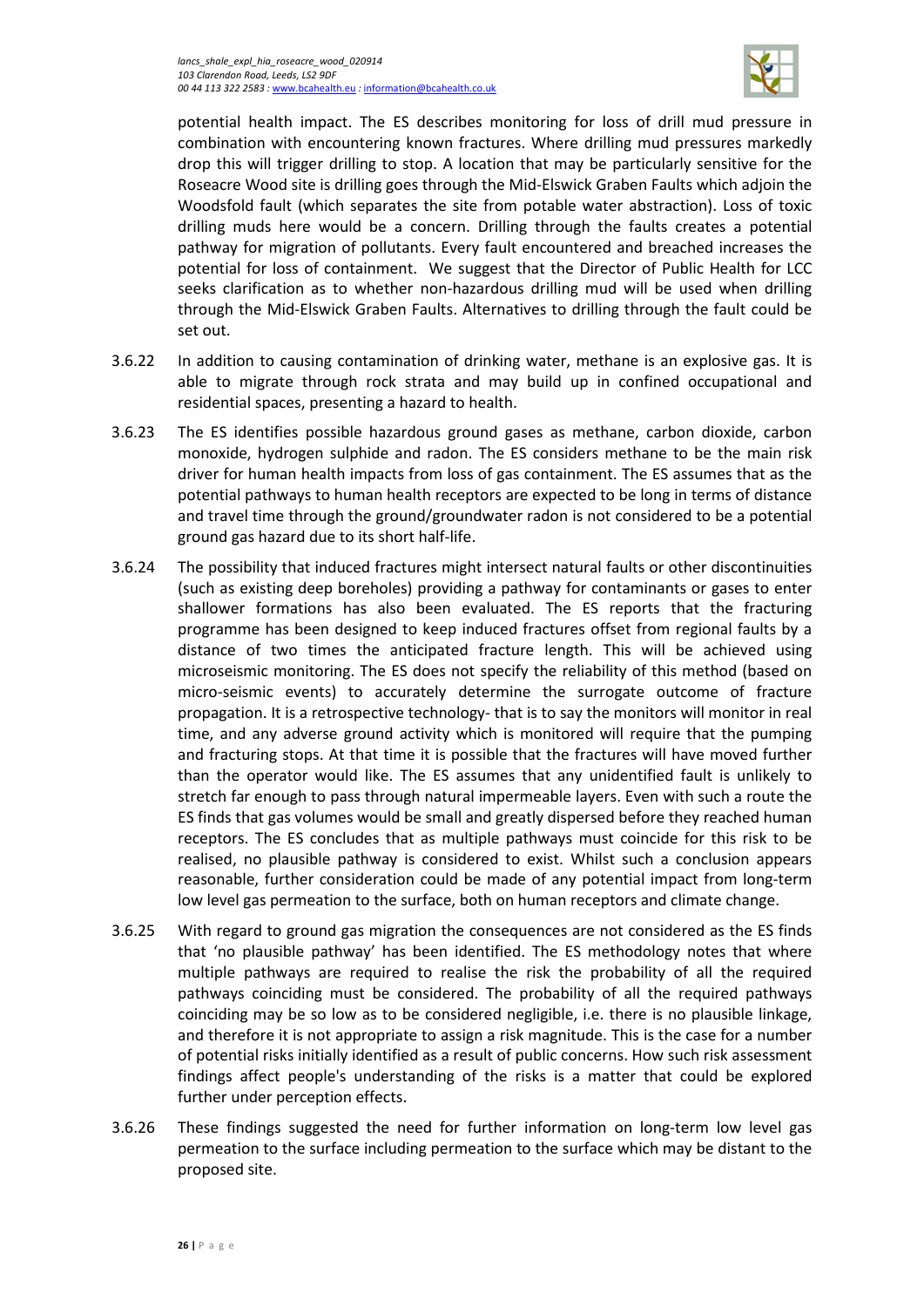

- 3.6.27 Based on this reviews findings and taking into consideration comments made by the Health Advisory Group and organisations invited to attend its meetings for similar issues raised during the review of the Preston New Road ES, we suggest that the Director of Public Health for LCC requests further information on how the application will affect long-term low level gas permeation to the surface including permeation to the surface which may be distant to the proposed site. Estimates of potential surface concentrations and areas of effect would be helpful. We suggest that the DPH remains in close contact with the EA on order to be appraised of changes to scientific knowledge which may have a bearing on the Project.
- 3.6.28 These findings also raise the need for further information on what action could be taken in the event that a significant pathway, along a fault or other discontinuity, may be established for gas to the surface.
- 3.6.29 Based on this reviews findings and taking into consideration comments made by the Health Advisory Group and organisations invited to attend its meetings for similar issues raised during the review of the Preston New Road ES, we suggest that the Director of Public Health for LCC seeks further specific clarification on long-term low level gas permeation to the surface.
- 3.6.30 In terms of loss of well integrity due to natural seismic events, the ES assumes a very low probability of a significant natural seismic event being in close proximity to the Project site. Although this seems a reasonable assumption, consideration of such unplanned events could be included, ideally supported by a Quantitative Risk Assessment (QRA). It is not clear whether a QRA has been produced. There is a brief qualitative risk assessment (Appendix K section 2.5, source 2) however this provides little additional information. Scenarios in addition to earthquakes could also consider loss of the surface infrastructure due to fire, vehicle strike or aeroplane strike. The ES does not describe the installation of a remotely operated shut off valve below ground level, which is understood to be a standard industry feature. ES Appendix K notes that the uncontrolled release of formation fluids (oil, gas and/or water) from the well (blowouts) are rare, but usually related to human error and/or multiple equipment failure that occurs as a result of a series of failures: in observation; to properly react; or to properly maintain and test equipment. Blowouts may take hours to days to contain. It is noted that the compliance with regulatory and management regimes to avoid human error is a critically important aspect of the safety of this development. However such frameworks are largely detailed post application determination. The environmental management plan outlined in Appendix E is currently an outline of the section required to create an EMS, not an operational document. The weight placed on such regimes in mitigating risks of the development is noted.
- 3.6.31 The ES notes the potential for loss of well integrity and subsequent gas migration from degradation of the well following abandonment (if that option is adopted). Whilst the ESs plan to monitor for a year after abandonment is supported, the probability of degradation increases with time. The ES notes that degradation over decades could result in migration of contaminants into soils or ground water. This issue should be considered in more detail. One option might be additional monitoring (not necessarily continuous), e.g. at year 2, 5, 10, 20, 30 etc…. We suggest that an appropriate timescale for monitoring should be identified in a literature review. It will be important that the development does not result in adverse legacy issues for air, ground or water contamination. The ES is unclear on the Applicant's responsibility for the site post abandonment/ decommissioning.
- 3.6.32 These findings suggested the need for further information on how long the Applicant will monitor the site following abandonment to ensure there are no adverse legacy issues for air, ground or water contamination.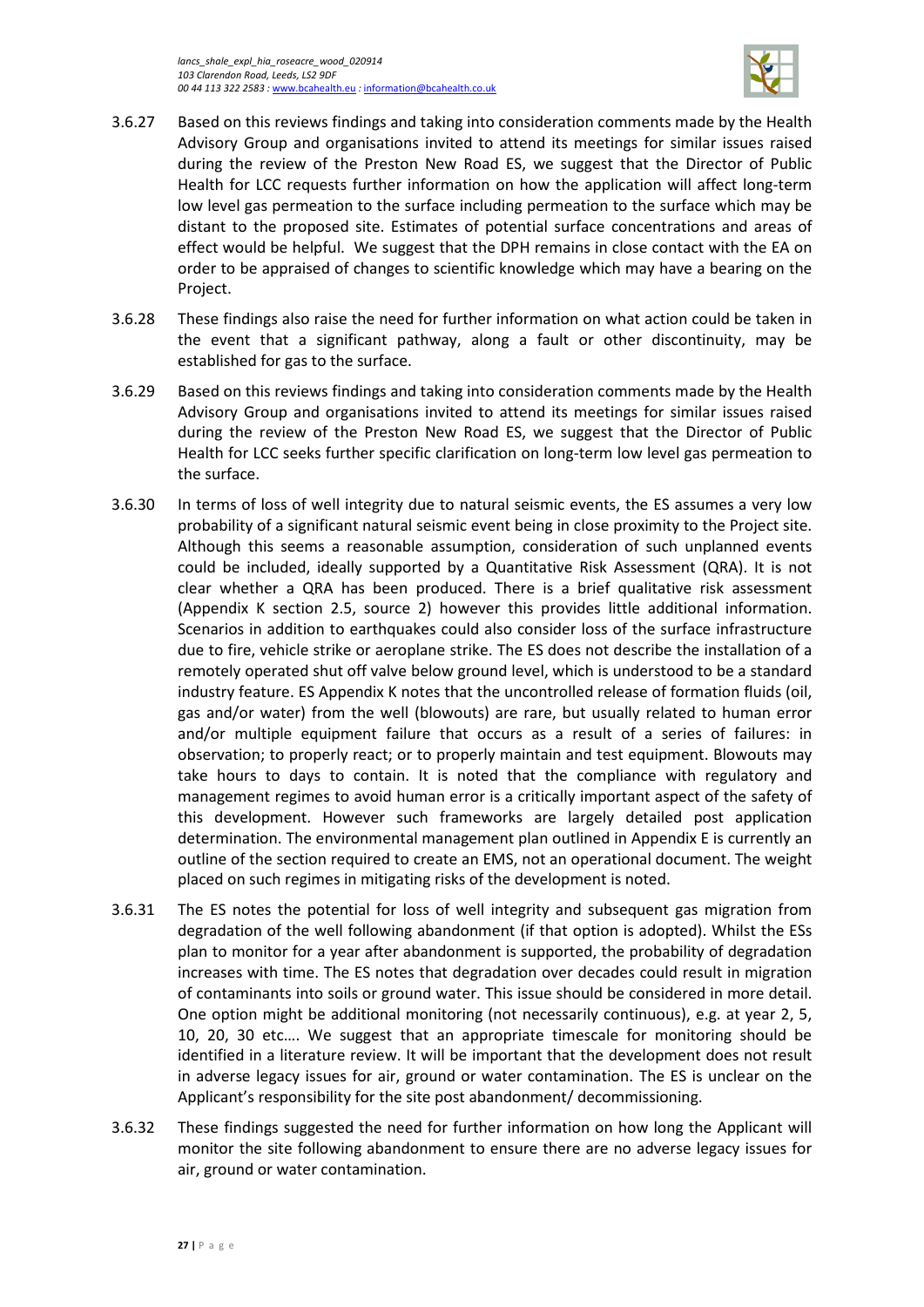

- 3.6.33 Based on the findings of this review and taking into consideration comments made by the Health Advisory Group and organisations invited to attend its meetings for similar issues raised during the review of the Preston New Road ES, we suggest that the Director of Public Health for LCC requests that regulators require an appropriate long-term monitoring plan post decommissioning / abandonment to ensure that the Project does not cause adverse legacy issues for air, ground or water contamination. Responsibility for monitoring should be clearly defined and set through condition, legal agreement and / or bond. The Director of Public Health for LCC should remain engaged with the monitoring information that emerges from the planning and permitting processes.
- 3.6.34 ES chapter 11 paragraphs 284-289 summarise the ES hydrogeology and ground gas conclusions in relation to human health. This section includes consideration of:
	- exposure to contaminated water in a watercourse downstream of the site (potentially affecting people, livestock and crops);
	- equipment failure releasing fluids at high pressure as a spray off site (potentially affecting people, livestock and crops); and
	- spillage of contents of a vehicle due to a road traffic accident.
- 3.6.35 The ES concludes that the consequence of all these potential exposures is low. The ES defines low consequence as a: minor environmental effect which may breach a regulatory standard but is localised to the point of release with no significant impact on the environment or human health. Again avoidance of and response to such incidents is an issue for regulatory and management regimes. If these are followed the conclusion of the ES are reasonable.

# <span id="page-31-0"></span>**3.7 Greenhouse Gas Emissions**

- 3.7.1 ES chapter 8 assesses greenhouse gas (GHG) impacts of the Project. It concludes that the Project carbon footprint is assessed as between 118,419 (lower range) to 124,369 (higher range) tCO2e. The chapter notes that the uncertainty about the potential flow rate of natural gas is one of the questions the Project is trying to answer. The greatest source (approximately 70%) of the project GHG emissions come from burning the gas in the flare during the temporary (maximum 90 days per well) initial flow testing phase.
- 3.7.2 The Intergovernmental Panel on Climate Change (IPCC) released its latest report in March 2014. This report was the second instalment of the Fifth Assessment Report, prepared by Working Group 2, on impacts, vulnerability, and adaptation to climate change. Chapter 11 specifically addresses human health (58). The following is a summary of key findings.
	- The health of human populations is sensitive to shifts in weather patterns and other aspects of climate change [very high confidence].
	- Until mid-century climate change will act mainly by exacerbating health problems that already exist [very high confidence].
	- If climate change continues as projected until mid-century, the major increases of illhealth compared to no climate change will occur through:
		- Greater risk of injury, disease, and death due to more intense heat waves and fires [very high confidence].
		- Increased risk of under-nutrition resulting from diminished food production in poor regions [high confidence].
		- Consequences for health of lost work capacity and reduced labour productivity in vulnerable populations [high confidence].
		- Increased risks of food- and water-borne diseases [very high confidence] and vectorborne diseases [medium confidence].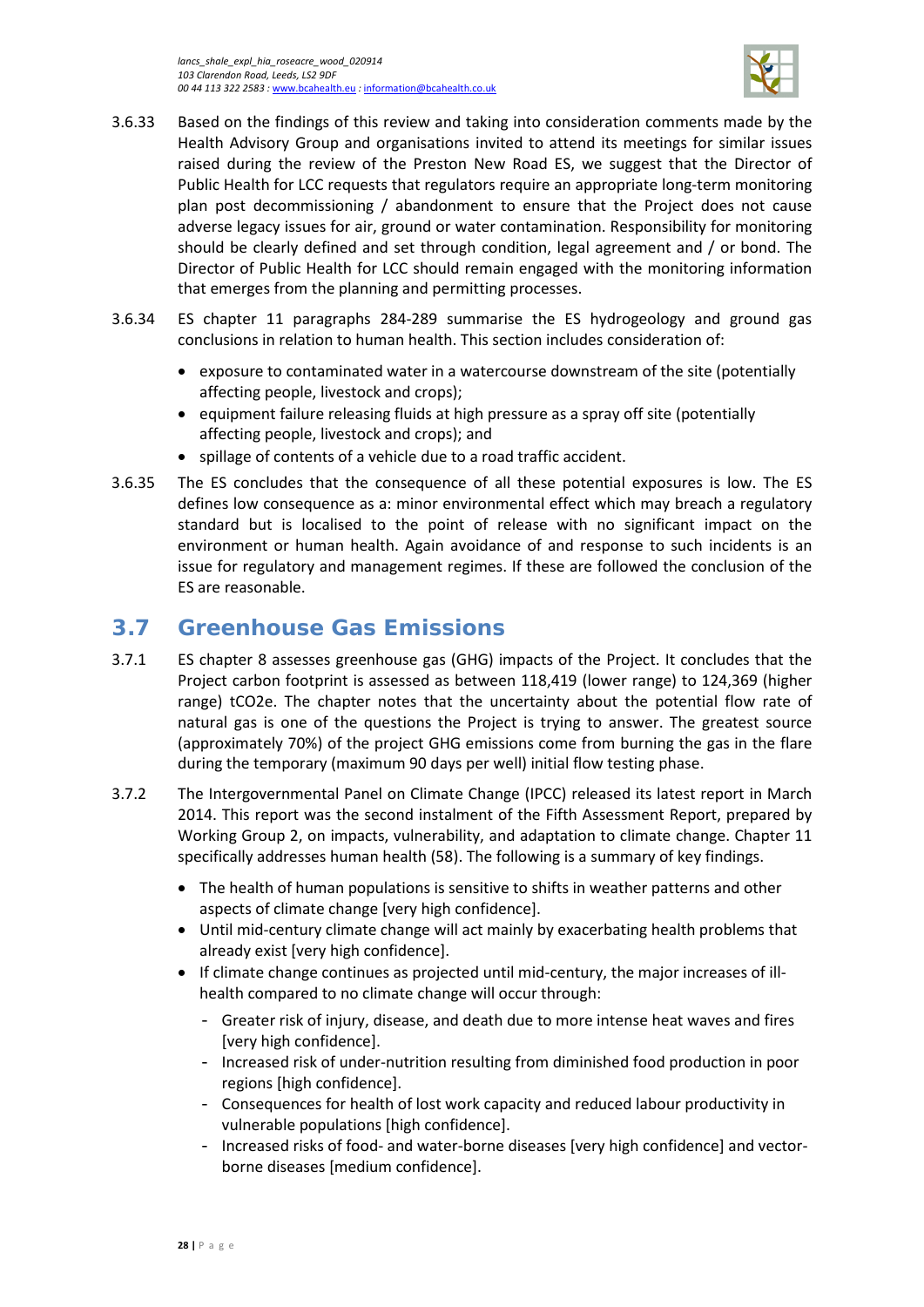

- Impacts on health will be reduced, but not eliminated, in populations that benefit from rapid social and economic development [high confidence].
- In addition to their implications for climate change, essentially all the important Climate Altering Pollutants (CAPs) other than  $CO<sub>2</sub>$  have near-term health implications [very high confidence]. In 2010, more than 7% of the global burden of disease was due to inhalation of these air pollutants [high confidence].
- There are opportunities to achieve co-benefits from actions that reduce emissions of CAPs and at the same time improve health. Among others, these include:
	- Reducing local emissions of health-damaging and climate-altering air pollutants from energy systems, through improved energy efficiency, and a shift to cleaner energy sources [very high confidence].
	- Designing transport systems that promote active transport and reduce use of motorized vehicles, leading to lower emissions of CAPs and better health through improved air quality and greater physical activity [high confidence].
- 3.7.3 Department of Energy and Climate Change (DECC) recently published a position statement on fracking and climate change (59). That report made the following points:
	- The process of extracting shale gas, which includes exploratory drilling, hydraulic fracturing, gas production and well abandonment phases, has the potential to release methane – a powerful greenhouse gas – into the atmosphere. These emissions could increase the carbon footprint of shale gas. In large quantities, it could lessen the climate benefits of using natural gas over oil or coal.
	- In most cases, there is no economic use for the gas at exploration stage and flaring (burning it off) is the best option to minimise the emissions. Flaring reduces the greenhouse gas emissions by about 80% compared to simply allowing it to escape into the atmosphere. In production operations, operators will normally capture as much of the methane as possible and export it by pipeline.
	- Existing regulatory controls require operators to minimise venting (though this is sometimes necessary for safety reasons) and to make use of gas wherever possible (either on the site or by exporting it) rather than flaring it.
	- Technologies that can help prevent greenhouse gas emissions from shale gas sites already exist. During exploratory drilling, operators can capture methane from the fracking fluid which flows back up the well with "green completions" equipment and techniques, and the methane can then be flared.
	- A recent study by DECC Chief Scientist David MacKay examined the carbon footprint and climate change implications for UK shale gas. The study found that the carbon footprint for shale gas is significantly less than that for coal when used for electricity generation (423 – 535 gCO2e/kWh(e) versus 837 – 1130 gCO2e/kWh(e)). The study also found that, if well regulated, local greenhouse gas emissions from shale gas operations should represent only a small part of the carbon footprint. Most carbon emissions will come from its final use as a fuel.
- 3.7.4 DECC concludes that it is in the national interest for future oil and gas to be produced in the UK, under UK environmental and safety standards. DECC places a primacy on the regulatory regime to protect people and the environment, and ensures safe working. We note the emphasis placed on regulation.
- 3.7.5 As greenhouse gas emissions have the capacity to contribute to global warming, and via climate change, health, it is pertinent to consider the part the project may play in either contributing to or detracting from global warming.
- 3.7.6 Other gases in the atmosphere have a global warming potential too (see [Table 3-5\)](#page-33-0). For example methane, of interest in this case, has a global warming potential (GWP) 24 times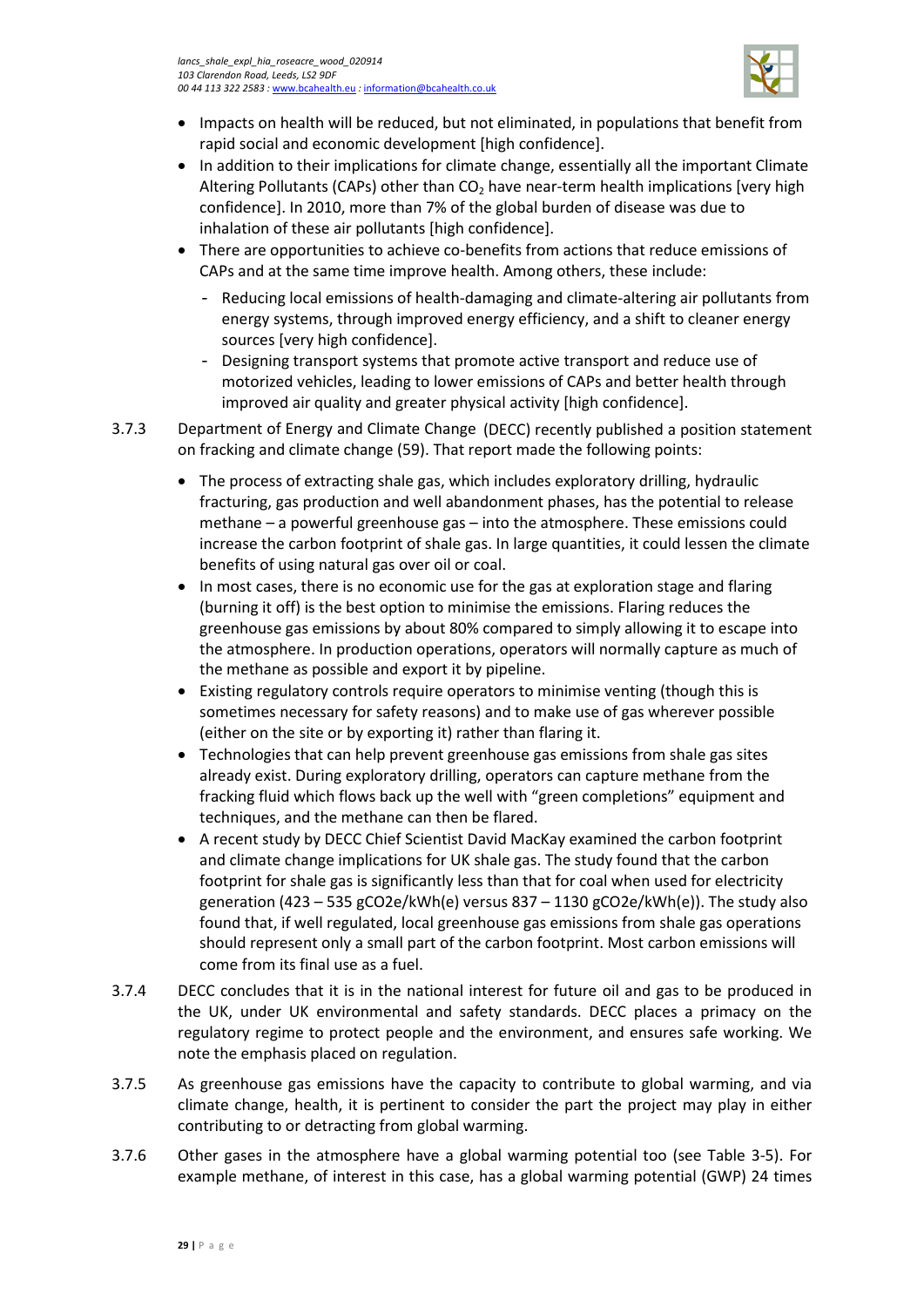

greater than that of  $CO<sub>2</sub>$ . Other gases are greater still. The precise composition and volumes of gases that will be produced by the wells is unknown (determining this information is the main objective of the exploration phase). The project's impact on climate change (and therefore health impacts associated with climate change) is therefore not clear.

#### <span id="page-33-0"></span>Table 3-5: 100-year global warming potentials relative to  $CO<sub>2</sub>$  for ozonedepleting substances and their replacements

| <b>Designation or name</b> | <b>Formula</b>                 | 100-year GWP (SAR) | 100-year GWP (AR4) |
|----------------------------|--------------------------------|--------------------|--------------------|
| Key greenhouse gases       |                                |                    |                    |
| Carbon dioxide             | CO <sub>2</sub>                | 1                  | 1                  |
| Methane                    | CH <sub>4</sub>                | 21                 | 25                 |
| Nitrous oxide              | N <sub>2</sub> O               | 310                | 298                |
| Hydrofluorocarbons (HFCs)  |                                |                    |                    |
| $HFC-23$                   | CHF <sub>3</sub>               | 11,700             | 14,800             |
| $HFC-32$                   | CH <sub>2</sub> F <sub>2</sub> | 650                | 675                |
| Perfluorinated compounds   |                                |                    |                    |
| Sulphur hexafluoride       | SF <sub>6</sub>                | 23,900             | 22,800             |
| Perfluoromethane           | CF <sub>4</sub>                | 6,500              | 7,390              |
| Perfluoroethane            | $C_2F6$                        | 9,200              | 12,200             |
| Perfluoropropane           | $C_3F_8$                       | 7,000              | 8,830              |
| Perfluorobutane            | $C_4F_{10}$                    | 7,000              | 8,860              |
| Perfluorocyclobutane       | $C - C_4F_8$                   | 8,700              | 10,300             |
| Perfluoropentane           | $C_5F_{12}$                    | 7,500              | 13,300             |
| Perfluorohexane            | $C_6F_{14}$                    | 7,400              | 9,300              |

Adapted from Hull (60)

- 3.7.7 The Applicant has suggested that the fracked gas may be better for the atmosphere when burned, in comparison with either coal or natural gas, which it would be expected to replace. This is based on the fact that the methane will burn more completely, and produce less  $NO_x$  (another GHG). Although combustion of methane may compare favourably, fugitive emissions of methane during the extraction process may contribute more to climate change than the savings from less GHG intensive combustion. The fugitive emissions should include: unburnt methane; fugitive methane from wells at the time of drilling; and emissions from unworked (abandoned) wells. It is noted that minimising GHG emissions from fugitive emissions or flaring is important for local, regional, national and international receptors of climate change impacts.
- 3.7.8 It is accepted that compared to venting methane to the atmosphere, flaring has a lower impact on climate change. However as no use is made of the flared gas (either heating or power generation) it does not replace other climate altering emissions. ES section 8.7.5 describes flaring as 'a necessary part of the Project' because it allows the quantity and rate of natural gas to be determined'. It should be confirmed that flaring represents the BAT for taking these measurements without undue climate change (and other air quality) impacts.
- 3.7.9 Notwithstanding DECC's (59) acknowledgement that in most cases there is no economic use for the gas during the exploration phase, there is clearly a climate change case for capture rather than release or flaring. The ES Chapter 5 on alternatives does not consider making any use of the collected methane from the 90 day initial flow testing stage of the exploratory fracking other than flaring it. $^{12}$  $^{12}$  $^{12}$  Given that flaring is the primary source of air pollution from the application (including carcinogenic radon), some clarification could be

l

<span id="page-33-1"></span> $12$  Coal methane is seen as a resource to be contained and ultimately exploited (61;62).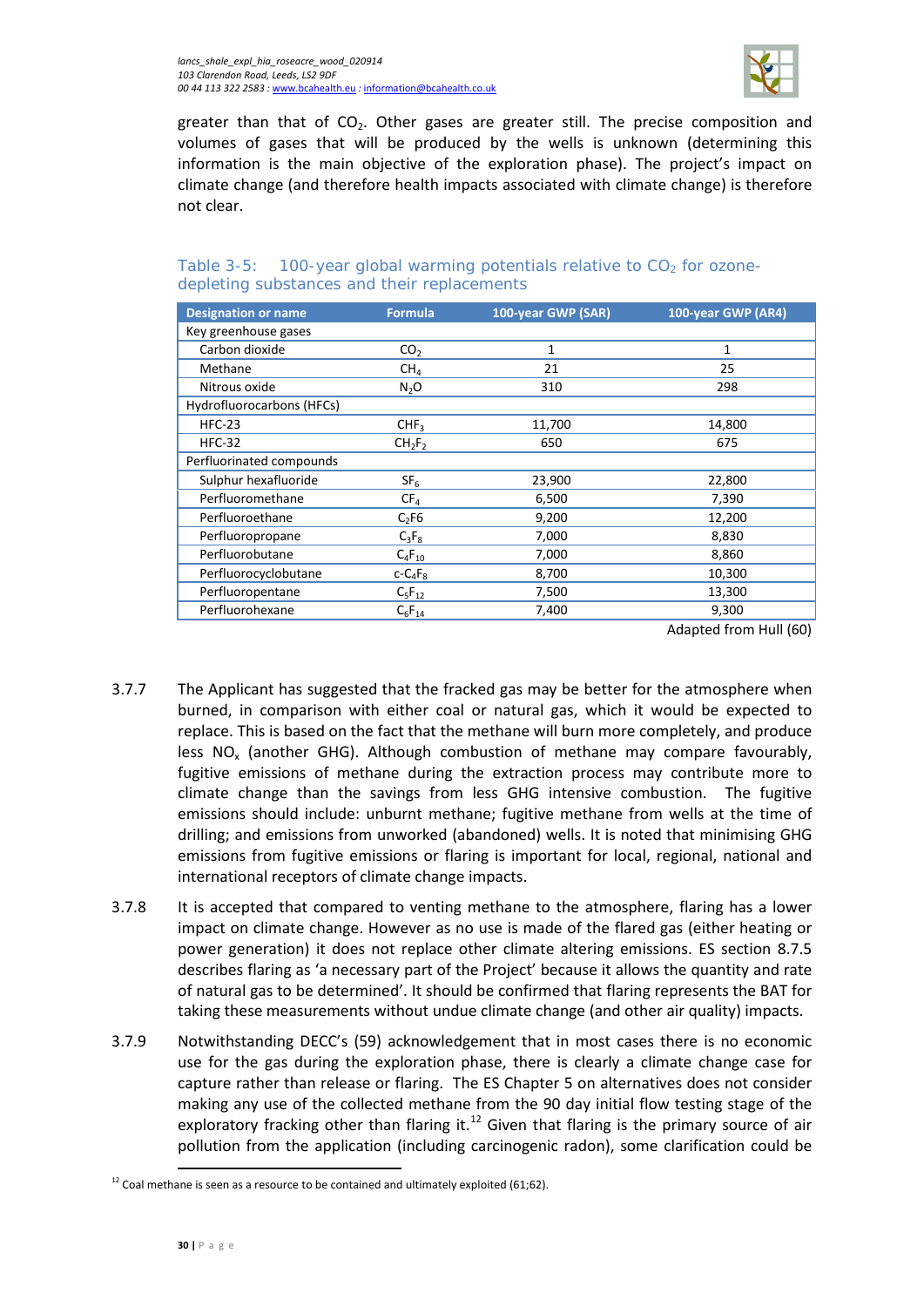

sought as to whether some other use would be more appropriate (the economic case aside).

- 3.7.10 These findings suggested the need for further information on what alternatives have been considered for the capture and the use of methane during the 90 day initial flow testing stage and how the decision to flare has been reached.
- 3.7.11 Based on the findings of this review and taking into consideration comments made by the Health Advisory Group and organisations invited to attend its meetings for similar issues raised during the review of the Preston New Road ES, we suggest that the Director of Public Health for LCC seeks further specific clarification on alternatives to flaring and any long-term post abandonment impact on climate change as the well integrity degrades, potentially creating a pathway for methane to the surface.
- 3.7.12 Not all the gas liberated by the hydraulic fracturing process would be collected. The nature of the gas means it will migrate through natural fissures in the rock, and ultimately be released at a later date. This issue is also raised in the discussion of the ES air quality chapter – see sectio[n 3.4.](#page-14-0) The uncertainty associated with this means that the contribution to GHGs and climate change is impossible to quantify. To some degree it will depend upon the efficiency of the operator's ability to abstract the majority of the gas which will be liberated. Long-term management of abandoned wells will be important.

### <span id="page-34-0"></span>**3.8 Community and Socio-economics**

- 3.8.1 ES chapter 9 assesses the community and socio-economics impacts of the Project. It concludes that the temporary and relatively small scale nature of this Project means that it will not result in a significant effect on communities or socioeconomic factors. The chapter notes that it is assumed that public order and people management will be maintained by the local police force in the event of any protest or criminal activity. The chapter notes the following potential for beneficial effects:
	- opportunities for local businesses to provide services to the project;
	- community benefit payments for each exploration well; and
	- the Project will support approximately 11 full time equivalent jobs.
- 3.8.2 The area for proposed development is in Fylde, which is an area of relative affluence, and below average deprivation (63). It is, however, an area in which the population currently has a higher than usual number of over 64 year olds. This is predicted to rise. The area appears to have been selected by many residents as a rural retirement location. This suggests that the jobs which are predicted to be created should this project progress will be of little interest to the majority of the residents. The proposed project area is adjacent to Blackpool, which although it has a different profile, being much younger, it has a higher than average transient population, with low skills who may not benefit from the available job opportunities(64).
- 3.8.3 The ES community and socio-economics chapter states that it is likely that staff will be drawn from outside the local area, due to the specialist requirements. Direct employment in the local area from the Project is therefore likely to be very limited despite the Applicant noting that as a mitigation measure it will consider sourcing staff from the local employment base, where practicable.
- 3.8.4 The Lancashire area from Preston northwards, and into which the proposed development sits, is traditionally an area of employment for engineers with specialist skills, with Heysham Nuclear Power Station to the north and Salmesbury BAE systems defence construction to the east.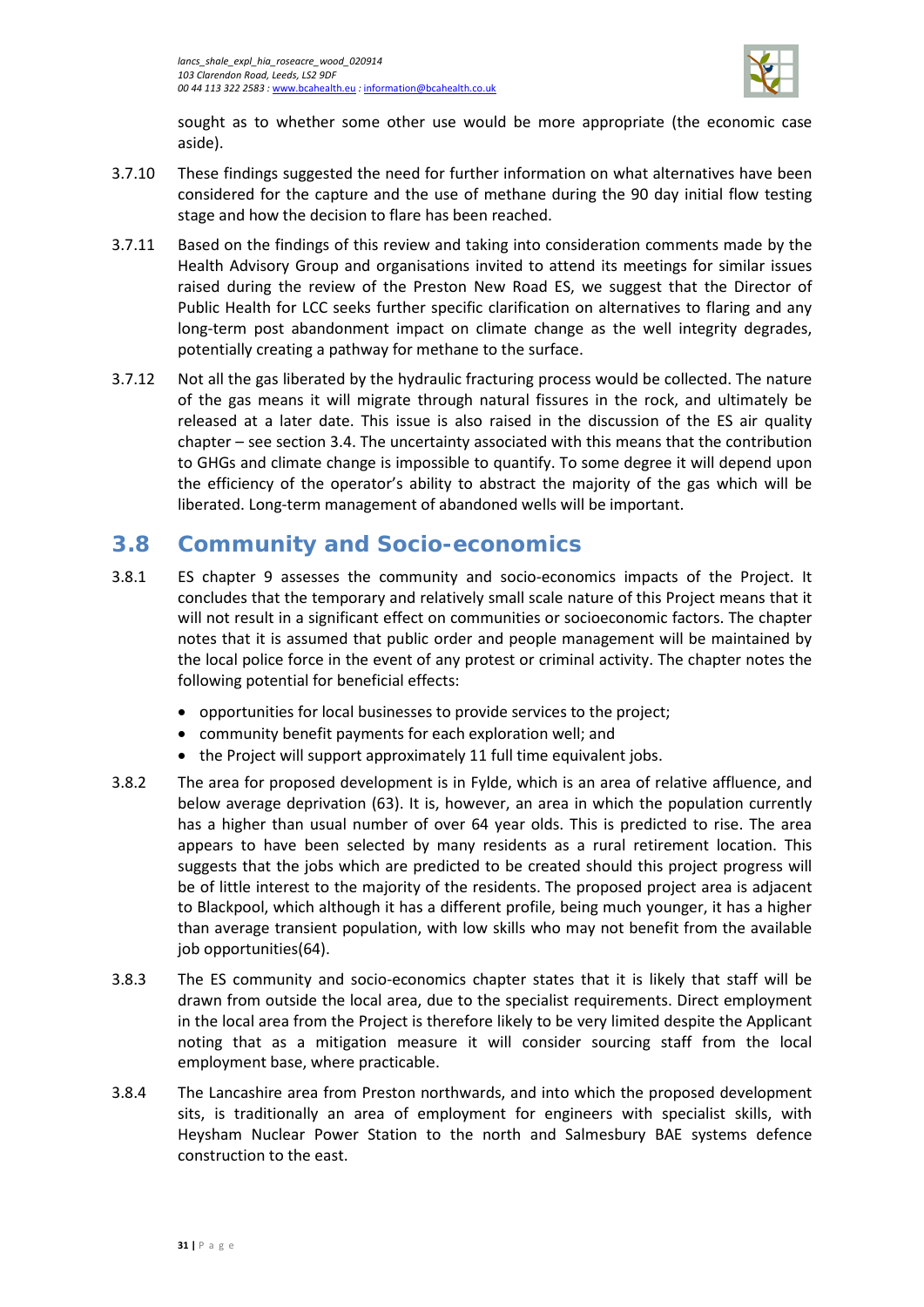

- 3.8.5 The Preston City Deal (65) which is supported by the Local Enterprise Partnership (LEP) notes: "significant opportunities exist for Lancashire to capture the economic benefits of local shale gas reserves, which are the largest in Europe". However, the ES identifies few direct or indirect economic benefits for Lancashire from the current Project.
- 3.8.6 In addition to Heysham, the locality has a nuclear research facility at Springfields. This facility is due to expand its production to manufacture the fuel for the recently agreed nuclear facility in Cumbria. Note, this facility has not been considered in the context of interaction of the proposed fracking and hazard evaluation.
- 3.8.7 Existing homes (as opposed to projected homes) which may be impacted by this Project are unlikely to feel the benefit of the potential employment opportunities afforded should the Project progress. The Applicant also considers the potential for the Project to create knock on jobs: small enterprises such as local shops which may be opened to service the workforce. Given the limited employment associated with the application the indirect employment and indirect economic benefits to the local economy are likely to be very modest.
- 3.8.8 DECC notes the following benefits to the community (66):
	- at exploration/appraisal stage, the industry will provide £100,000 in community benefits per well-site where fracking takes place; and
	- at production stage, paying 1% of revenues to communities. Industry estimates this could provide £5-10m per well, spread over 25 years, but mostly in the first 10.
- 3.8.9 The ES notes there will be a community benefit payment of £100,000 per drilled well (i.e., up to £400,000 for four wells) paid to local communities. It is unclear how this money will be allocated or if those most affected by the adverse impacts of the Project will benefit. The requirement for 1% of revenues at production stage is not mentioned despite the extended flow testing stage potentially providing up to two years of gas supply to the gas grid. Whether this activity constitutes exploration or production is debatable. How this money is distributed and used will be important. For example if placed in a community fund and invested, the income from the fund could provide important ongoing intergenerational community benefits long after gas projection has ceased.
- 3.8.10 Although the ES community and socio-economic chapter states that the assessment looks at the receiving community and socioeconomic context in terms of housing, there is no discussion of the potential for local house prices to be adversely affected by the Project.

# <span id="page-35-0"></span>**3.9 Induced Seismicity**

- 3.9.1 ES chapter 12 assesses the induced seismicity impact of the Project. It concludes that as mitigation measures have been embedded into the design and approach to the Project, the Project will not result in a significant effect. The main embedded mitigation measures are:
	- a review of available information on geology and structure (including faults) in the vicinity of the proposed stimulations;
	- avoiding drilling wells into, or close to, existing pre-stressed regional faults;
	- assessing the risk of hydraulic fracturing to trigger earth tremors;
	- when undertaking hydraulic fracturing reduce volumes of hydraulic fracturing fluids used and allow the fluid to flowback between hydraulic fracturing stages;
	- carrying out small scale hydraulic fracturing prior to the main hydraulic fracturing activities;
	- monitoring background induced and natural seismicity before, during and after the hydraulic fracturing; and
	- implementing of the Traffic Light System.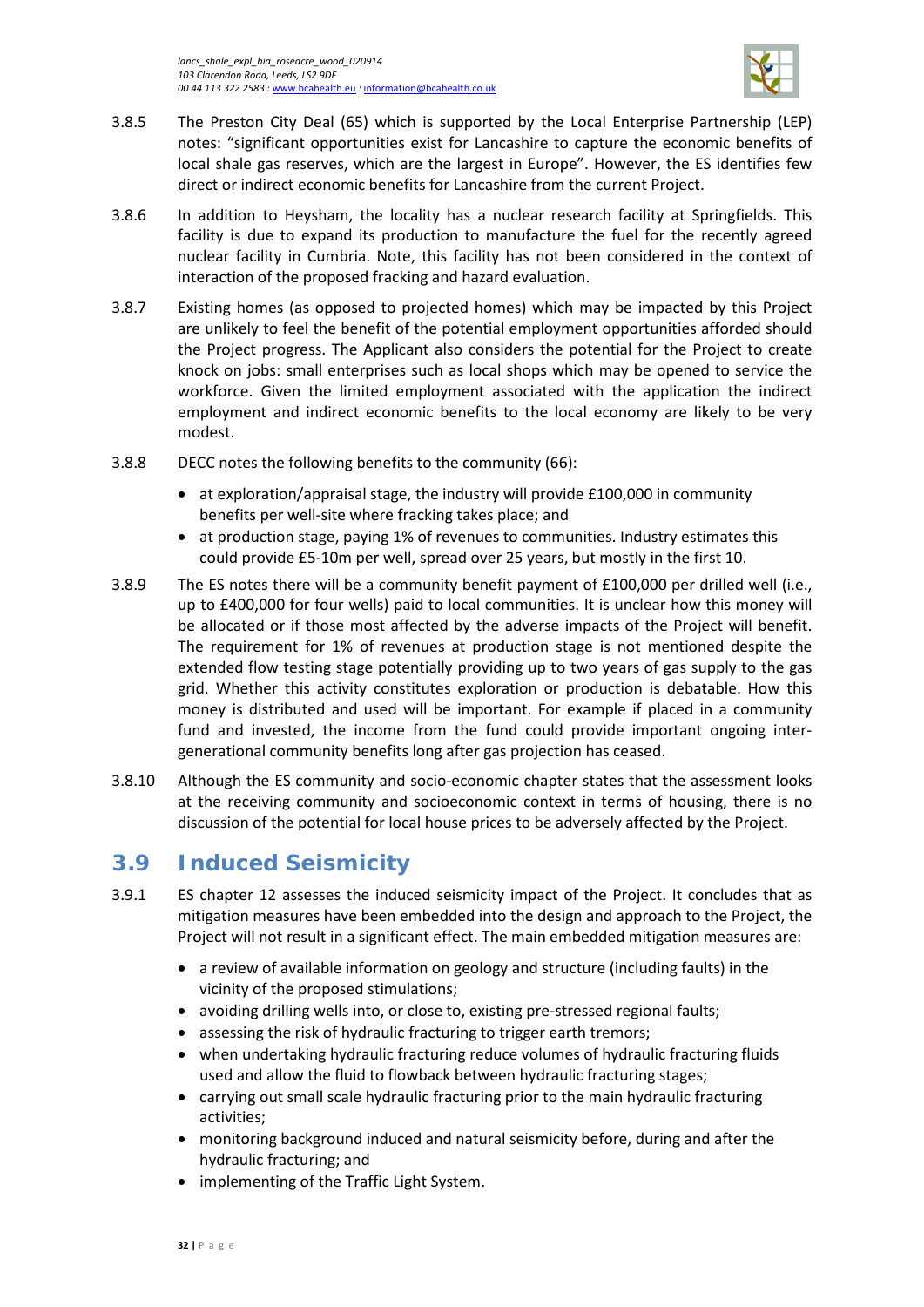

- 3.9.2 The ES chapter on induced seismicity notes that there are a number of faults in the area (paragraphs 52-59 of the ES). Later in the chapter ES paragraph 142 states that the location of the site selected by the Applicant to construct the vertical and horizontal well has taken into account the geological and structural conditions in the region and the vertical well and the horizontal wells have been located in the most favourable ground conditions to minimise the risk felt from induced seismicity from shale gas exploration operations.
- 3.9.3 The ES (Section 12.7.3 para 87) acknowledges that they will drill through several faults. ES figure 12.1 suggests that the well (vertical pilot hole) will pass through the Mid-Elswick Graben faults. Figure 12.1 of the ES is a two dimensional side view section so it is useful to view this alongside the corresponding horizontal sections of Figures 7-9 of ES appendix L. Figure 8 of ES appendix L shows the Roseacre wood site directly above the Mid-Elswick Graben faults. The Mid-Elswick Graben faults appear to extend to the Woodsfold fault and intersect the Elswick-1 Well (see Figure 7 of ES appendix L). Drilling through the faults places greater uncertainty on the integrity of the wellbore (e.g. damage from seismic movements of the fault). Every fault encountered and breached increases the potential for loss of containment.
- 3.9.4 The traffic light system has been approved by DECC, to whom the Applicant will need to make an application to drill, and who must be notified when drilling commences. As already referred to, the traffic light system does not prevent a problem from occurring; it aims to prevent a problem from becoming large. The seismic array is intended to be very sensitive, and can detect movement and vibration from passing traffic, and farm machinery. The local gun club registers on the sensors, during background data gathering in November 2013 (ES para 73). If, during injection of fracking fluid, seismic activity exceeds 1.5M<sub>L</sub> (ES paras 95-97) the injection of fluid will cease. Clearly, this is reactive, not preventive.
- 3.9.5 Recent research has indicated that induced quakes create less shaking, though they may be felt as much (67). This has led the authors of the referenced paper to suggest that a ten kilometre exclusion zone should be implemented in order to prevent people being disturbed by the effects from the operations. An exclusion zone on that size would not be possible for this project.
- 3.9.6 There was an earth tremor in the near vicinity when Cuadrilla was drilling at another site in the region in 2011 (68;69). This was attributed by the press and public to the Cuadrilla work.
- 3.9.7 The ES considers the assessment of fracking/drilling activities over many years, and suggests that the tremors were coincidental, as there have not been any reported incidents elsewhere across the globe which may be attributable to fracking/ drilling. Deep drilling has taken place for many years for other reasons; fracking has become a controversial issue with some members of the public due to publicity regarding methane in water, as well as earth tremors, and therefore considered by many to be an undesirable activity.
- 3.9.8 The ES refers to the seismic array which will be installed to monitor earth movements during the drilling and hydraulic fracturing stages. Drilling is needed to reach the deep rocks, and install the triple layer well casings, through which the fracking fluid will eventually be pumped under pressure to force the rocks apart and release the methane. The seismic array covers a 5km area with the drill rig at the centre. The array will monitor in real time, and enable the operators to have an understanding both of the impact of what is happening at any given time, but also the vulnerabilities of the ground in the area. The operator has developed a traffic light system which refers to the monitored activity, in order to suspend activity if it is detected that certain limits are being surpassed. The ES refers to such real time monitoring as mitigation, however it could more appropriately be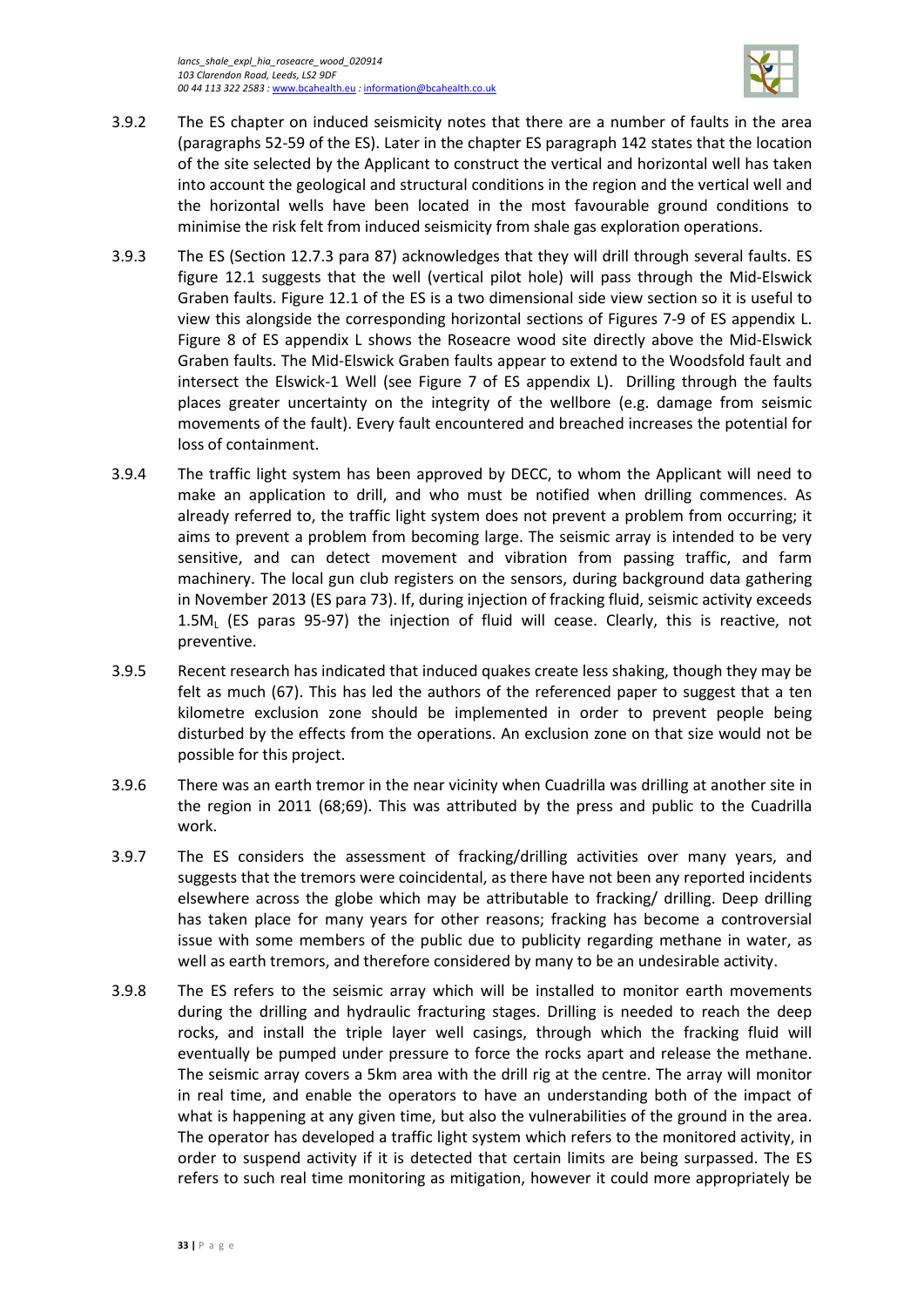

classified as an operational control. The seismic array will measure changes in activity, not prevent it from occurring.

- 3.9.9 The ES makes reference to work which has been undertaken by the Royal Society of Engineers which refutes the idea that drilling causes seismic activity. This has been undertaken in conjunction with the British Geological Society. A recent publication (70) on drilling, fracking and deep injection concluded that many seismic events which are attributable to these activities have been missed because of an absence of monitoring devices; they have not been installed by operators, hence only larger seismic events have registered on national monitoring equipment. Furthermore, the conclusion is that deep injections have a direct action on fault lines, making movement more likely. The project relies on the traffic light system to prevent too much movement from occurring. However if a faults slip, it cannot be returned to place, and a new pathway for contaminants may be created (see hydrogeology discussion section [3.6\)](#page-25-0).
- 3.9.10 It should be pointed out that this new publication is too recent for the ES to have access to it or reference it prior to the publication of the ES. That notwithstanding, this requires further discussion as a breach of the deeper faults has implications for groundwater and aquifer protection. The ES acknowledges the impact which the speed and volume of fracking liquid can have on the way in which the geology reacts. There is a great deal of reliance on the seismic array to indicate if there are any problems.
- 3.9.11 It should also be noted that the location has a relatively high level of seismic activity for the UK, with the nearby Craven Fault moving on a regular basis (71).
- 3.9.12 These findings suggested the need for further information on how Verdon's analysis (70) relates to conclusions in the ES concerning impacts on induced seismology associated with hydraulic fracturing.
- 3.9.13 Based on the findings of this review and taking into consideration comments made by the Health Advisory Group and organisations invited to attend its meetings for similar issues raised during the review of the Preston New Road ES, we suggest that the Director of Public Health for LCC seeks further specific clarification on emerging evidence that deep injections have a direct action on fault lines.
- 3.9.14 The ES section 12.8 notes the proposed gas storage project at the nearby abandoned salt mines at Preesall (situated approximately 12km north-west of the Site) and concludes that the potential cumulative seismic impact is negligible and therefore not significant. Although the salt (where storage would occur) is at depth, and not faulted, deep drilling with strings (to create and then access the gas storage) penetrate several geological layers, potentially passing through faulted rock. Seismic activity fracturing those well casings (should that project also go ahead) could lead to a major loss of gas containment. Whilst the ES concludes that there is unlikely to be a cumulative impact with this exploration stage project (see ES para 137), the compatibility of these two industries operating in the same area should be carefully considered.<sup>[13](#page-37-0)</sup>
- 3.9.15 The seismic activity chapter does not consider impacts on salt/brine mining in the area and its containment. Historic salt mining has left a legacy in the area of unstable salt caverns that are known to collapse with surface impacts. The extent to which induced seismic activity could contribute to such collapses should be considered.
- 3.9.16 These findings suggested the need for further information on whether the Applicant has considered the implications of seismic activity on salt/brine mining activity in the area.

 $\overline{\phantom{a}}$ 

<span id="page-37-0"></span><sup>&</sup>lt;sup>13</sup> In the interests of transparency we note that BCA prepared a Health Impact Assessment report of the Preesall Underground Gas Storage Facility, on behalf of Halite Energy Group (72).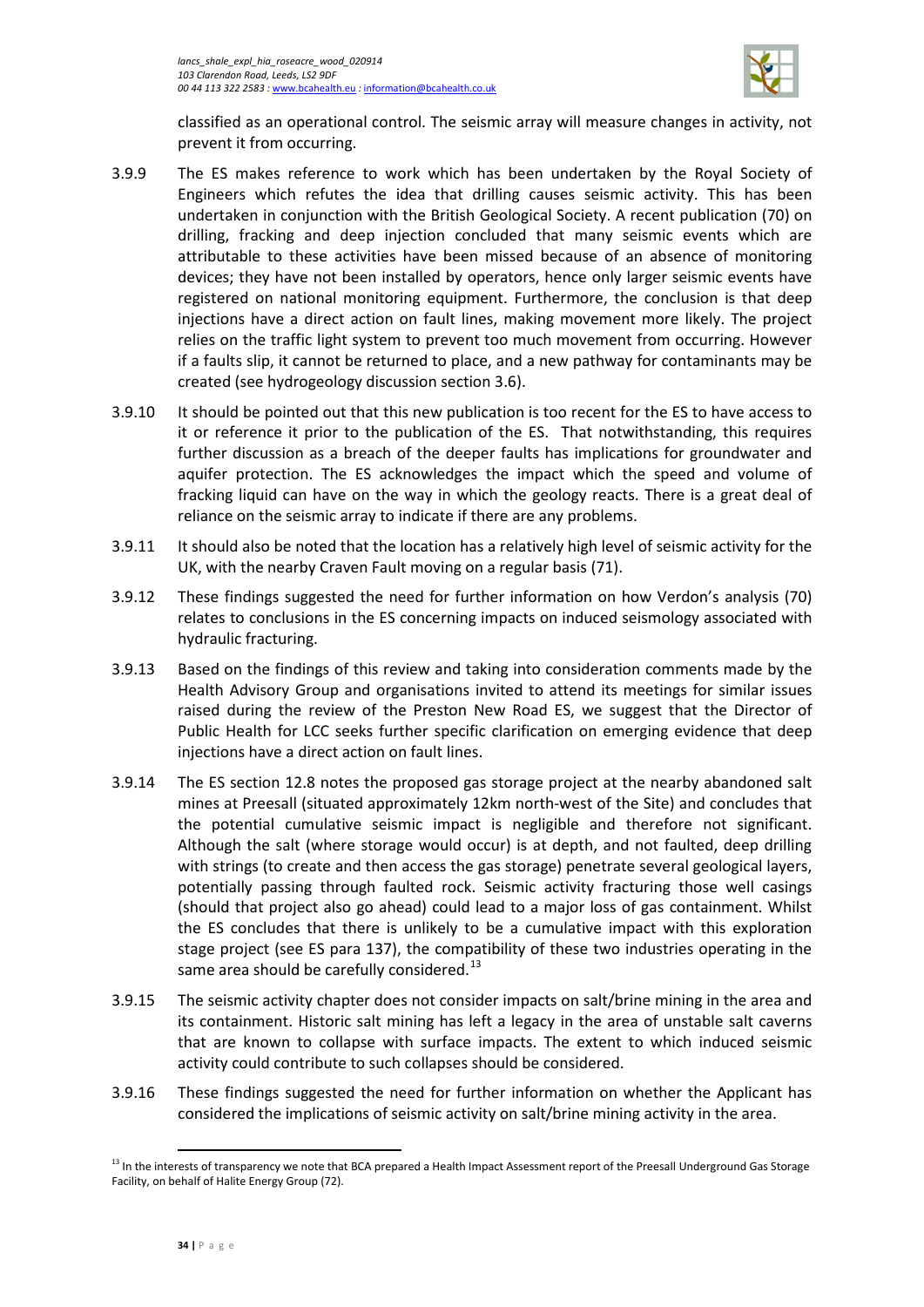

- 3.9.17 Based on this reviews findings and taking into consideration comments made by the Health Advisory Group and organisations invited to attend its meetings for similar issues raised during the review of the Preston New Road ES, we suggest that the Director of Public Health for LCC seeks further specific clarification on this point.
- 3.9.18 The impact of seismic activity may impair the integrity of the well heads and strings associated with this project. There is the potential for loss of containment of gas, with an attendant potential for above ground accident, or below ground contamination of aquifers, or possibly both. The well should be designed and constructed to accommodate the environmental and geologic conditions in which it is situated, including temperatures and pressure exerted by formations.
- 3.9.19 There is evidence from consultation that people are concerned about the effects on their homes from induced seismic activity and long-term ground settling movement. This is causing anxiety. Whilst it may not be feasible to expect the project to baseline housing condition, consideration should be given as to how such concerns can be monitored.
- 3.9.20 The ES notes that fracture growth and seismic events caused by hydraulic fracturing will be monitored during the fracturing using microseismic arrays which can measure the magnitude and location of induced seismicity. The ES seismic activity chapter appears to lack a discussion of the relationship between fracture growth and the measurement of induced seismicity as a surrogate for this growth. The ES places great weight on this monitoring technique to control the extent of fracture growth (i.e. maintaining a safe distance from any fault or other discontinuity that could lead to a contamination pathway or significant induced seismic event).
- 3.9.21 The ES (Section12.9 para131) states that since the activity at Preese hall, seismic activity will be monitored, and pumping of fracturing fluid will be done at a slower rate than was the case at Preese Hall. They will assume (para150) that all the faults are critically stressed, and take 3.5M<sub>L</sub> as a maximum for induced problems. The ES states (para 174) that they will be reporting back to DECC on a daily basis. It would be pertinent to know that this system is working, through feedback from DECC.
- 3.9.22 These findings suggested the need for further information on the degree of accuracy to which the microseismic arrays measure the extent of hydraulic fractures, including clarification of the relationship between fracture growth and the measurement of induced seismicity as a surrogate for this growth.
- 3.9.23 Based on the findings of this review and taking into consideration comments made by the Health Advisory Group and organisations invited to attend its meetings for similar issues raised during the review of the Preston New Road ES, we suggest that the Director of Public Health for LCC seeks further specific clarification on this point.

# <span id="page-38-0"></span>**3.10 Land Use**

- 3.10.1 ES chapter 13 assesses land use impacts of the Project. The ES concludes that the farmer will be the only one to be affected by land take for the project, and that the land will be reinstated at the end of the project. The ES considers the impact to be short term and not significant. This is unlikely to be an issue that requires further assessment from the HIA perspective.
- 3.10.2 Lancashire has a green plan which will be used to inform the planning decision. The ES notes that some of the implementation of the plan, and its ability to provide protection for the local land, has been inconsistent, and measures which the Applicant will deploy with regards to offsetting visual intrusion, planting hedgerows, will help to enhance the area.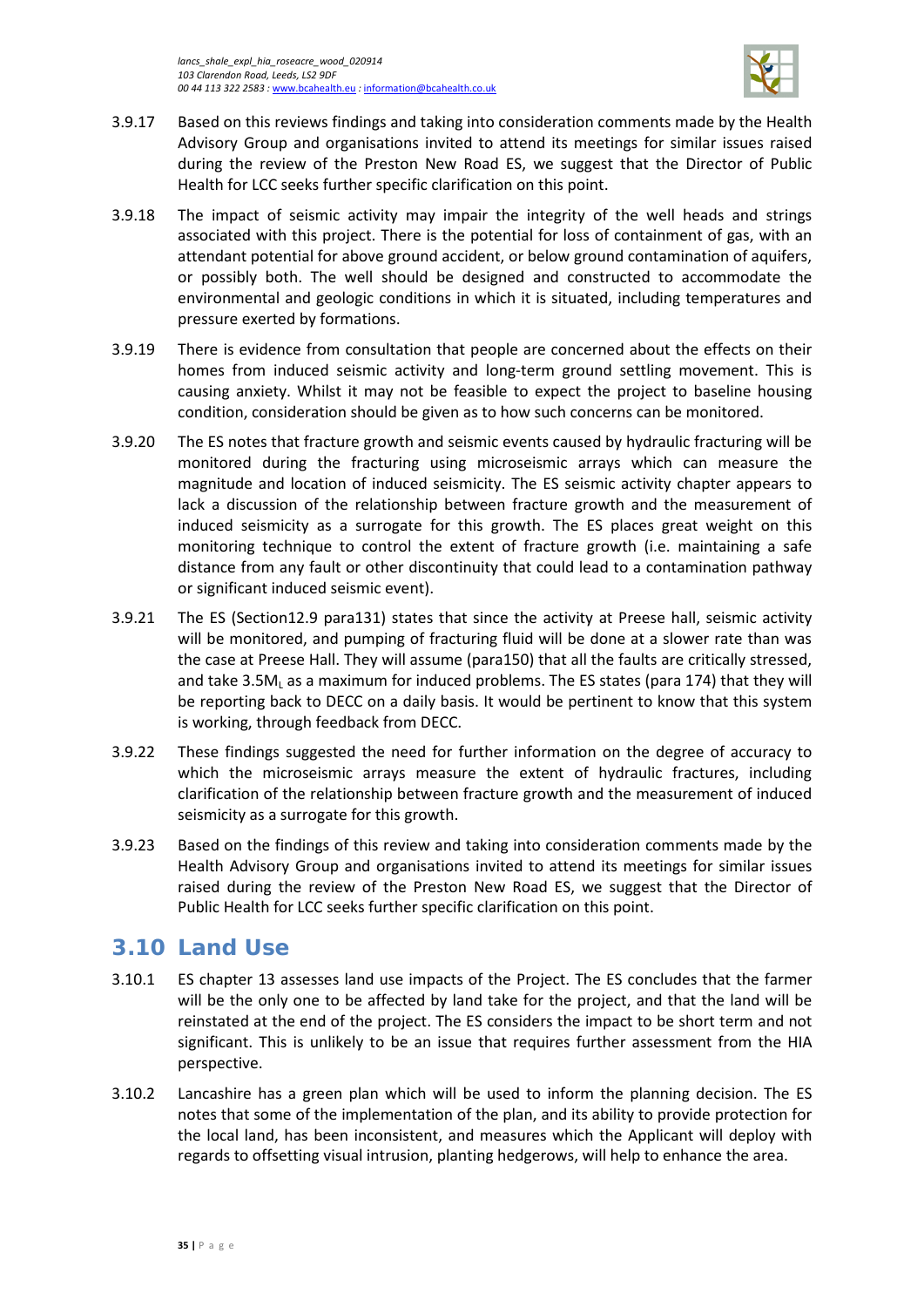

# <span id="page-39-0"></span>**3.11 Landscape and Visual Amenity**

- 3.11.1 ES chapter 14 assesses landscape and visual amenity impacts of the Project. It concludes that the scale of the Project and the temporary nature of the exploration works means that the effect on landscape features and landscape character will be not significant. However, due to the visually intrusive nature of some of the equipment that will be used during the first 2 to 2.5 years of the Project a significant effect on visual amenity is predicted.
- 3.11.2 There are eleven sites which have been evaluated from which the effect is considered to be significant. These include the camp site at Roseacre Wood farm, as well as from nine other sites, which impact public Rights of Way. In addition, Stanley Farm has been counted as one viewpoint, though 5 properties have been assessed as being significantly affected from this same point. This is of concern to health of the local population should they choose not to undertake outdoor activity such as walking, if the combination of noise and visual intrusion mean that they no longer wish to go out.
- 3.11.3 There is mounting empirical evidence that interacting with nature delivers measurable benefits to people (73). Viewing natural scenes have been shown to produce different physiological responses to viewing built scenes (74).
- 3.11.4 The ES recognises that there are several properties for which the level of visual intrusion is significant. Suggestions for improvement are for trees and hedges which are currently in the vicinity of the site to be allowed to grow in order to provide screening. It is noted that some of the existing hedgerows are not necessarily in good order. If this is to be adopted, it should be undertaken at an early stage.
- 3.11.5 Visual intrusion has been considered at a local level. There has been no evaluation of the impact on the wider landscape, from the Bowland Fells in the ES. The Bowland fells are a recreational area for the local people, and the site's surface infrastructure (including 53m high rig) could potentially be visible. The use of trees and hedgerows will not be sufficient to disguise this. It is noted that the methodology for the ES visual impact assessment was agreed with LCC's landscape architect, including a determination that the visual impact of the development on the wider landscape did not need to be investigated.
- 3.11.6 Based on this reviews findings and taking into consideration comments made by the Health Advisory Group and organisations invited to attend its meetings for similar issues raised during the review of the Preston New Road ES, we suggest that the Director of Public Health for LCC does not need to seek further specific clarification on this point.
- 3.11.7 The ES does not discuss whether or not the flares could have a convection effect in the atmosphere which may create condensation plumes. Such plumes could increase visual disturbance and introduce an industrial element into the rural landscape under certain weather conditions.
- 3.11.8 These findings suggested the need for further information on whether the flares will be associated with condensation plumes under certain weather conditions.
- 3.11.9 Based on this reviews findings and taking into consideration comments made by the Health Advisory Group and organisations invited to attend its meetings for similar issues raised during the review of the Preston New Road ES, we suggest that the Director of Public Health for LCC seeks further specific clarification on this point.
- 3.11.10 The 'tranquillity' of the rural environment is also important, particularly with respect to people's mental health. Tranquillity encompasses a lack of disturbance influences, notably noise and visual disturbance. The Civil Aviation Authority recently provided an overview of the current area and state of knowledge of tranquillity and tranquil spaces within the UK (75). 'Disruption of tranquillity' is mentioned in the WHO *Guidelines on Community Noise*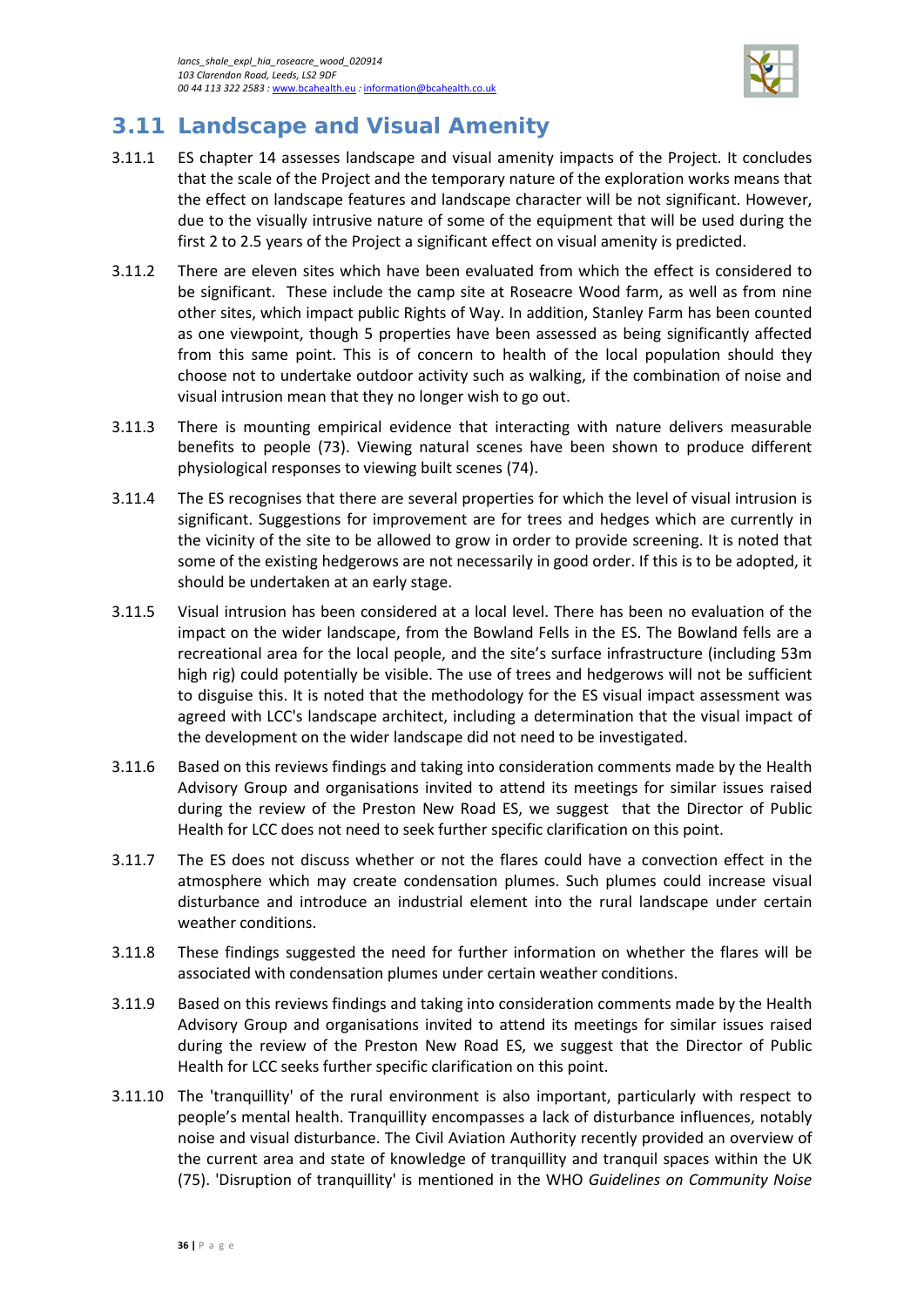

(see [Table 3-4,](#page-23-0) last row). The impact of the Project on levels of tranquillity is an issue that could be explored further by the ES.

- 3.11.11 The ES landscape and visual chapter concludes that significant visual effects would arise as a result of the drilling rig (between 30 and 53m high), hydraulic fracturing rig and well services rig (up to 36m high) which would be in use for approximately two and half years. The ES considers that any mitigation in the form of offsite screening is not possible.
- 3.11.12 This significant impact is of potential concern for health, particularly if experienced in combination with other forms of disturbance (e.g. noise and night time lighting). The ES classifies the 2.5 years duration as temporary. This report notes that whilst temporary it is not short term.
- 3.11.13 The key points relating to visual impact from the health perspective are as follows:
	- There are a few residential receptors that will have a very intrusive view.
	- There is also the wider (but still local) population impact from the roads and rights of way. There is potential (but probably modest) for reduced physical activity.
	- Links with other disturbance, e.g. noise and light could create a cumulative impact (inter thematic – as opposed to the ES focus on intra thematic cumulative impacts).
	- The visual impact may also exacerbate perception effects due to the constant visual reminder.

# <span id="page-40-0"></span>**3.12 Lighting**

- 3.12.1 ES chapter 15 assesses lighting impacts of the Project. It concludes that due to the combination of relatively few sources of night time lighting at the Site, use of lighting during the Project is predicted to have a significant effect for all project activities without mitigation except for installation of the surface and buried arrays, construction, decommissioning and restoration. By implementing mitigation measures the chapter reports that the potential effects of lighting being directed towards windows of properties and the intensity of lighting used are not significant. The chapter states that these measures also help to reduce the magnitude of the skyglow and building luminance effects although there is a temporary residual significant effect which remains following mitigation.
- 3.12.2 Although the chapter on air emissions describes the use of the flare stacks as keeping the flames within the stack, it is possible that there is still a glow from this. Flare light is mentioned in the project's permit application (see Application Supporting Documents pdf page 65/129). The permitting application assesses the potential for light impacts from the enclosed flares as a low risk rating and does not carry the issue forward to the risk assessment management plan. The issue is not explicitly discussed in the ES lighting chapter, but would contribute to skyglow.
- 3.12.3 The ES acknowledges that the project is to be centred in a dark sky area, and as such any light which is to be introduced will be an increase on existing levels. The Applicant intends to adhere to good practice, ensuring that lights are focused downwards. It is noted that this would not be possible for skyglow from the flare stacks.
- 3.12.4 Although the Applicant has indicated that not all activities will take place all the time, they have also stated that the site will be staffed 24/7, and that this will require lighting for staff safety.
- 3.12.5 When the drill rig has been put into place the lighting which is on the rig will be at height, and visible from quite a distance, above any hedgerows which may have grown up.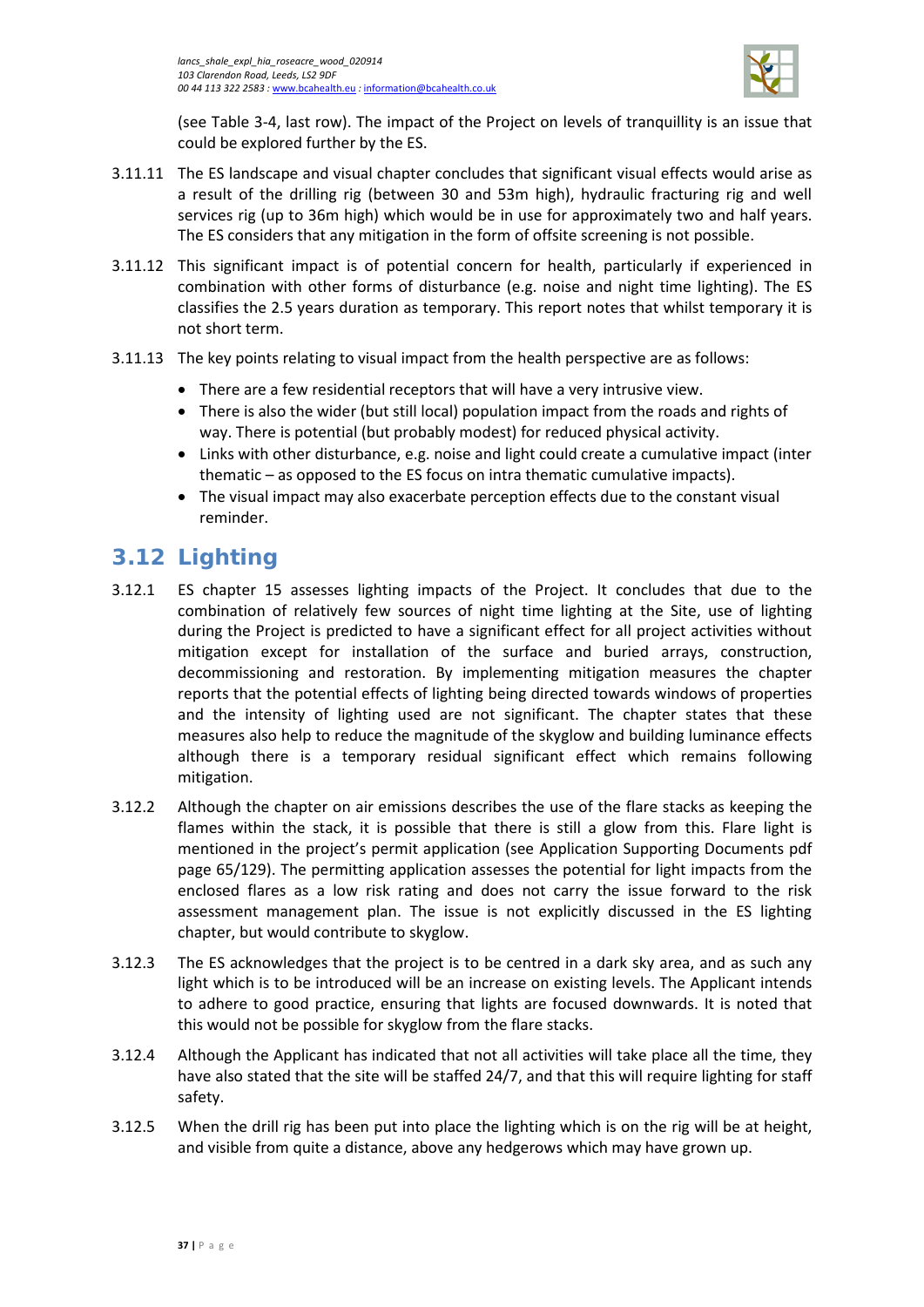

- 3.12.6 The Applicant notes that planning applications which create light intrusion are contrary to the Blackpool Local Plan (76). Policy CS7 of the emerging Blackpool Local Plan states that: development will not be permitted that causes unacceptable effects by reason of visual intrusion, overlooking, shading, noise and light pollution or any other adverse local impact on local character or amenity. However, Fylde Borough Council, which has responsibility for oversight of lighting, seeks to control intrusive lighting at the planning stage.
- 3.12.7 When unused to overnight light, people can have disturbed sleep patterns. Although uncertainty remains, there is plausible epidemiological evidence that circadian rhythm disruption has a variety of adverse physiological effects (77). The sensitive receptors identified will have light from several sources: the security lighting at about ten feet in height; transient, intermittent intensive lighting from construction, and the longer term rig lighting, which will be at height and is likely to impact a greater number of receptors.
- 3.12.8 The drill rig, which needs to be lit at height, (53 meters) will be in use for twenty four hours per day and require lighting (Chapter 15, section 2, para 7, reinforced at 15.6.8 para 38). The ES acknowledges that this will be a major significant impact pre-mitigation (see ES table 15.9). The ES expects to offset this by good practice, and by responding to complaints rapidly. If drilling is to be a 24/7 operation, and as explained in earlier chapters once drilling commences it is difficult to stop, it will not be possible to extinguish the lights as they are there for safety reasons. The measures that can be implemented in response to complaints therefore need to be investigated further. Consideration could be given to offering to fit blackout blinds in the bedrooms facing the site of the homes where significant impacts are expected.

# <span id="page-41-0"></span>**3.13 Resources and Waste**

- 3.13.1 ES chapter 17 assesses resources and waste impacts of the Project. It concludes that the waste generated by the personnel on site, in the form of general waste from canteen and office areas will not result in a significant effect. This also applies to inert and nonhazardous waste. Likewise, the quantity of waste generated by the Project (construction, drilling, hydraulic fracturing, initial and extended flow testing and decommissioning) is reported not to result in a significant effect. The chapter states that this is because there is sufficient capacity to treat the waste generated by the Project. However the chapter concludes that, although there is sufficient capacity to treat flowback fluid it is still anticipated to result in a significant effect because at peak times it will utilise a major proportion of the available treatment capacity within 100 miles of the Site (based on radiation levels and physical treatment capacity). Measures proposed by the ES to mitigate this effect are being developed and these include:
	- use of additional treatment capacity at facilities within northern England;
	- investment in on site treatment to recycle flowback fluid for use in hydraulic fracturing and to reduce the quantity of waste generated; and
	- regulating the quantity of flowback fluid generated at the Site to not exceed the available waste treatment capacity.
- 3.13.2 The application provides the general pre-construction description of how waste will be managed, and disposal. It does not make any reference to minimisation of consumption, re-use, circular economy, and re-deployment of equipment.
- 3.13.3 There is no description of resource minimisation. Electronics industries (seismic array, and computerised controls) and drilling industries (tungsten tipped drills and other specialist materials) operate in a competing market for rare earth metals. Careful use of these materials is necessary for longer term availability within the healthcare field, particularly titanium for heart valves, and tungsten for artificial joints, as direct impacts, as well as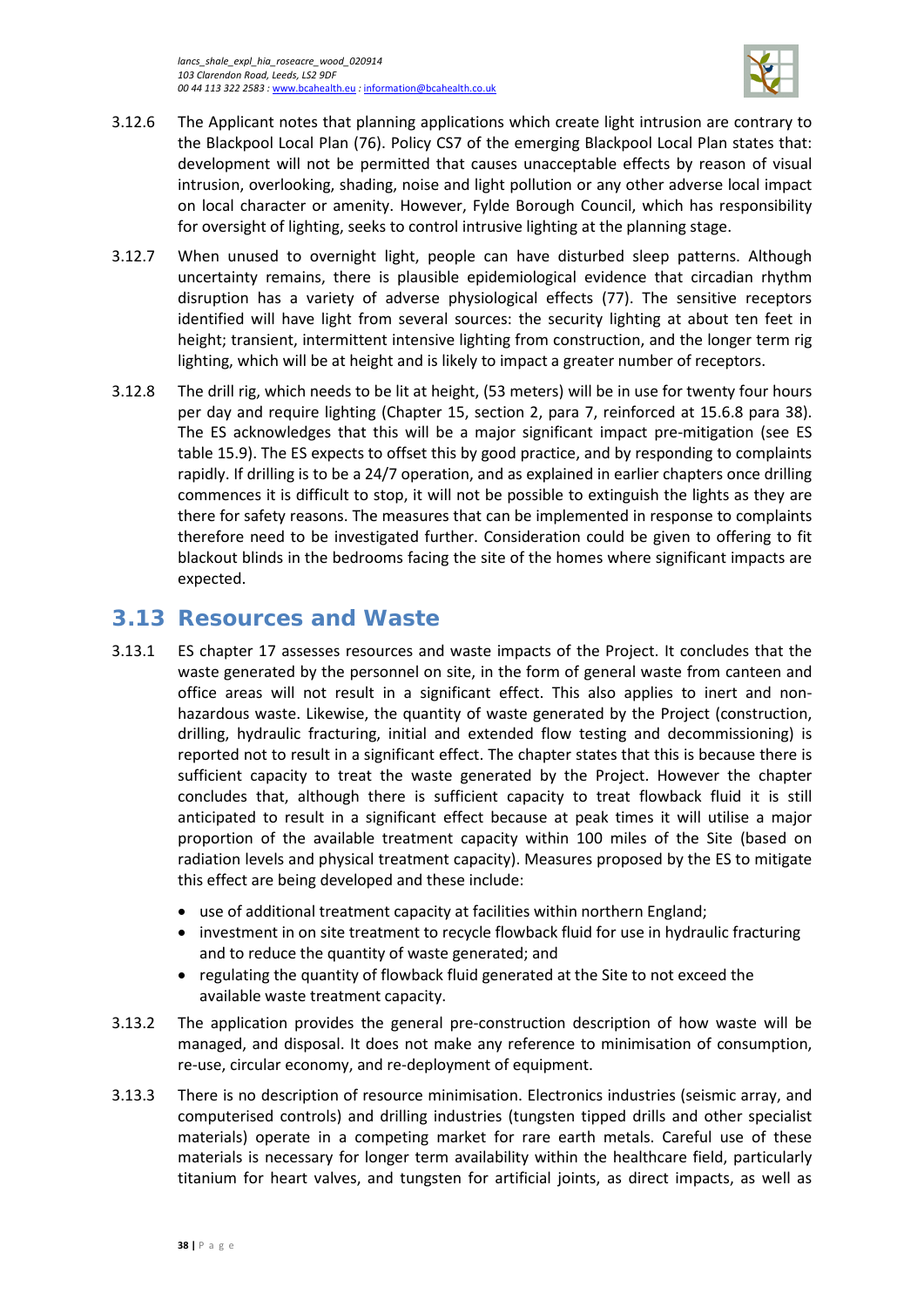

competing resources for medical devices which have an increasingly sophisticated nature and greater reliance on electronics.

- 3.13.4 The application has not currently referenced the ability to treat, on site, the waste water arisings from the drilling. Such waste water may be mildly radioactive as a result of containing naturally occurring radioactive materials (NORM). Although it will be tankered from site for disposal as hazardous/radioactive waste and disposed of at an as yet unnamed licenced hazardous waste site, there is insufficient detail on how it will be temporarily stored on site. Some of the waste will be tankered within a day. Within the ES resources and waste chapter there is no clarity on the number of vehicle movements which that would entail. Although vehicle movements are described in the ES transport chapter, it is not clear exactly how many relate to removal of flowback NORM material.
- 3.13.5 It is clear that waste from this activity will place additional demand on the landfill regime. The Applicant indicates that the percentage space to be occupied is around 1% for landfill. It is somewhat greater for radionuclides. The Low level Waste Repository (LLWR) at Sellafield is able to take waste with low radioactivity contamination (the site is not identified in the ES) but is seeking to change the classification of waste which they receive in, and to move to resource efficiency<sup>14</sup>. The LLWR is an important resource for acceptance of hospital-generated low level radioactive waste. The Director of Public Health for LCC may wish to seek reassurance that acceptance of health-facility created radioactive waste is not compromised by permitting of the fracking activity given the limitations on LLWR capacity.
- 3.13.6 The EIA scoping document refers to production of liquid hydrocarbons. This is an area of uncertainty for the project as the presence of oils can only be determined once the process is underway. There is potential for flowback fluid (with NORM) to be contaminated with oil. The project proposes to reuse the flowback water as fracking fluid, reducing the burden of water consumption from Town water. Neither the ES nor the wider permitting application documentation is explicit on the potential liquid hydrocarbons waste stream and its implications for other process (such as the reuse of flowback water as fracking fluid).
- 3.13.7 These findings suggested the need for further information on any implications for: the capacity of regional waste sites to accept medical waste (including radioactive medical waste); and the management/process implications of a potential liquid hydrocarbon (oil) waste stream.
- 3.13.8 Based on the findings of this review and taking into consideration comments made by the Health Advisory Group and organisations invited to attend its meetings for similar issues raised during the review of the Preston New Road ES, we suggest that the Director of Public Health for LCC should confirm with the regulator (EA) that this issue is being considered as part of the permitting process. The Director of Public Health for LCC should remain engaged with the process and information that emerges on this issue from the planning and permitting processes.
- 3.13.9 The treatment of flowback liquid has been identified by the Applicant as an issue which is considered to have an impact which is 'very substantial' and therefore significant. When the output is assessed with the potential for being cumulative with Preston New Road the quantity produced would be 68% of available capacity.
- 3.13.10 Table 17.91 (ch 17, page 526, source 78) appears to indicate that with average production of flowback fluid, the unidentified sites A and B would be over their acceptance capacity. This takes both Preston New Road and Roseacre Wood exploratory fracking sites into

 $\overline{\phantom{a}}$ 

<span id="page-42-0"></span> $14$  The LLWR is under pressure and have changed their acceptance criteria. They are currently re-evaluating the waste which they are holding. See http://bit.ly/1lT3Mnp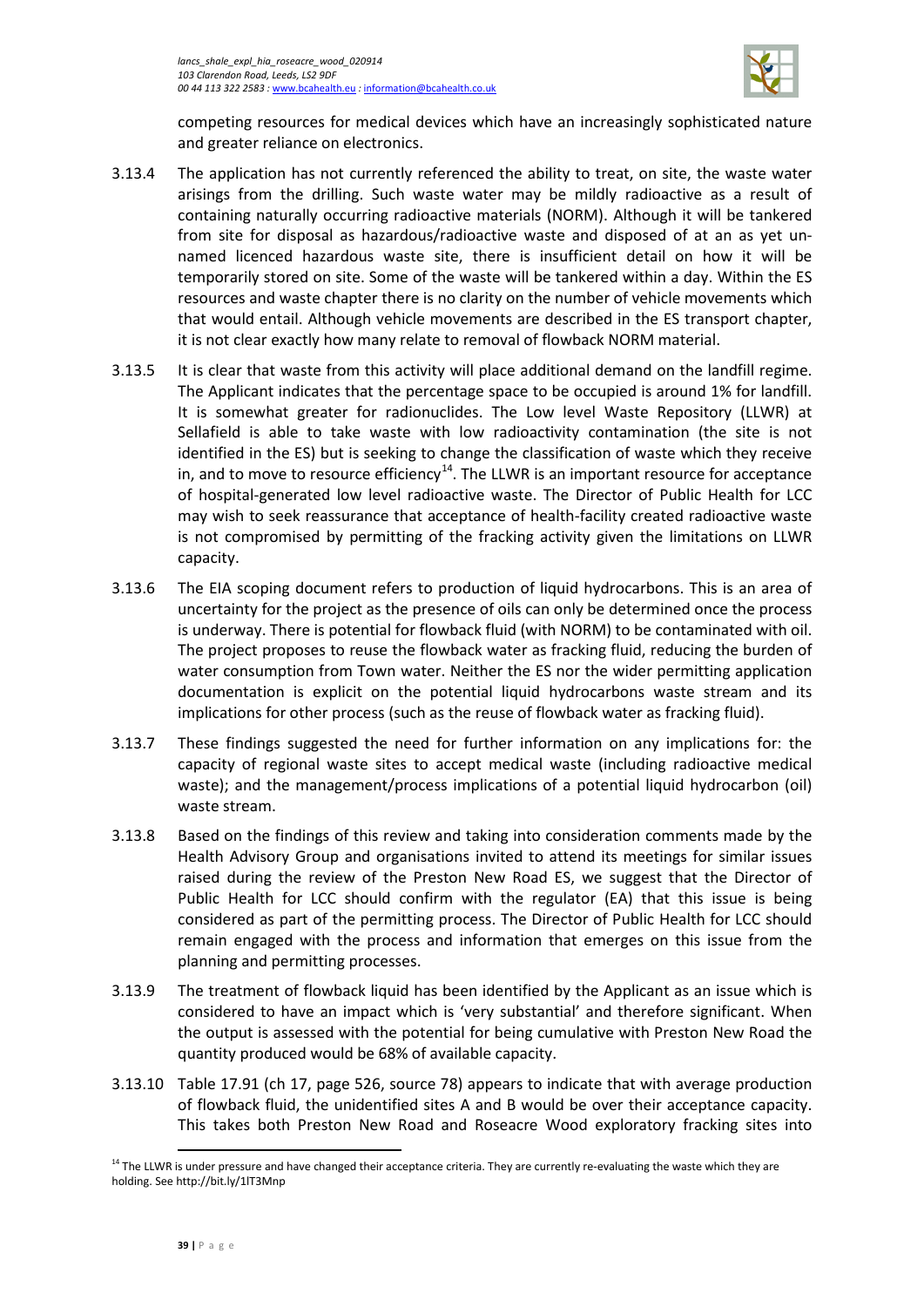

account. The Applicant states that care would be taken during operation not to lead to a capacity issue. The Director of Public Health for LCC may wish to seek greater clarity on the meaning of this, and reassurance that there will not be a build-up of radioactive waste which cannot be removed at a later stage.

- 3.13.11 The current application pertains to an exploratory phase only. If there is insufficient waste management capacity at this stage it is reasonable to inquire what would happen in the longer term if full shale gas extraction applications come forward, both at the two sites mentioned and elsewhere in the Region.
- 3.13.12 Based on the findings of this review and taking into consideration comments made by the Health Advisory Group and organisations invited to attend its meetings for similar issues raised during the review of the Preston New Road ES, we suggest that the Director of Public Health for LCC does not need to seek further specific clarification on where the flowback fluid will be disposed, but should remain engaged with the process and information that emerges on storage, treatment and disposal of flowback fluid from the planning and permitting processes.
- 3.13.13 ES table 17.97 (ch 17, page 532, source 78) notes there may be a need for disposal of equipment which has been radioactively contaminated with NORM. There is no indication as to whether this may be an isolated incident, or a regular occurrence, nor the size of equipment which may become contaminated. This also will have a bearing on capacity.
- 3.13.14 These findings suggested the need for further information on how much equipment which has been radioactively contaminated with NORM will need to be disposed.
- 3.13.15 Based on this reviews findings and taking into consideration comments made by the Health Advisory Group and organisations invited to attend its meetings for similar issues raised during the review of the Preston New Road ES, we suggest that the Director of Public Health for LCC should seek further specific clarification on this point, and should respond appropriately within his capacity as a consultee to the permitting process.
- 3.13.16 The ES notes that mitigation may include additional tank capacity onsite to store flowback fluids temporarily, the aim being to buffer capacity issues at treatment plants. In the ES there is no indication of a limit on such additional storage. The maximum onsite capacity should be determined in advance to ensure the site's surface spill containment capacity is appropriate in the event of worst case containment failure.
- 3.13.17 The permitting application (see Application Supporting Documents pdf page 90/129 section 5.5) states that:

*Flowback fluid shall be stored at the surface in enclosed steel containers on top of the well pad membrane within the perimeter fence line... The combined onsite storage capacity of individual flowback fluid tanks equates to approximately 3000m<sup>2</sup> … The integrity of tanks and vessels is visually checked weekly and subject to annual thickness tests.* 

- 3.13.18 In addition to the question of treatment capacity, the Director of Public Health for LCC may wish to ascertain how the Applicant will manage operations in time of adverse weather conditions, both from the possible need to store waste (or alternatively suspend activity) as well as safety in terms of tanker journeys in unfavourable conditions.
- 3.13.19 The Preston New Road ES raises the issue of suspension brine. The Roseacre Wood ES does not appear to have a similar discussion. The reason for this is unclear.
- 3.13.20 These findings suggested the need for further information on whether suspension brine is an issue at Roseacre Wood and if so how it will be disposed of.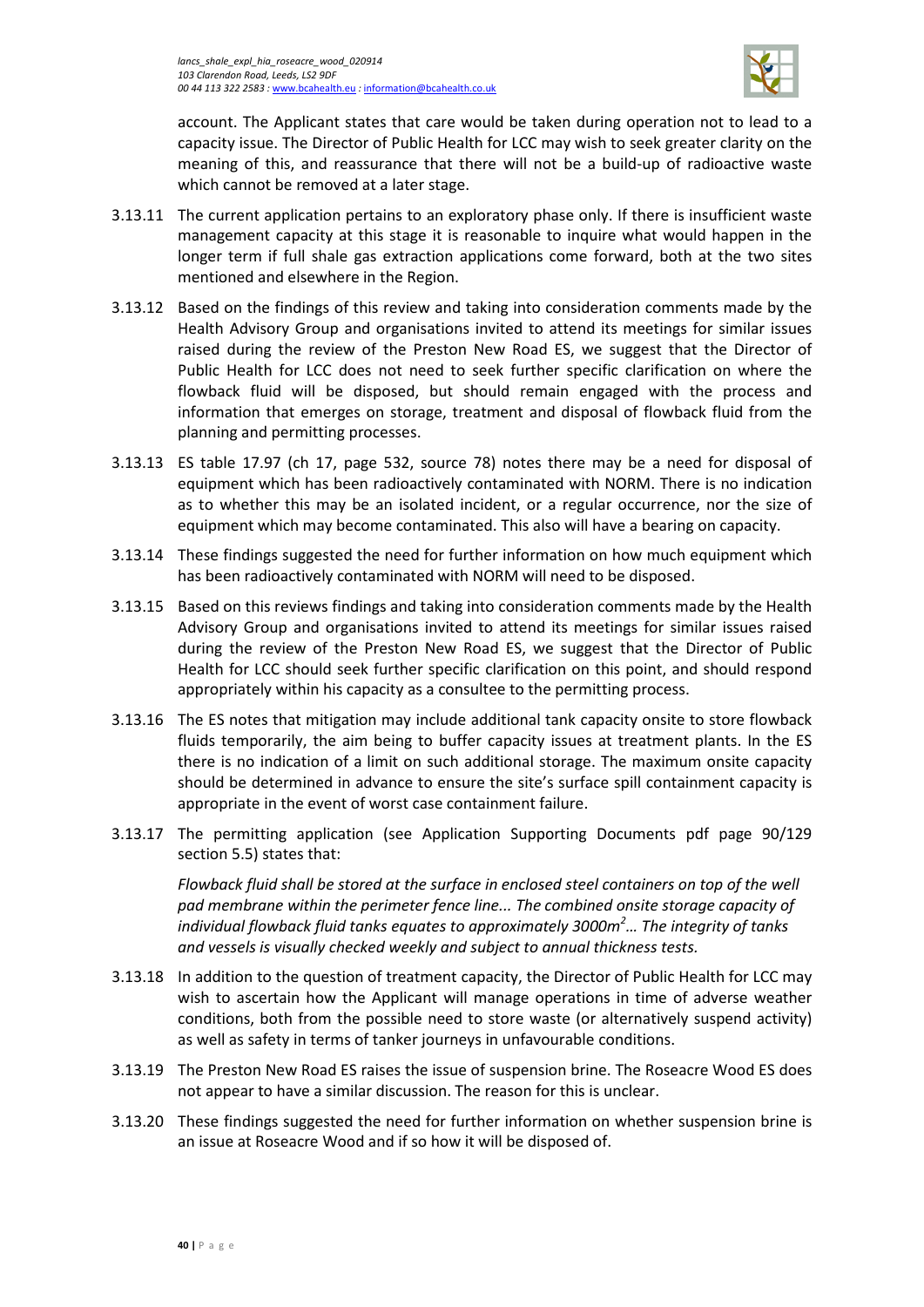

3.13.21 Based on the findings of this review and taking into consideration comments made by the Health Advisory Group and organisations invited to attend its meetings for similar issues raised during the review of the Preston New Road ES, we suggest that the Director of Public Health for LCC seeks further specific clarification on this point.

## <span id="page-44-0"></span>**3.14 Transport**

- 3.14.1 ES chapter 18 assesses transport impacts of the Project. It concludes that by using standard criteria to assess the vehicle movements attributable to the Project the transport impacts will not result in a significant effect.
- 3.14.2 The PHE profile for Fylde shows that road injuries and deaths in Fylde are significantly worse than the England average. Any change caused by the Project that could affect road safety is therefore an important issue for the HIA.
- 3.14.3 In section 4 of the ES (which sets the context) section 4.6 considers access to the site:
	- The preferred route for Heavy Goods Vehicles (HGVs) follows the existing public road network from Junction 4 of the M55 passing along the A585 (Kirkham Bypass), Salwick Road, Dagger Road, Inskip Road and Roseacre Road. This is termed the "Wharles Route".
	- A variation follows the same route up to Inskip Road and then passing through the Ministry of Defence's (MoD) Defence High Frequency Communications Site (DHFCS) Inskip facility. This is termed the "DHFCS Inskip" route. This would have the benefit of allowing HGV traffic to bypass the village of Wharles.
- 3.14.4 ES section 18.4.3.1 paragraphs 25 and 26 acknowledge that the roads in the vicinity of the site are narrow. It does not equate this with driver delay resulting from decreased manoeuvrability, but rather infers that the roads are quiet, suggesting that if the strategic road network can cope with the increased traffic movements, then the quieter ones will also have capacity (see ES section 18.4.3.1).
- 3.14.5 The ES has indicated that it will be necessary to construct passing places. The widening of the transport routes (due to the narrow roads and sharp bends) requires section of hedgerows to be removed or lowered (see ES section 14.7.2). This would seem inconsistent with the mitigation measures for landscape intrusion which describe growing hedgerows higher.
- 3.14.6 The impact on the village of Wharles depends on the viability of the DHFCS Inskip route. This needs to be agreed with the MoD and could include its own hazards to project drivers due to the electric power lines. As noted previously, if high non-standard current or voltages are being used, consideration should be given both to electrical arcing causing electrocution and EMF occupational exposures.
- 3.14.7 There is a variability in the increase in traffic against the base line. Generally the further from the main roads the traffic movements are, the greater the percentage increase against background. During the fracking process when there is a need to tanker away flowback fluid, vehicle movements may be as many as 54 two-way vehicle movements per day (see ES section 18.7.4.1. para 170). Although this may be within the road networks technical capacity, this is not the same as there not being an impact on local road users.
- 3.14.8 At various stages of the project there is the need to bring in 40ft trailers e.g. for office space and work space (see ES section 4.7.1). The site visit left the impression that HGVs with such large loads would have difficulty safely negotiating the routes in proximity to the project site. It will be important that the Applicant demonstrates that the use of oversized vehicles on the route is feasible without compromising road safety (for existing roads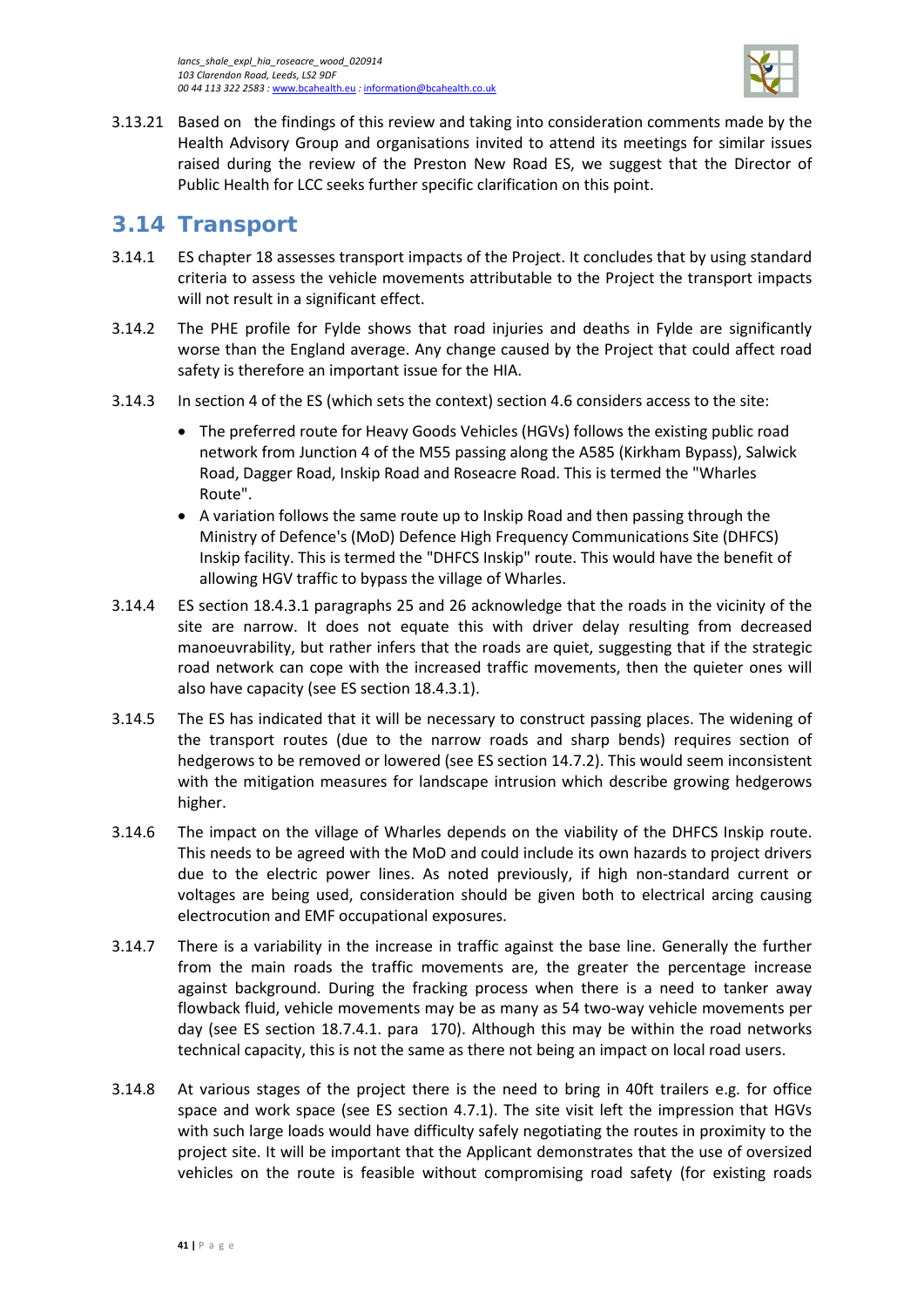

users, pedestrians or cyclists). The ES assessment of road safety considers historical accident data and the number of vehicles associated with the project (see ES section 18.7.1 para 112). No specific consideration seems to have been made of vehicle size or the nature of the road network (narrow with several sharp bends).

- 3.14.9 Although distant from the site surface infrastructure, the potential traffic impact at Clifton should not be overlooked (see ES chapter 18 para 105). It is acknowledged that the baseline monitoring shows a lot of existing LGV and HGV traffic (see ES table 18.105). Clifton village is residential with a playground accessed across the main road with no formal crossing point. The road capacity does not appear to be any greater in Clifton than elsewhere on the route (once off the A583). Clifton could be viewed as an already saturated location rather than one that is justifiable due to existing levels of traffic movements. The ES notes that accident rates for this stretch are higher than the route section closer to the site (though still assessed as low by the ES - see ES section 18.7.1 para 113). The ES accidents and safety assessment considers the ecological sensitivity of the area, but does not appear to consider human sensitivities. Pedestrian impacts (particularly children accessing the playground) may be a concern, particularly given that the project's operations include transport movements outside of normal work hours, including Saturday mornings.
- 3.14.10 ES Appendix R considers the relative merits of several options for access routes. None is without problems. There is some compromise to existing users, for example the roads do not easily accommodate passing of HGVs; there is cycle route along the road; and a school adjacent to the road.
- 3.14.11 Cycling and walking are activities which are to be encouraged, particularly to help prevent obesity and type II diabetes. The proposed routes have the potential to impact on these activities at the local level.
- 3.14.12 We suggest that the Director of Public Health for LCC seeks further clarification from both LCC and the Highways Agency that the proposed traffic flow (including vehicles sizes) will not lead to increased accidents along the proposed routes, nor a compromise to the use of these routes for cycling or walking.
- 3.14.13 The safe transport of hazardous/radioactive wastes including 50,450m<sup>3</sup> of flowback fluid waste with NORM to offsite treatment facilities appears not to be a topic covered by the ES under Public Health. Although such transport will be under permitting regimes, the potential health impacts from spillages or accidents are important. ES hydrogeology and ground gas chapter considers the potential for off-site road traffic accident resulting in spill of potentially contaminating materials. Off-site human health is considered a receptor with exposure via spillage onto public highways. The ES notes that HGV routes for site vehicles will be agreed with the relevant authorities, considering the potential for accidents and selecting the most appropriate route. Furthermore that: competent haulage contractors, who are licensed waste carriers, as required under the IPPC permitting regime, will be appointed in accordance with the Applicant's HSSE Framework; vehicles will have spill kits and MSDS sheets; and the Applicant's 24 hour emergency response contractor will respond to any incident. Appendix K2 includes additional supporting assessment of transit issues, such as spills of potentially polluting material. The transport of similar wastes from Preston New Road site presents a cumulative impact. Although it is accepted that there are expected to be two different routes through Lancashire to the main highways (from RW and PNR respectively), the impact then becomes aggregated on the motorways. This impact has not been assessed. It is not required within the planning regime. However, an HIA can comment upon this, as it considers the impacts over time and at geographical locations which are not local to the proposed activity.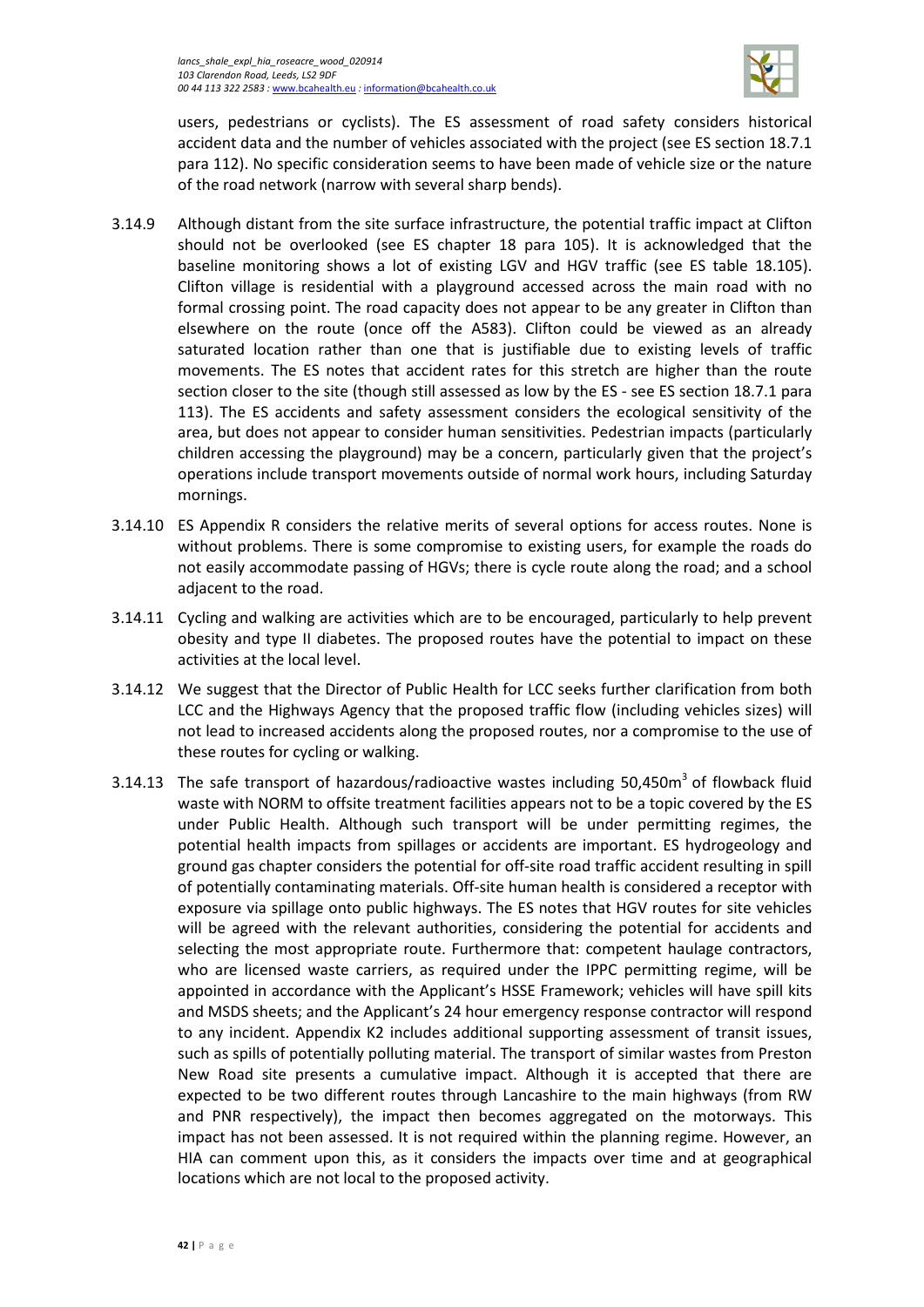

- 3.14.14 The limited capacity of identified treatment facilities to manage the flowback fluid from both sites is identified in the ES resources and waste chapter as a "very substantial significant impact<sup>"[15](#page-46-1)</sup> (see paragraph 311 in section 17.7.10.2 of ES). The mitigation includes identifying alternative treatment facilities. This could extend road journeys for hazardous/radioactive waste. The ES transport assessment identifies that a significant proportion of HGV movements during the initial flow testing period are tanker movements associated with the removal of flowback fluid. The ES resources and waste chapter discusses volumes and treatment requirements for hazardous/radioactive wastes, it does not cover transport implications.
- 3.14.15 These findings suggested the need for further information on the transport of hazardous and radioactive wastes (including those with NORM) from the site to treatment facilities.
- 3.14.16 Based on the findings of this review and taking into consideration comments made by the Health Advisory Group and organisations invited to attend its meetings for similar issues raised during the review of the Preston New Road ES, we suggest that the Director of Public Health for LCC seeks further specific clarification on the locations and routes for hazardous and radioactive waste treatment. It is noted that hazardous loads are a familiar feature of the UK road network. Once the locations of relevant treatment facilities have been identified, the Director of Public Health for LCC could comment on the need for routing away from population centres and accident hotspots.
- 3.14.17 It is noted that the baseline data was collected during October. The attraction of the Blackpool illuminations can increase traffic at this time of year. However, during the summer months standing traffic can become a feature of roads leading into Blackpool. If this occurs, the contribution of the HGVs to the poor air quality experienced in Blackpool and Kirkham would be increased.
- 3.14.18 These findings suggested the need for further information on whether the assessment has included seasonal road congestion.
- 3.14.19 Based on the findings of this review and taking into consideration comments made by the Health Advisory Group and organisations invited to attend its meetings for similar issues raised during the review of the Preston New Road ES, we suggest that the Director of Public Health for LCC seeks further specific clarification on this point.

### <span id="page-46-0"></span>**3.15 Water Resources**

3.15.1 ES chapter 19 assesses water resource impacts of the Project. It notes that the location for this exploration well pad has been selected to avoid areas identified by the Environment Agency as being at risk from flooding. The chapter reports that the well pad and drainage system has been designed to retain any fluid or water that is spilt within the Site and therefore helps to manage any risks to water quality in the area. The chapter states that to avoid impacts on the availability of natural water resources in the vicinity of the Site all of the required water will be taken from the mains water network. The chapter reports that United Utilities have confirmed that they are able to supply the Site with the quantity of mains water required without having an adverse impact on other users subject to changes in supply engineering. Foul and waste water will be removed from the Site by tanker for disposal at an appropriate licensed waste water treatment works. The chapter concludes that the Project will not result in a significant effect.

 $\overline{\phantom{a}}$ 

<span id="page-46-1"></span><sup>&</sup>lt;sup>15</sup> The ES resources and waste chapter defines 'Very Substantial Significant' as a severe permanent reduction in landfill void space capacity on a local and regional scale, or a need for large scale waste treatment facilities to protect against adverse environmental effects. This equates to >10% waste generation relative to local / regional capacity.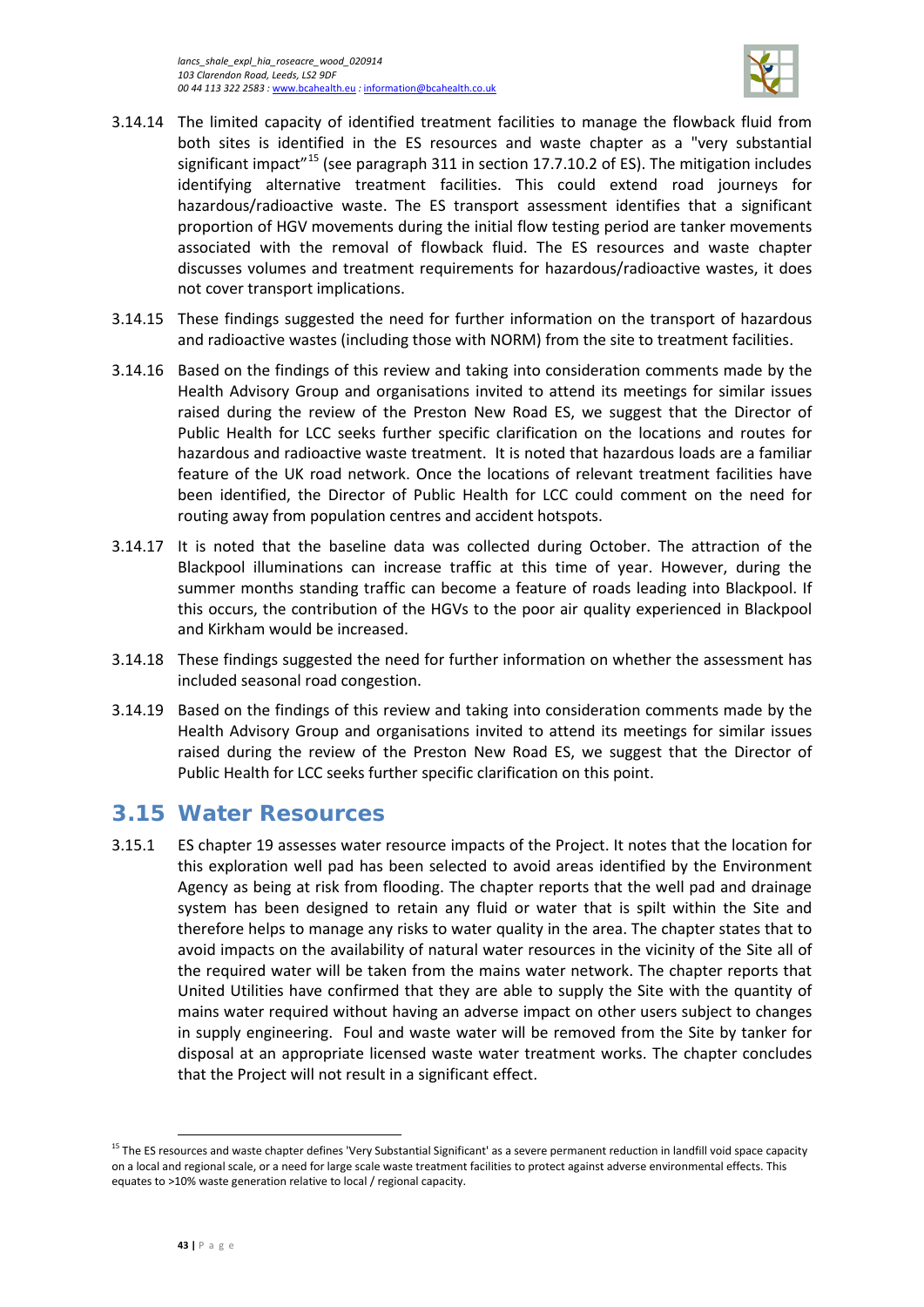

- 3.15.2 The risks of contamination of groundwater and surface water associated with the Project are presented in the Hydrogeology and Ground Gas Chapter.
- 3.15.3 At a time of uncertainty and climate change, it is difficult to evaluate opposing issues at the same time. The Applicant is required to demonstrate the ability to take operational water without compromising the quantity and quality of drinking water; to ensure that site operations do not contribute to flood risk; and to demonstrate resilience in the time of potential flood. Climate change uncertainty has been communicated by UK Climate Change Impact Programme (79).
- 3.15.4 The Applicant states that they will be using town water (i.e. water supplied via the mains to households, hospitals, businesses, and which has been treated by the water supply company, in this case United Utilities, to meet UK drinking water standard).
- 3.15.5 United Utilities have indicated that in order to supply the site they would need to install a new pipe from the existing asbestos supply pipe, and also a new supply valve, in order to maintain pressure to existing users. Other modifications would also be required to the pipework (Unspecified) (section 19.7.1.1 para 45).
- 3.15.6 It would be appropriate to ascertain that UU as supplier and the Environment Agency (EA) as regulator have confidence that the proposed level of usage will not compromise households in the event of hot weather and increased demand. In two summers recently contingency plans have been put in place for supplying water via stand pipes if demand outstrips supply. The effect would cover an area beyond the operational area of the project. The Applicant states that the area is not water stressed, being a recipient of UU's integrated supply strategy, where water can be moved from an area of availability to one of need through pipe connectivity.
- 3.15.7 United Utilities' letter confirming that there is sufficient supply specifically notes that for the Roseacre site the network will not support the projects highest flow rate scenario (see ES appendix S page S21).
- 3.15.8 These findings suggested the need for further information on the proposal's water demands in the event of hot weather, drought or other unusually high periods of increased demand.
- 3.15.9 Based on the findings of this review and taking into consideration comments made by the Health Advisory Group and organisations invited to attend its meetings for similar issues raised during the review of the Preston New Road ES, we suggest that the Director of Public Health for LCC confirms with the regulator (EA) that the Project's impact on public water capacity in the event of hot weather, drought or other unusually high periods of increased demand is being considered as part of the permitting process. Furthermore clarification is required of the implication of UU's disclosure that the network does not support the project's highest flow rate scenario. The Director of Public Health for LCC should remain engaged with the process and information that emerges on this issue from the planning and permitting processes.
- 3.15.10 Although the site is only a little above sea level, the bund which provides containment of rainwater prior to controlled discharge also provides protection during times of potential inundation. The emergency plan, when designed, needs to ensure the safety of workers on this site, such that in the event of a storm surge there is an appropriate evacuation plan in place.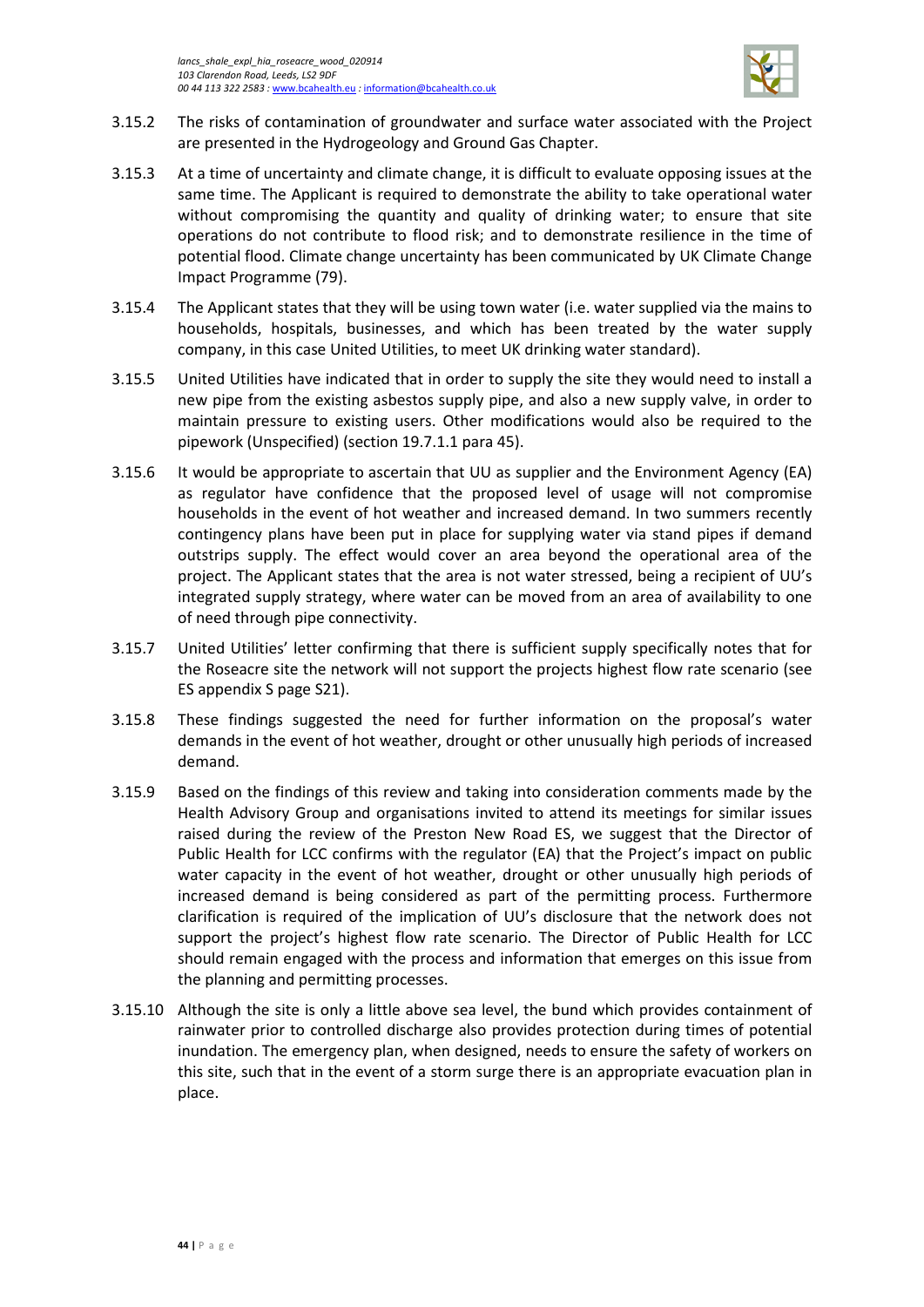

# <span id="page-48-0"></span>**4 Conclusion**

4.1.1 This is a detailed ES for the level of proposed development. Overall the ES appears to have provided the information which would have been expected, though there are some areas which need clarification. The main queries are listed out below.

# <span id="page-48-1"></span>**4.2 Clarifications sought**

### **General**

### *We suggest that the Director of Public Health for LCC:*

- 4.2.1 Seeks clarification that the monitoring framework requirements set through the planning and permitting processes will address not only the short-to-medium term impacts of disturbance and pollutants arising from the site to the local population, but also the potential for long-term (and potentially more widespread) legacy impacts on groundwater and ground gas. Such monitoring should be tied to an action plan with defined roles and responsibilities for notifying and responding to exceedances for the full period of the monitoring. We suggest that the Director of Public Health for LCC should remain engaged with the process and information that emerges on monitoring from the planning and permitting processes.
- 4.2.2 Requests that regulators collectively produce a document that summarises the application's adherence to the DECC Regulatory road map guidance (13); including the planning and permitting conditions and monitoring requirements that have been imposed at each step for the protection of public health.
- 4.2.3 Confirms when and what further information will be available regarding quantitative risk assessment (including unplanned events and reference to  $\frac{\text{V}}{2}$ LFL<sup>16</sup>).
- 4.2.4 We suggest that the Director of Public Health for LCC should seek reassurance that any use of or changes to the MoD Inskip site is not associated with a public or occupational increased risks from electrocution or EMF exposure.
- 4.2.5 Seeks further detail on the influence on people's perception of safety associated with property values, amenity value of outdoor space and levels of physical activity.
- 4.2.6 Confirms how the proponent will ensure and demonstrate that all pollution will be as low as reasonably practical using BAT. This applies to air quality (including  $PM_{10}$  and  $PM_{25}$ ), noise, vibration, light and any other release from the activities on site or associated with the site.
- 4.2.7 Request clarification on the cumulative impacts inter (between) rather than intra (within) topics presented in the ES. For example: the cumulative radiological impact to the closest residential receptors from radiological emissions (notably radon) associated with flaring, water (NORM) and any solid waste stored onsite; or the cumulative impact of all sources of potential disturbance and nuisance to the closest residential receptors (including noise, dust, light, traffic etc …).

 $\overline{\phantom{a}}$ 

<span id="page-48-2"></span><sup>&</sup>lt;sup>16</sup> Being outside the area where gas has dispersed from the source to a concentration of half its lower flammable limit (½LFL) is a recognised threshold of reasonable safety (14).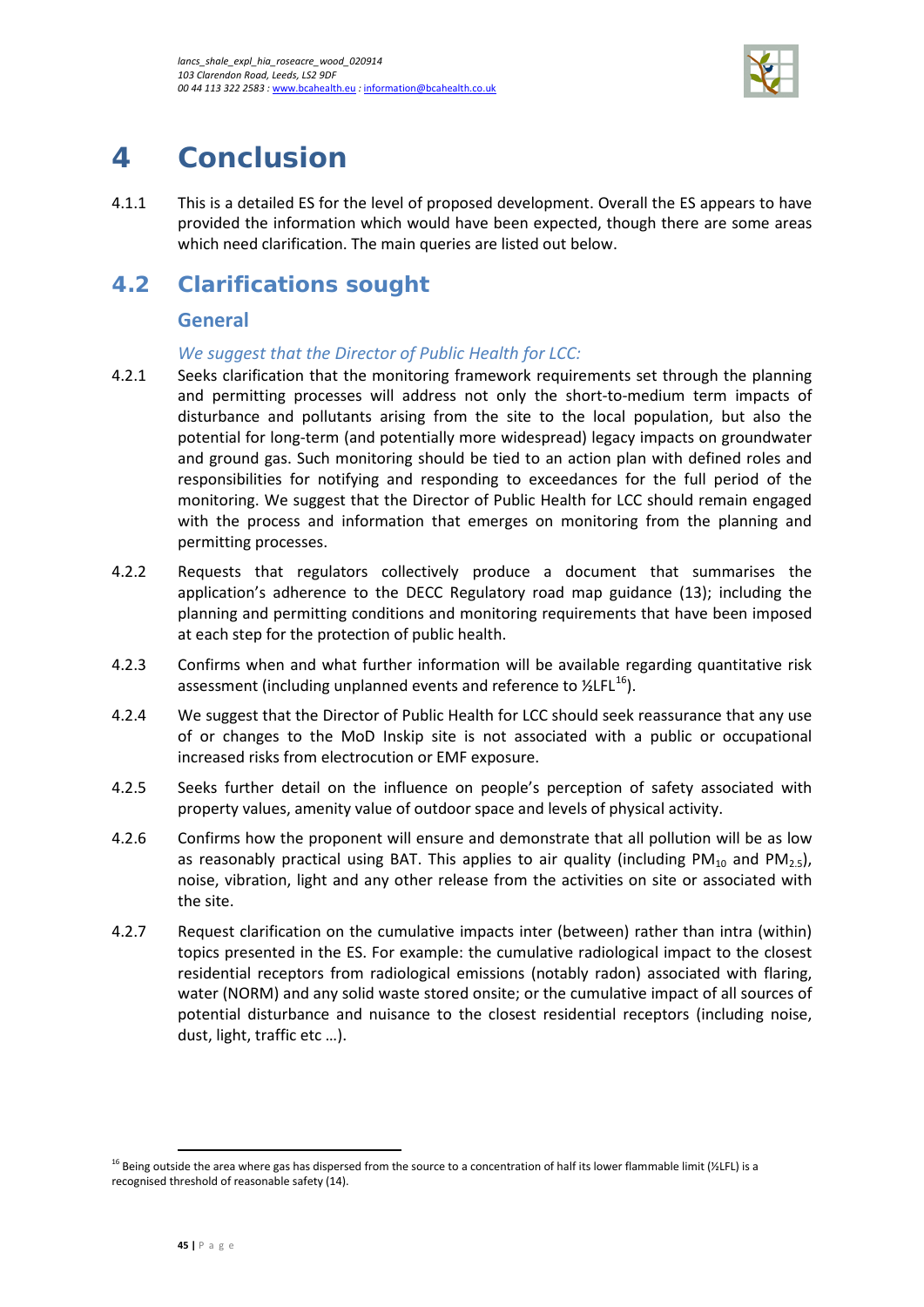

### **Air quality**

### *We suggest that the Director of Public Health for LCC:*

- 4.2.8 Seeks clarification as to whether there will be periods of higher exposure to radon (e.g. during the 120 day flare period assumed by the radon modelling) than is suggested by the ES reporting the exposure levels as an annual effective dose. Notably whether peak levels will exceed 400 Bq/m<sup>3</sup> in any 24 hour period at any receptor (on or off site). [This clarification is unlikely to change the overall conclusion in terms of public health, but would assist in resolving this as an issue for the HIA.]
- 4.2.9 Request clarification of whether one or two flares have been included for the radon modelling. It would be useful for actual receptors and weather data to be used in the radon modelling. [This clarification is unlikely to change the overall conclusion in terms of public health, but would assist in resolving this as an issue for the HIA.]
- 4.2.10 Request additional modelling of the likely radon exposure levels during unplanned events (*e.g.* loss of gas containment at ground level) for occupational and residential receptor doses. For each radon modelling result (including those requested above), data in unit of  $\mu$ Sv/year and Bq/m<sup>3</sup> would be useful. [This clarification is unlikely to change the overall conclusion in terms of public health, but would assist in resolving this as an issue for the HIA.]
- 4.2.11 Request information on what alternatives have been considered for the capture and the use of methane during the 90 day initial flow testing stage and clarify how the decision to flare has been reached.

#### **Noise**

#### *We suggest that the Director of Public Health for LCC:*

- 4.2.12 Requests additional mitigation be incorporated into the Project to ensure that at all receptors noise levels attributable to the Project (notably well pad construction, drilling and hydraulic fracturing) neither exceed the WHO general health based threshold of 50/55 dB LAeq, 16hr (48); nor the WHO night noise threshold of 40 dB L<sub>night, outside</sub> (47). This recommendation is aligned with the HIA objective of minimising health impacts, rather than meeting statutory or regulatory limits.
- 4.2.13 We suggest that the Director of Public Health for LCC requests regulatory authorities control the working hours and days for Project activities, particularly hydraulic fracturing. Consideration could be given to only operating the fracturing pumps during weekday daytime and ceasing activity during weekends and bank-holidays.
- 4.2.14 For noise impacts attributable to the Project which are justified on the basis of being of a similar decibel level to background noise, requests further reporting of the frequency spectrum and time-structure of such noise to evidence that it will not be clearly audible against background levels.

### **Hydrogeology and ground gas**

### *We suggest that the Director of Public Health for LCC:*

- 4.2.15 Requests updates from the Environment Agency to be assured that:
	- baseline data on methane in water is understood for the proposed operational area;
		- emerging knowledge on fracture proliferation continues to inform monitoring requirements;
		- the DPH is informed of any breach of regulation which may occur in the future should this application be granted; and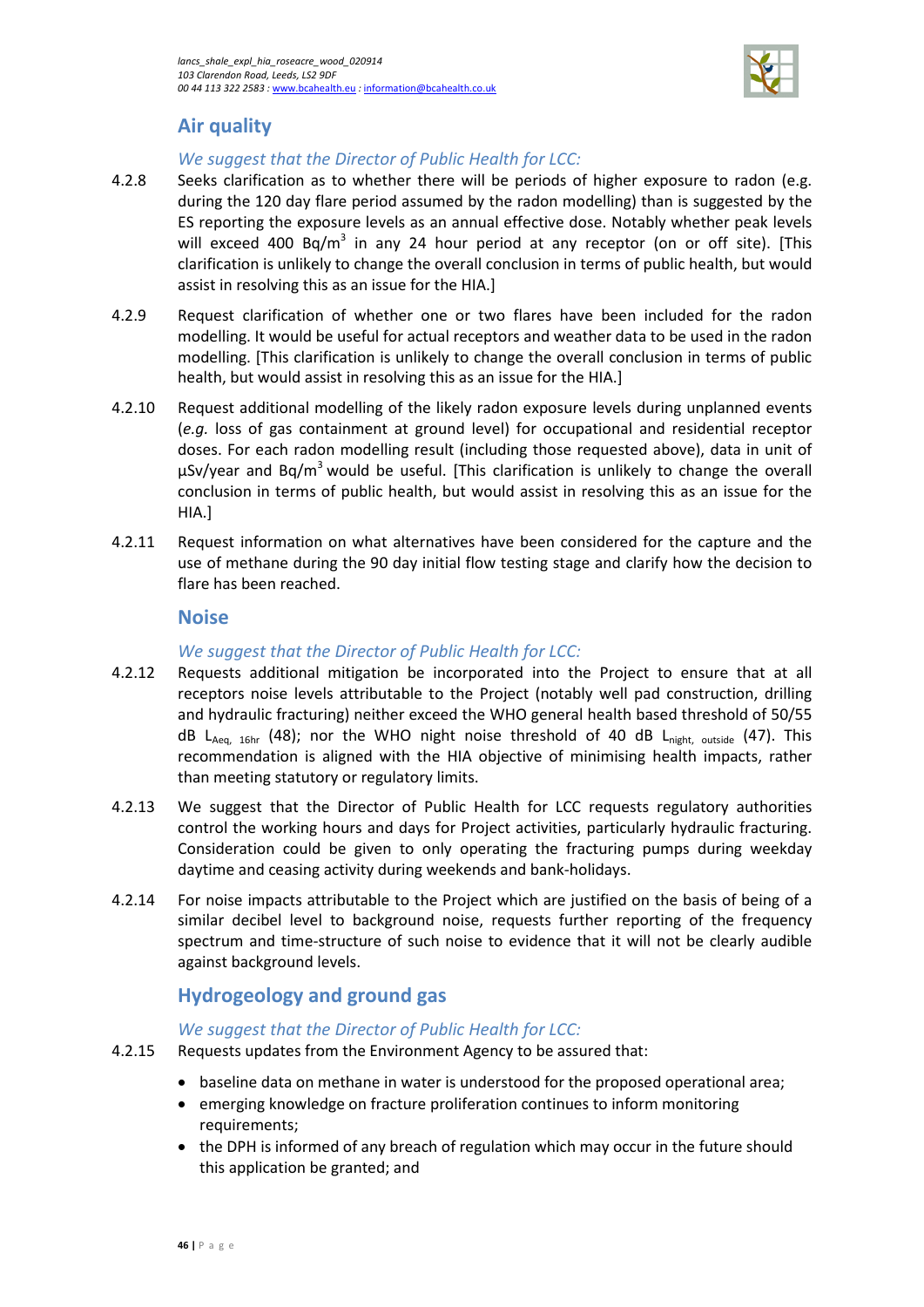

- monitoring regimes take account of long-term migrations and the potential deterioration of the well over time.
- 4.2.16 Seeks clarification of how, and for how long, the Applicant will monitor the project's effect on the permeability and mobility of surrounding geological strata and natural fractures to ground water. Confirming the hypothesis, advanced in the ES, that the Woodsfold fault creates a barrier to water movement between the ground water contamination of the application and the public water supply is particularly important. Sufficient information should be provided to satisfy the Director of Public Health for LCC that public water supply will not be contaminated directly or indirectly as a result of the Project, including long-term impacts.
- 4.2.17 Seeks clarification as to whether non-hazardous drilling mud will be used when drilling through faults, particularly the Mid-Elswick Graben Faults. Alternatives to drilling through this fault could be set out.
- 4.2.18 Requests further information on how the application will affect long-term low level gas permeation to the surface including permeation to the surface which may be distant to the proposed site. Estimates of potential surface concentrations and areas of effect would be helpful.
- 4.2.19 Seeks confirmation of what remediation action will be taken if a significant pathway, along a fault or other discontinuity, is established for gas to the surface.
- 4.2.20 Requests that regulators require an appropriate long-term monitoring plan post decommissioning / abandonment to ensure that the Project does not cause adverse legacy issues for air, ground or water contamination. Responsibility for monitoring should be clearly defined and set through condition, legal agreement and / or bond. The Director of Public Health for LCC should remain engaged with the monitoring information that emerges from the planning and permitting processes.

### **Climate change**

### *We suggest that the Director of Public Health for LCC:*

4.2.21 Seeks further specific clarification on long-term post abandonment impacts to climate change both: as well integrity degrades, potentially creating a pathway for natural gas (notably methane) to the surface; and long-term slow permeation of un-extracted natural gas to the surface as a result of hydraulic fracturing mobilising such gases from their current geological layer. Climate change is an increasingly important determinant of health.

### **Waste**

### *We suggest that the Director of Public Health for LCC:*

- 4.2.22 Confirms with the Environment Agency that the Project's impact on the capacity of regional waste sites to treatment/disposal of medical waste is being considered as part of the permitting process.
- 4.2.23 Seeks clarification regarding the presence, treatment and disposal or use of liquid hydrocarbons
- 4.2.24 Seeks clarification on how much equipment, which has been radioactively contaminated with NORM, will need to be disposed of and what implication this has for waste management capacity.
- 4.2.25 Seeks clarification on how suspension brine will be disposed of, as the ES does not describe this waste management pathway.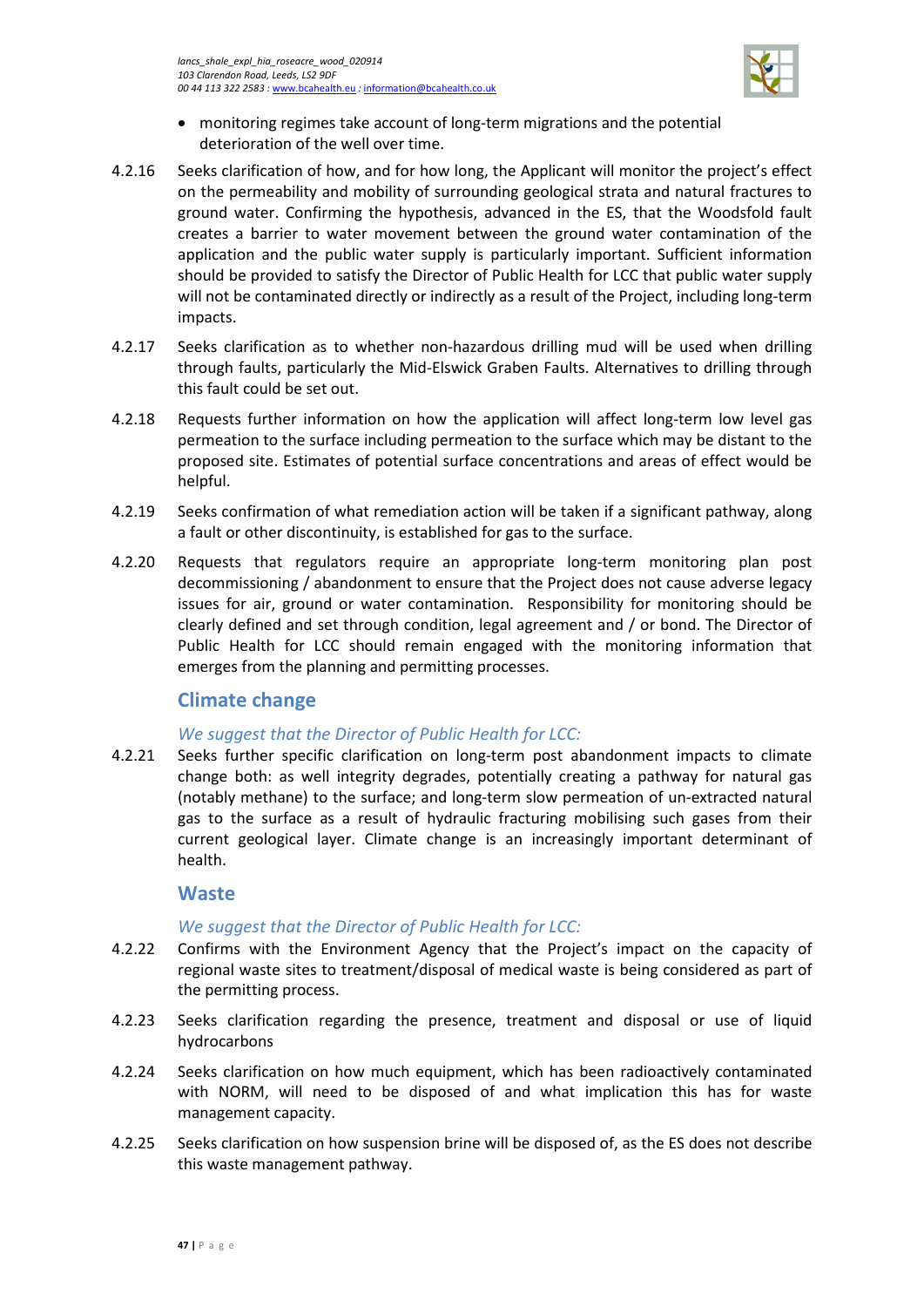

### **Induced seismicity**

#### *We suggest that the Director of Public Health for LCC:*

- 4.2.26 Considers Verdon (70) (amongst others), who, having looked at drilling, fracking and deep injection (for analogous processes), concludes that deep injections have a direct action on fault lines; and requests clarification of how this analysis relates to conclusions in the ES concerning impacts on induced seismology associated with hydraulic fracturing.
- 4.2.27 Requests clarification that the Applicant has considered the implications of induced seismic activity on salt/brine mining activity in the area.
- 4.2.28 Seeks supporting evidence on the degree of accuracy to which the microseismic arrays measure the extent of hydraulic fractures. Including clarification of the relationship between fracture growth and the measurement of induced seismicity as a surrogate for this growth.

### **Visual impacts**

### *We suggest that the Director of Public Health for LCC:*

4.2.29 Seeks clarification on whether the flares will be associated with condensation plumes due to convection effect in the atmosphere under certain weather conditions. Any plume could increase visual disturbance and introduce an industrial element into the rural landscape.

#### **Transport**

#### *We suggest that the Director of Public Health for LCC:*

- 4.2.30 Seeks clarification from both LCC and the Highways Agency that the proposed traffic flow (including consideration of vehicles sizes, percentage increases in movements and road suitability for large vehicles) will not lead to increased accidents along the proposed routes, nor a compromise to the use of these routes for cycling or walking.
- 4.2.31 Seeks clarification on the locations and routes for hazardous and radioactive waste treatment. It is noted that hazardous loads are a familiar feature of the UK road network. Once the locations of relevant treatment facilities have been identified, the Director of Public Health for LCC could comment on the need for routing away from population centres and accident hotspots.
- 4.2.32 Confirms that the traffic impacts (including air quality) of the proposals have considered seasonal road congestion, for example during the summer months standing traffic can become a feature of roads leading into Blackpool.

#### **Water resources**

#### *We suggest that the Director of Public Health for LCC:*

- 4.2.33 Confirms with the Environment Agency that the Project's impact on public water capacity in the event of hot weather, drought or other unusually high periods of increased demand is being considered as part of the permitting process.
- 4.2.34 Seeks clarification on the implication of United Utilities' disclosure that the network does not support the Project's highest flow rate scenario for the Roseacre Wood site.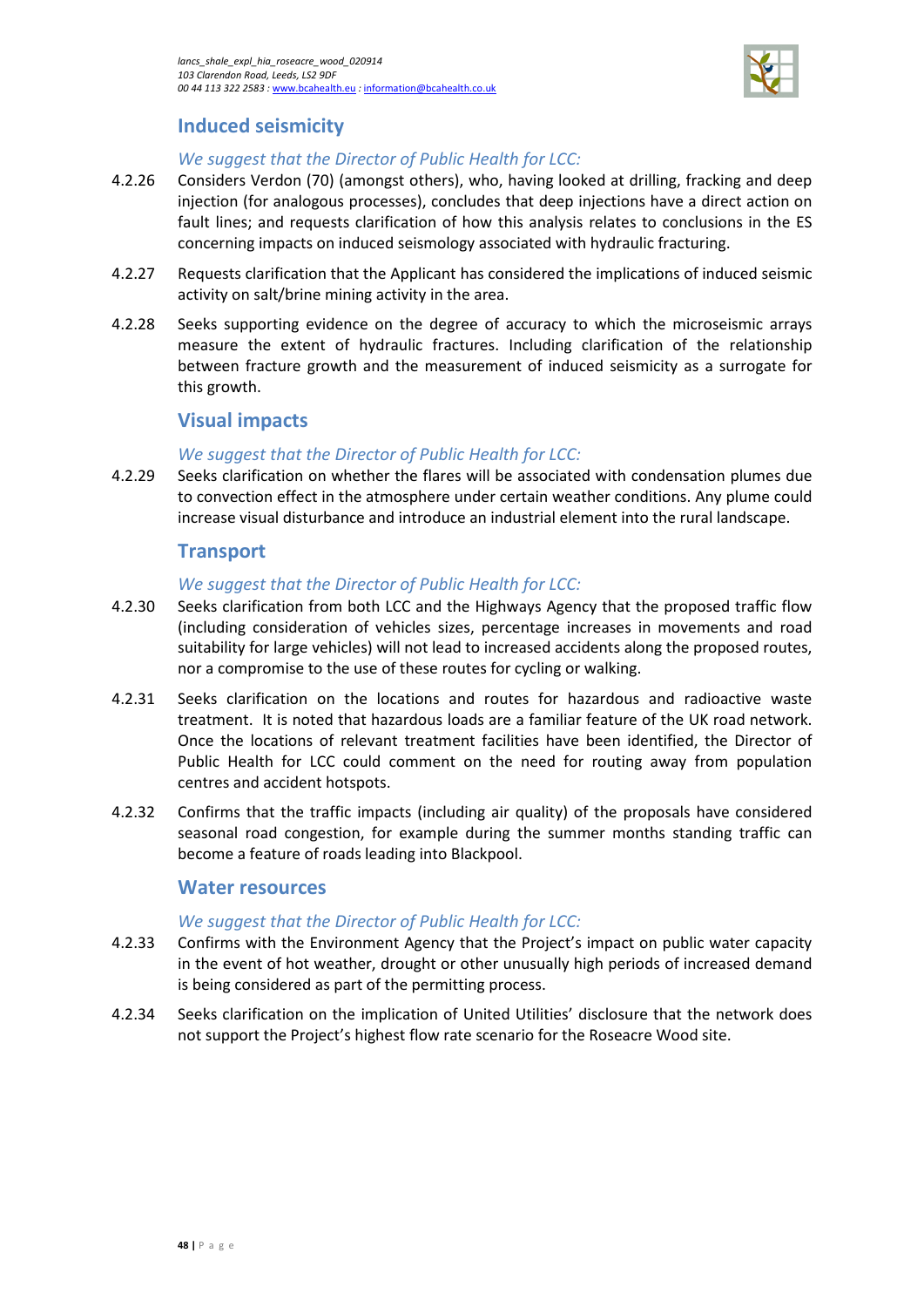

# <span id="page-52-0"></span>**4.3 Additional questions arising from consideration of the IPPC application for Roseacre Wood**

- 4.3.1 The questions listed below pertain to documents (other than the ES and its appendices) submitted in support of the three IPPC applications for this Project. The documents comprise: the Environment Agency forms which form the IPPC applications themselves; EA Permit Application; Non Technical Summary to the IPPC application; a group of documents referred to on the EA web site as 'Application Supporting Documents'; RSR Application forms; and RSR support Documents. These were all publically available on the Environment Agency Web site.
- 4.3.2 Non-technical summary IPPC applications Roseacre wood. Section 10.1 states 'extracted waste to be kept in skips and containers at the surface prior to removal.' We suggest that the Director of Public Health for LCC should clarify whether these skips will contain any material potentially contaminated with raw (extracted) oil withdrawn from the wells. If so, clarify how emissions of associated VOCs and PAHs will be prevented. A similar clarification should be sought to confirm how venting to atmosphere be prevented for any oily contamination of flowback liquid.
- 4.3.3 Non-technical summary IPPC applications Roseacre wood. Section 11.2 states 'emissions from the flare stack will be assessed.' We suggest that the Director of Public Health for LCC should clarify whether both of the two flare stacks associate with the project will be operating simultaneously. If appropriate confirmation should be sought that modelling of air emissions has taken into account potential emissions from both stakes.
- 4.3.4 Non-technical summary IPPC applications Roseacre wood. Section 2.4.4 states 'a range of air quality data shall be collected as part of the evaluation of the site.' We suggest that the Director of Public Health for LCC should clarify whether such monitoring will extend to locations at nearby homes (notably those in Roseacre, and at Orchard Old Farm) in order to provide pre-operational baseline data. If this is the case, clarification of the mechanism for making this information available to the residents and health professionals.
- 4.3.5 Non-technical summary IPPC applications Roseacre wood. Section 4 (non permitted activities) concerns 'storage and disposal of hazardous and non-hazardous wastes not directly associated with the permitted activities'. We suggest that the Director of Public Health for LCC should clarify the hazardous wastes that are being referred to, and if they are not directly associated with permitted activities, the justification for their presence.
- 4.3.6 Waste Management Plan. Permit. HSE-permit-INS-RW006. Table 1: flowback fluid states that the flowback fluid is to be re-used wherever possible. However, it is to be stored as a non-hazardous waste. We suggest that the Director of Public Health for LCC should clarify how the flowback fluid (potentially contaminated with NORM and oily waste) will be transformed into being classified as reusable, such that it can be re-injected into the rock.
- 4.3.7 Waste Management Plan. Permit. HSE-permit-INS-RW006. Table 1: natural gas. It is noted that the natural gas is highly explosive. We suggest that the Director of Public Health for LCC should clarify the ½FL associated with the activity, and how this may impact the local population. This includes road users as well as residents. Consideration should also be given to the potential for impact on planes using the local airport (vertical impact distance of a worst case explosion risk).
- 4.3.8 Waste Management Plan. Permit. HSE-permit-INS-RW006. Section 2.2.2 states 'use of LTOBM to be used only after setting of casing to protect the Sherwood Sandstone'. It is noted that lower layers of rock (millstone grit and colleyhurst sandstones) are also aquifers, as acknowledged in Arup's scoping document for Cuadrilla's Grange Hall site, in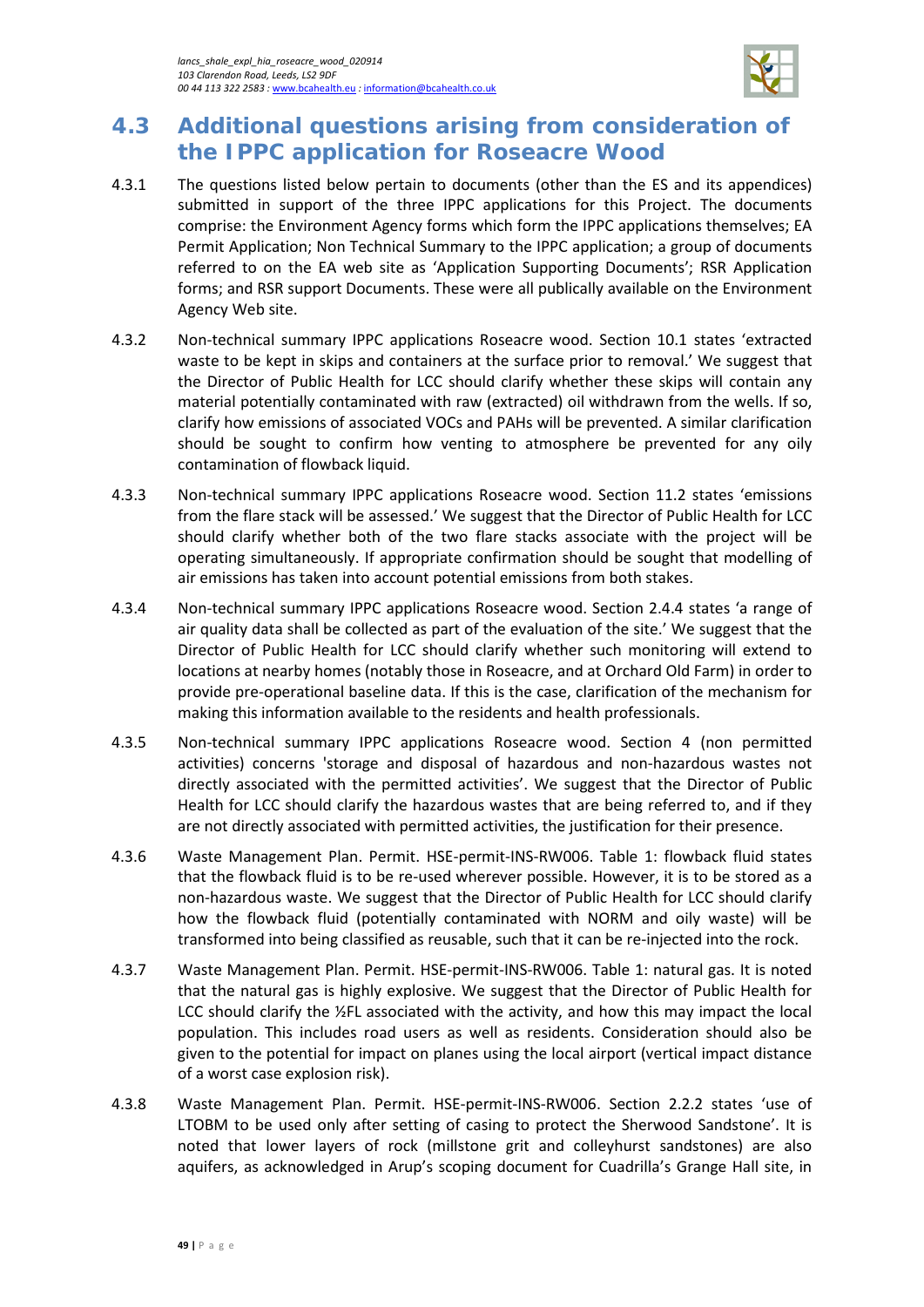

addition to many geological reports. We suggest that the Director of Public Health for LCC should clarify the protection mechanism that the Applicant intends to put in place for these lower water bearing strata. Such strata may potentially be required for drinking water in the future, irrespective of solute level.

- 4.3.9 Waste Management Plan. Permit. HSE-permit-INS-RW006. Section 2.3 Hydraulic fracturing states 'as a contingency, hydrochloric acid may be used'. We suggest that the Director of Public Health for LCC should clarify in what way the presence of the acid in the fracturing fluid changes the chemical behaviour of the rocks when fractured, in particular in the presence of changing salinity.
- 4.3.10 Waste Management Plan. Permit. HSE-permit-INS-RW006. Section 2.3.1 Precautionary approach to deep groundwater receptors associates the carboniferous Millstone grit with the input of a pollutant. It is noted that water migrates laterally as well as vertically, and changes in character as it does so. We suggest that the Director of Public Health for LCC should clarify how lateral flow will be protected in a north south direction. Furthermore as the flowback negative pressure is created to bring out gas, what mechanism will prevents reverse flow of groundwater.
- 4.3.11 Waste Management Plan. Permit. HSE-permit-INS-RW006. Section 2.5 Well abandonment. We suggest that the Director of Public Health for LCC should clarify: who takes responsibility for post abandonment monitoring; what monitoring is expected to be carried out; and over what time frame will this be implemented.
- 4.3.12 Waste Management Plan. Permit. HSE-permit-INS-RW006. Section 8.3 notes that if any oil is visually identified in the flowback fluid, it will be analysed, this may include Btex, PAHs, GRO and DRO. It is noted that there does not appear to be any mitigation for liquid hydrocarbons. We suggest that the Director of Public Health for LCC should clarify how any liquid hydrocarbons will be stored, separated, treated and removed from NORM and flowback fluid.
- 4.3.13 Waste Management Plan. Permit. HSE-permit-INS-RW006. Section 8.4 Air quality. We suggest that the Director of Public Health for LCC should clarify if it is possible for drilling to take place at the same time as flaring. If so, clarify the cumulative impact of products of combustion plus particulates from drilling plus vehicular movements for waste removal. Modelling of this scenario could use ADMS. Furthermore, as the region has had multiple exceedances of ozone, as would be expected at a coastal area, clarification could be sought on how NOx emissions factor into the daily ozone chemical changes.
- 4.3.14 Waste Management Plan. Permit. HSE-permit-INS-RW006. Table 5 Air quality monitoring parameters and methods. It is noted that diffusion tube monitoring appears to be being used for VOCs, BTex, and total petroleum hydrocarbons. We suggest that the Director of Public Health for LCC should clarify if this approach has been determined to be BAT, as these are pollutants which do not normally remain resident in diffusion tubes.
- 4.3.15 Waste Management Plan. Permit. HSE-permit-INS-RW006. Section 8.6 Noise and vibration. It is noted that the section appears to refer to the noise from one flare. The technical data for the flaring appears to give the data for the flare, as 45db at 25 meters from the flare. We suggest that the Director of Public Health for LCC should clarify what noise modelling has been undertaken for the flare(s).
- 4.3.16 Waste Management Plan. Permit. HSE-permit-INS-RW006. Section 8.6 Noise and vibration. It is noted that this section does not seem to consider impacts from drilling and or pumping as part of the noise assessments. These appear to be potentially cumulative impacts, with the flare also possible as a contributor. We suggest that the Director of Public Health for LCC should clarify what cumulative noise impact modelling has been undertaken for these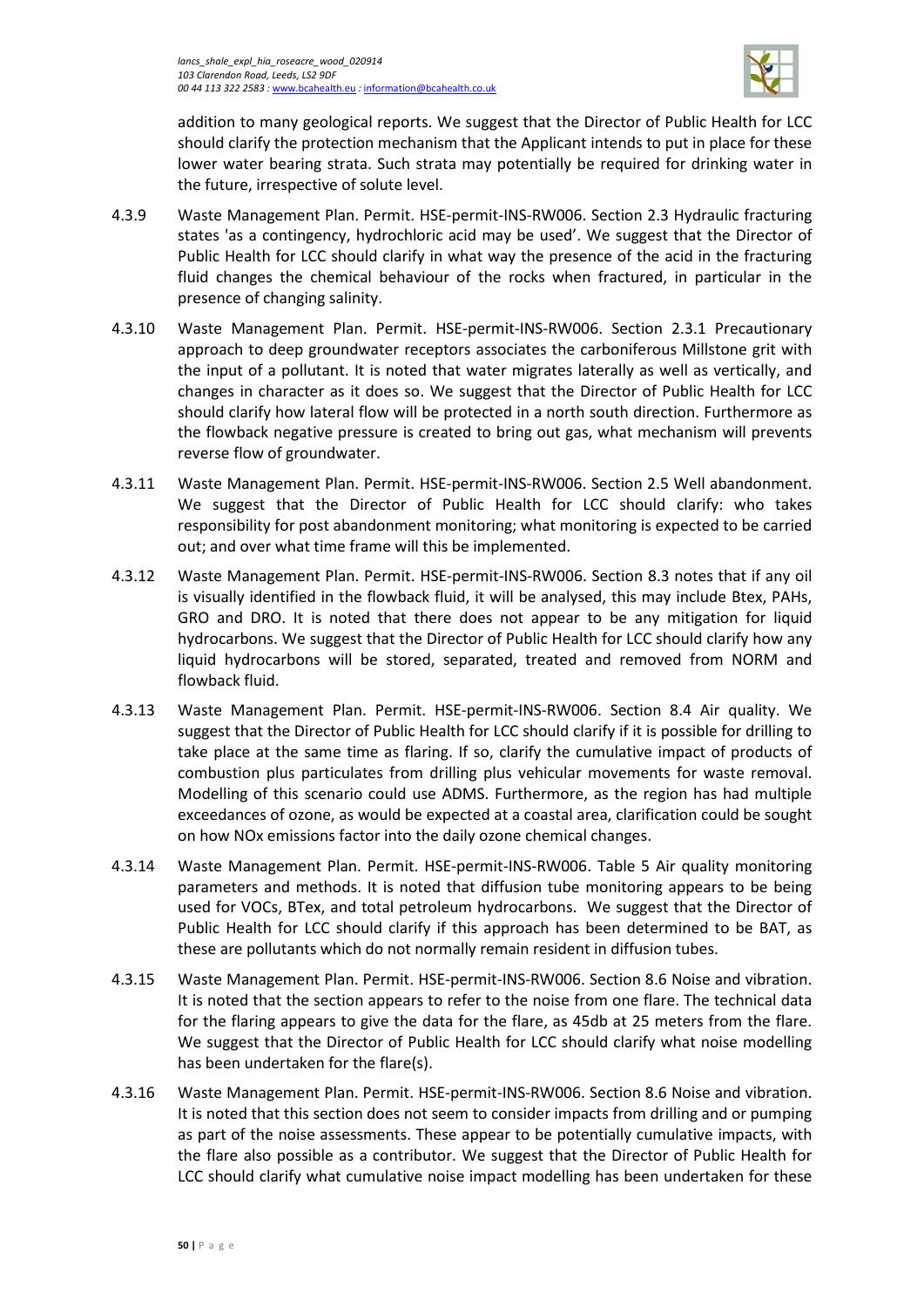

sources, with particular note of the receptors at Roseacre Farm, Old Orchard farm as sensitive locations.

- 4.3.17 Waste Management Plan. Permit. HSE-permit-INS-RW006. Section 8.6 Noise and vibration. We suggest that the Director of Public Health for LCC should clarify whether the noise modelling takes into account the fact that drilling of the wells is in subtly different locations on the well pad, and may therefore be closer to some receptors at some time during the process.
- 4.3.18 Waste Management Plan. Permit. HSE-permit-INS-RW006. Section 8.6 Noise and vibration. We suggest that the Director of Public Health for LCC should clarify how the applicant intends to respond regarding noise monitoring if there are complaints regarding noise from local receptors.
- 4.3.19 Permit. HSE-permit-INS-RW011. Drawing, hazardous waste management site. We suggest that the Director of Public Health for LCC should clarify if the site will be a hazardous waste management site. If yes, clarification of which waste has been determined to be hazardous, as opposed to being radioactive. Furthermore as it is noted that there are surface waters very close to the well pad and also just below ground water, we suggest that the Director of Public Health for LCC should clarify if the hazardous materials could cause problems in surface water.
- 4.3.20 Absence of information. We suggest that the Director of Public Health for LCC should clarify the effects and locations of dust, noise and vibration from the installation of the seismic array, as this does not appear in the evaluation. Consideration of the total cumulative impacts (from all potential sources of disturbance and nuisance) on local receptors between the seismic array (the subject of a separate planning application) and the current application should be explicit.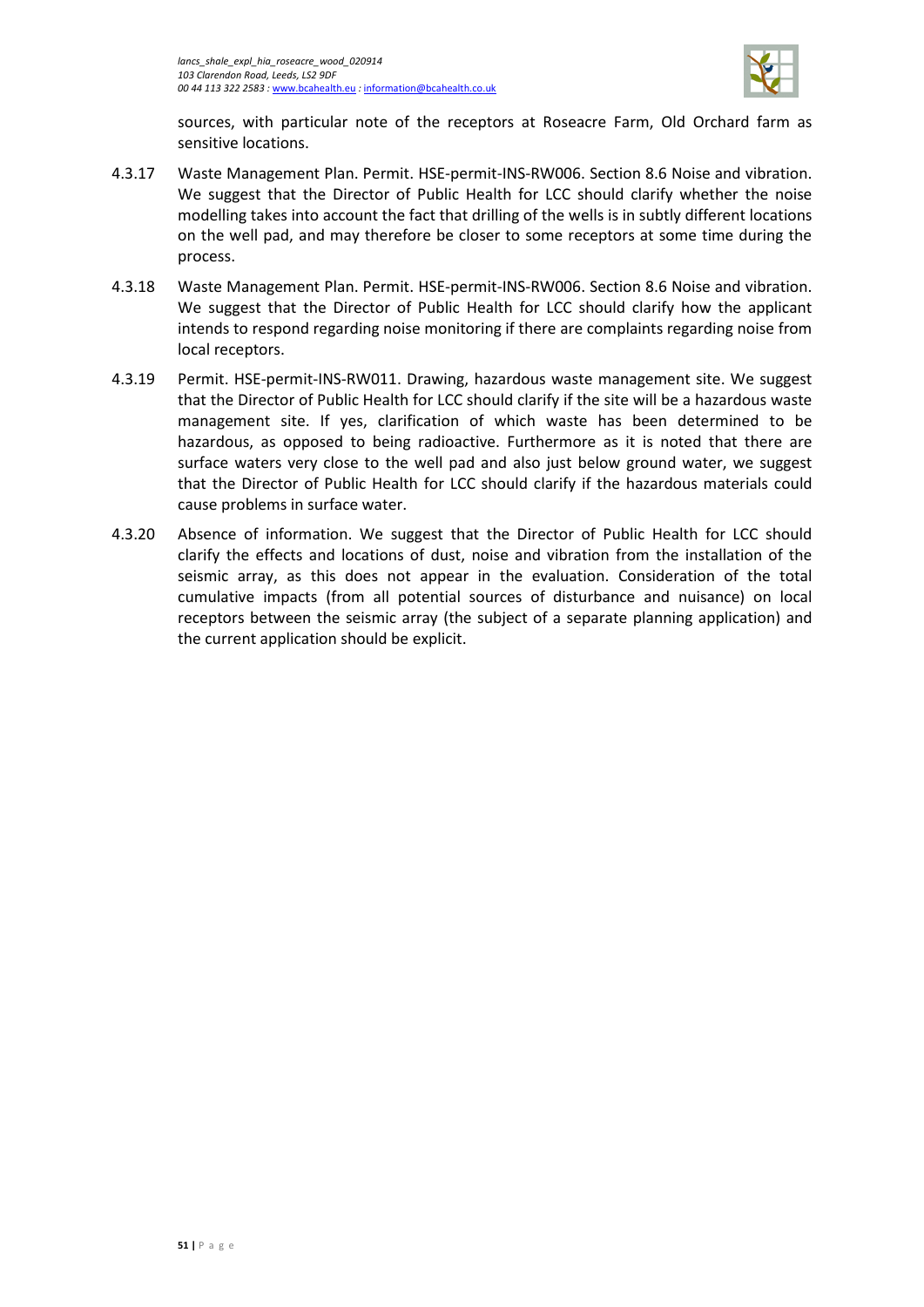

# <span id="page-55-0"></span>**5 List of references**

- 1. Cuadrilla Elswick Ltd. Temporary shale gas exploration, Roseacre Wood, Lancashire. Construction and operation of a site for drilling up to four exploratory wells, hydraulic fracturing of the wells, testing for hydrocarbons, abandonment of the wells and restoration, including provision of access roads and improvement of accesses onto the highway, security fencing, lighting and other uses ancillary to the exploration activities, including the construction of a pipeline and a connection to the gas grid network and associated infrastructure to land west, north and east of Roseacre Wood and between Roseacre Road, Roseacre and Inskip Road, Wharles. Application No. LCC/2014/0101. 17- 6-2014 Ed. Arup. Available at <http://bit.ly/1sXjJxf>
- 2. Arup. Temporary shale gas exploration, Roseacre Wood, Lancashire: Environmental Statement. 2014 Cuadrilla Elswick Ltd. Available a[t http://bit.ly/1ozJ3ed](http://bit.ly/1ozJ3ed)
- 3. Cuadrilla Elswick Ltd. Temporary shale gas exploration, Roseacre Wood, Lancashire. Application for monitoring works in a 4 km radius of the proposed Roseacre Wood exploration site comprising: the construction, operation and restoration of two seismic monitoring arrays comprising of 80 buried seismic monitoring stations and 8 surface seismic monitoring stations. The seismic monitoring stations will comprise underground installation of seismicity sensors; enclosed equipment and fenced enclosures. The surface array will also comprise monitoring cabinets. the application is also for the drilling of three boreholes, each installed with 2 monitoring wells, to monitor groundwater and ground gas, including fencing at the perimeter of the Roseacre Wood exploration site. Application No.LCC/2014/0102. 17-6-2014 Ed. Arup. Available a[t http://bit.ly/1yzjmdI](http://bit.ly/1yzjmdI)
- 4. Kibble, A. et al. Review of the potential public health impacts of exposures to chemical and radioactive pollutants as a result of shale gas extraction. Draft for comment. 2013 Public Health England, Centre for Radiation, Chemical and Environmental Hazards. Oxfordshire. Available a[t http://bit.ly/1mbESEX](http://bit.ly/1mbESEX)
- 5. Hill M. Shale gas regulation in the UK and health implications of fracking. Lancet 2014. Available a[t http://dx.doi.org/10.1016/S0140-](http://dx.doi.org/10.1016/S0140-6736(14)60888-6) [6736\(14\)60888-6](http://dx.doi.org/10.1016/S0140-6736(14)60888-6)
- 6. Ben Cave Associates Ltd. Overview report. HIA work concerning planning applications for temporary shale gas exploration. Health Impact Assessment support, shale gas exploration. 2014 Ed. Cave, B., Ison, E., Gibson, G., and Pyper, R. For Lancashire County Council by BCA. Leeds.
- 7. Ben Cave Associates Ltd. Review of Preston New Road Environmental Statement. Technical report: Health Impact Assessment support, shale gas exploration. 2014 Ed. Pyper, R., Gibson, G., Cave, B., and Ison, E. For Lancashire County Council by BCA. Leeds.
- 8. Ben Cave Associates Ltd. Community engagement report. Technical report: Health Impact Assessment support, shale gas exploration. 2014 Ed. Ison, E., Cave, B., and Gibson, G. BCA for Lancashire County Council. Leeds.
- 9. Ben Cave Associates Ltd. Annexe to Overview Report. Health Impact Assessment support, shale gas exploration. 2014 Ed. Cave, B., Ison, E., Gibson, G., and Pyper, R. For Lancashire County Council by BCA. Leeds.
- 10. World Health Organization. Preamble to the Constitution of the World Health Organization; signed on 22 July 1946 by the representatives of 61 States and entered into force on 7 April 1948. Official Records of the World Health Organization, no. 2, p.100. 1948 New York. Available a[t http://bit.ly/1cgnJ3S](http://bit.ly/1cgnJ3S)
- 11. Department of Energy and Climate Change. Strategic environmental assessment for further onshore oil and gas licensing. 2013 Ed. Amec Environment and Infrastructure UK Limited. Available a[t http://bit.ly/1pHePmc](http://bit.ly/1pHePmc)
- 12. Department of Communities and Local Government. Planning practice guidance for onshore oil and gas. 2013 London. Available at <http://bit.ly/1iJO4iu>
- 13. DECC. England: Onshore oil and gas exploration in the UK regulation and best practice. 7-12-2013 Department of Energy & Climate Change. London. Available at <http://bit.ly/TYIInS>
- 14. Health and Safety Executive. On defining a safety criterion for flammable clouds. HSL/2007/30. 2002 Ed. Webber, D. Available a[t http://bit.ly/1jnceKE](http://bit.ly/1jnceKE)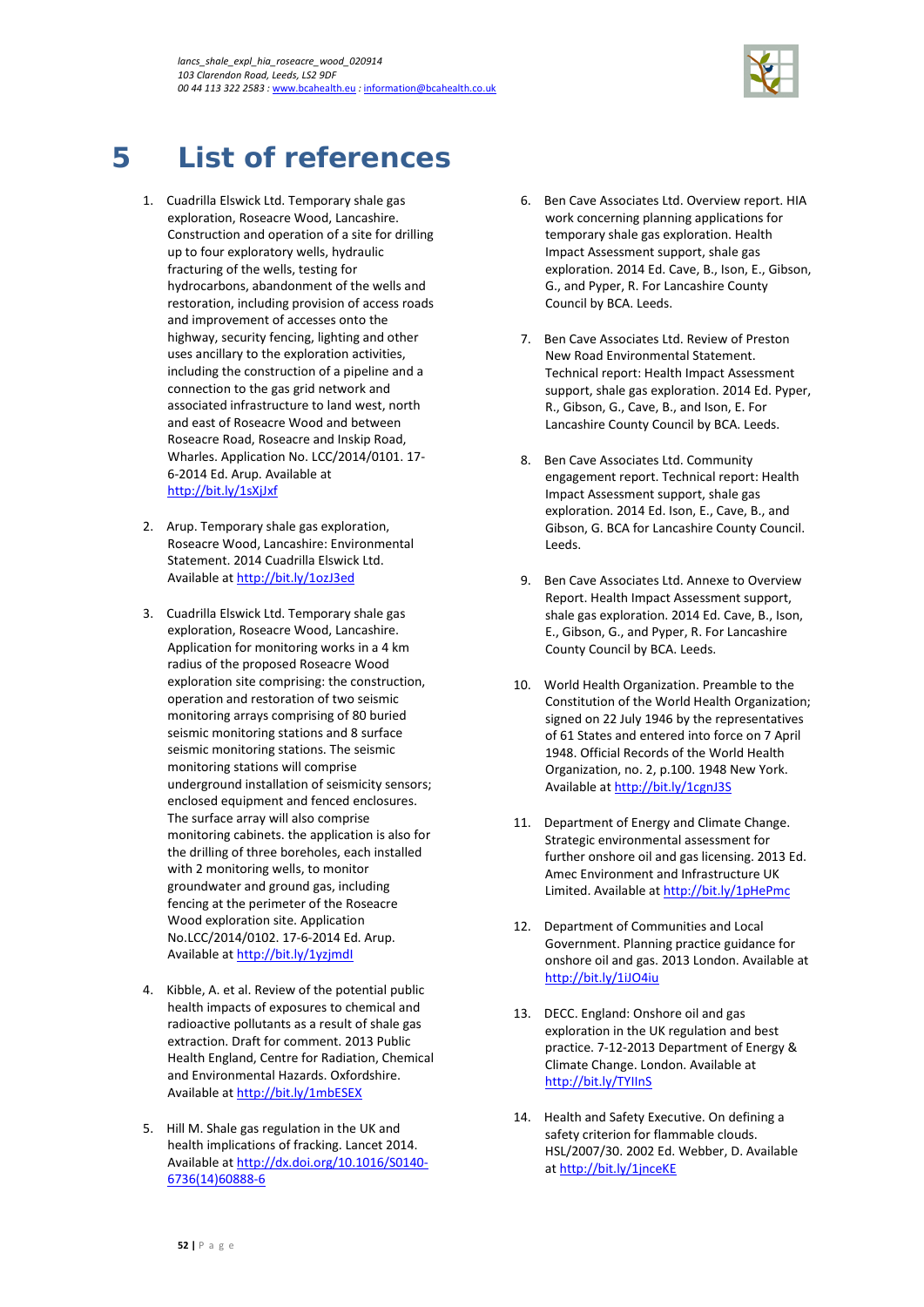

- 15. HM Government of Great Britain. The Borehole Sites and Operations Regulations 1995. No.2038. 1995. Available at <http://bit.ly/1sU5Wac>
- 16. HM Government of Great Britain. The Dangerous Substances and Explosive Atmospheres Regulations 2002. 2002. Available a[t http://bit.ly/1vZO4wM](http://bit.ly/1vZO4wM)
- 17. UKOOG. UK onshore shale gas well guidelines: exploration and appraisal phase. Issue 1. 2013 United Kingdom Onshore Operators Group. Available a[t http://bit.ly/1tSpChC](http://bit.ly/1tSpChC)
- 18. Ladd AE. Stakeholder perceptions of socioenvironmental impacts from unconventional natural gas development and hydraulic fracturing in the Haynesville Shale. Journal of Rural Social Sciences 2013;28(2):56- 89. Available at<http://bit.ly/TDfjj5>
- 19. Luria, P., Perkins, C., and Lyons, M. Health risk perceptions and environmental problems: findings from ten case studies in the North West of England. 2009 Health Protection Agency North West and Centre for Public Health, Liverpool John Moore's University. Available a[t http://bit.ly/ItbCaN](http://bit.ly/ItbCaN)
- 20. Greene G et al. Differing community responses to similar public health threats: a crossdisciplinary systematic literature review. Sci.Total Environ. 2014;470-471:759-67. Available at [http://dx.doi.org/10.1016/j.scitotenv.2013.10.](http://dx.doi.org/10.1016/j.scitotenv.2013.10.031) [031](http://dx.doi.org/10.1016/j.scitotenv.2013.10.031)
- 21. Nakayachi K. The unintended effects of riskrefuting information on anxiety. Risk Anal. 2013;33(1):80-91. Available at [http://dx.doi.org/10.1111/j.1539-](http://dx.doi.org/10.1111/j.1539-6924.2012.01852.x) [6924.2012.01852.x](http://dx.doi.org/10.1111/j.1539-6924.2012.01852.x)
- 22. Fitzpatrick-Lewis D et al. Communication about environmental health risks: a systematic review. Environ.Health 2010;9:67. Available at <http://dx.doi.org/10.1186/1476-069X-9-67>
- 23. Perko T et al. Communication in nuclear emergency preparedness: a closer look at information reception. Risk Anal. 2013;33(11):1987-2001. Available at <http://dx.doi.org/10.1111/risa.12048>
- 24. Google. Google Earth. Google Earth website. 2014 accessed on 2014 May 1. Available at <http://bit.ly/TxwRgW>
- 25. Department for Environment Food and Rural Affairs. AQMAs interactive map. 2014.

Available at<http://bit.ly/1k7HhOg> Accessed on 1-5-2014.

- 26. Environment Agency. Interactive maps: What's in your backyard? Environment Agency website. 2012 accessed on 2014 May 1. Available at<http://bit.ly/1ja02ve>
- 27. HM Government of Great Britain. Environmental protection: the air quality standards regulations. 2010 London. Available a[t http://bit.ly/1mq3Ewz](http://bit.ly/1mq3Ewz)
- 28. HM Government of Great Britain. The Air Quality Strategy for England, Scotland, Wales and Northern Ireland. (Volume 1) Cm 7169 NIA 61/06-07. 2007. Available at <http://bit.ly/SeZazs>
- 29. World Health Organization Regional Office for Europe. Review of evidence on health aspects of air pollution – REVIHAAP project: final technical report. 2013 Copenhagen, Denmark. Available at<http://bit.ly/SbuOOv>
- 30. DG Environment and European Commission. The Clean Air Policy package. 18-12-2013. Available at<http://bit.ly/1k0GBv3>
- 31. COMEAP. The mortality effects of long-term exposure to particulate air pollution in the United Kingdom. 2010 Produced by the Health Protection Agency for the Committee on the Medical Effects of Air Pollutants. Available at <http://bit.ly/qYQ6tc>
- 32. Air Quality Expert Group. Fine particulate matter (PM2.5) in the UK. 2012 Prepared for: Department for Environment, Food and Rural Affairs; Scottish Executive; Welsh Assembly Government; and Department of the Environment in Northern Ireland. London. Available at<http://bit.ly/1srbn3J>
- 33. World Health Organization. Ambient (outdoor) air quality and health. Fact sheet No.313. WHO website. 2014 accessed on 2014 Feb. 19. Available a[t http://bit.ly/1jtm10q](http://bit.ly/1jtm10q)
- 34. Kovats S et al. The health implications of fracking. Lancet 2014;383(9919):757-8. Available at [http://dx.doi.org/10.1016/S0140-](http://dx.doi.org/10.1016/S0140-6736(13)62700-2) [6736\(13\)62700-2](http://dx.doi.org/10.1016/S0140-6736(13)62700-2)
- 35. World Health Organization. Radon and cancer. 2009. Available a[t http://bit.ly/1rbLbXm](http://bit.ly/1rbLbXm)
- 36. Health Protection Agency. Radon and public health. Report of the Independent Advisory Group on Ionising Radiation. RCE-11. 2009. Available at<http://bit.ly/1l6dMgh>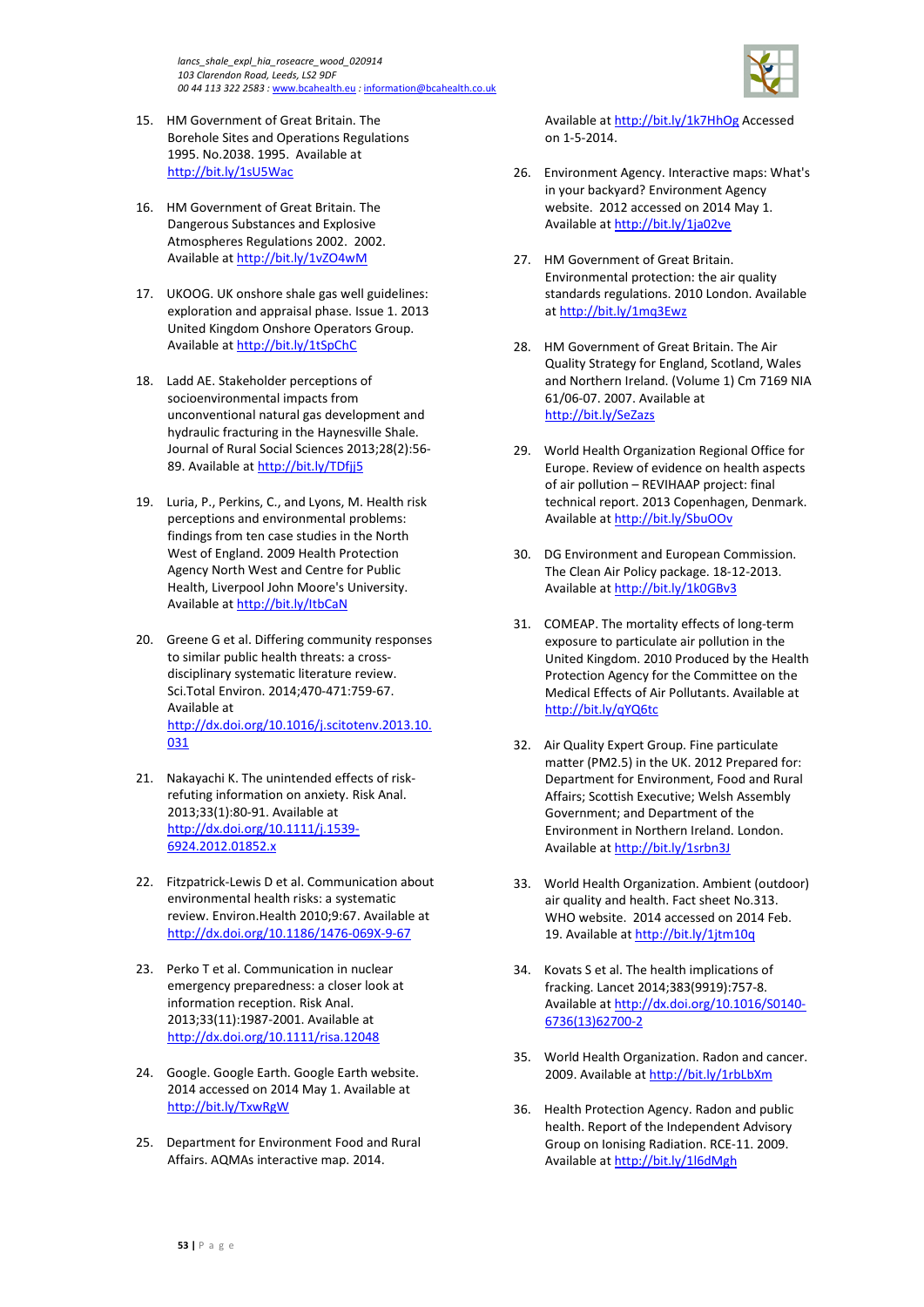*lancs\_shale\_expl\_hia\_roseacre\_wood\_020914 103 Clarendon Road, Leeds, LS2 9DF 00 44 113 322 2583 :* [www.bcahealth.eu](http://www.bcahealth.eu/) *:* [information@bcahealth.co.uk](mailto:information@bcahealth.co.uk)



- 37. Mobbs, S. F., Muirhead, C. R., and Harrison, J. D. Risks from ionising radiation. HPD-RPD-066. 2010 Health Protection Agency. Didcot, Oxfordshire, England. Available at <http://bit.ly/1royGvm>
- 38. Tong J et al. Environmental radon exposure and childhood leukemia. J Toxicol.Environ.Health B Crit Rev 2012;15(5):332-47. Available at [http://dx.doi.org/10.1080/10937404.2012.689](http://dx.doi.org/10.1080/10937404.2012.689555) [555](http://dx.doi.org/10.1080/10937404.2012.689555)
- 39. Mauderly JL, Samet JM. Is there evidence for synergy among air pollutants in causing health effects? Environ.Health Perspect. 2009;117(1):1-6. Available at <http://dx.doi.org/10.1289/ehp.11654>
- 40. HM Government of Great Britain. The Ionising Radiations Regulations 1999. No.3232. 1999. Available a[t http://bit.ly/1nS4t64](http://bit.ly/1nS4t64)
- 41. Health and Safety Executive. Memorandum of understanding between the Environment Agency and the Health and Safety Executive in relation to the regulation of radioactive substances at non-nuclear sites. 2014. Available a[t http://bit.ly/1pmIXHP](http://bit.ly/1pmIXHP)
- 42. DEFRA. Environmental Permitting Guidance, Radioactive Substances Regulation, For the Environmental Permitting (England and Wales) Regulations 2010. Version 2.0. 2011. Available a[t http://bit.ly/1qKYYqB](http://bit.ly/1qKYYqB)
- 43. Field RA, Soltis J, Murphy S. Air quality concerns of unconventional oil and natural gas production. Environ.Sci.Process Impacts. 2014;16(5):954-69. Available at <http://dx.doi.org/10.1039/c4em00081a>
- 44. BSI. Code of practice for noise and vibration control on construction and open sites. Noise. BS 5228-1:2009+A1:2014. 31-12-2008 British Standards Institution. London, England. Available a[t http://bit.ly/1pWgM08](http://bit.ly/1pWgM08)
- 45. European Environment Agency. Good practice guide on noise exposure and potential health effects. No.11/2010. 2010 The Expert Panel on Noise (EPoN) for the EEA. Copenhagen, Denmark. Available a[t http://bit.ly/1oohdkw](http://bit.ly/1oohdkw)
- 46. Niemann, H. and Maschke, C. WHO LARES: Noise effects and morbidity. Final report. 2004 World Health Organization Regional Office for Europe. Available a[t http://bit.ly/1tVnUu8](http://bit.ly/1tVnUu8)
- 47. World Health Organization Regional Office for Europe. Night noise guidelines for Europe.

2009 Copenhagen, Denmark. Available at <http://bit.ly/1vY4TJ4>

- 48. World Health Organization. Guidelines for community noise. 1999 Ed. Berglund, B., Lindvall, T., and Schwela, D. H. WHO. Geneva. Available at<http://bit.ly/17VGPyp>
- 49. World Health Organization Regional Office for Europe. Update of WHO guidelines for community noise for the European Region. WHO website. 2014 accessed on 2014 June 25. Available a[t http://bit.ly/1lroMow](http://bit.ly/1lroMow)
- 50. Environment Agency. Groundwater protection: principles and practice (GP3). August. Version 1.1. 2013. Available a[t http://bit.ly/1hZD22R](http://bit.ly/1hZD22R)
- 51. Nacht PK et al. Investigation of geological fault reactivation and opening. Mecánica Computacional 2014;XXIX:8687-97. Available a[t http://bit.ly/Y54dWL](http://bit.ly/Y54dWL)
- 52. Griffiths, K. J., Shand, P., and Ingram, J. Baseline Report Series: 8. The Permo-Triassic Sandstones of Manchester and East Cheshire. BGS Commissioned Report CR/03/265C. 2003 British Geological Survey and Environment Agency. Available at<http://bit.ly/1u6BZ8P>
- 53. Abesser, C., Shand, P., and Ingram, J. Baseline Report Series: 18. The Millstone Grit of Northern England. BGS Commissioned Report CR/05/015N. 2005 British Geological Survey and Environment Agency. Available at <http://bit.ly/1qTKuzT>
- 54. Davies R et al. Induced seismicity and hydraulic fracturing for the recovery of hydrocarbons. Marine and Petroleum Geology 2013;45(August):171-85. Available at [http://dx.doi.org/10.1016/j.marpetgeo.2013.0](http://dx.doi.org/10.1016/j.marpetgeo.2013.03.016) [3.016](http://dx.doi.org/10.1016/j.marpetgeo.2013.03.016)
- 55. Lacazette A, Geiser P. Comment on Davies et al 2012 - Hydraulic Fractures: How far can they go? Marine and Petroleum Geology 2013;43:516-8. Available at [http://dx.doi.org/10.1016/j.marpetgeo.2012.1](http://dx.doi.org/10.1016/j.marpetgeo.2012.12.008) [2.008](http://dx.doi.org/10.1016/j.marpetgeo.2012.12.008)
- 56. Stuart, M. E. Potential groundwater impact from exploitation of shale gas in the UK. BGS Open Report, OR/12/001. 2012 British Geological Survey. Keyworth, Nottingham. Available at<http://bit.ly/W2ftRZ>
- 57. British Geological Survey. Shale gas and groundwater. BGS website. 2014 Available at <http://bit.ly/W2glWN>